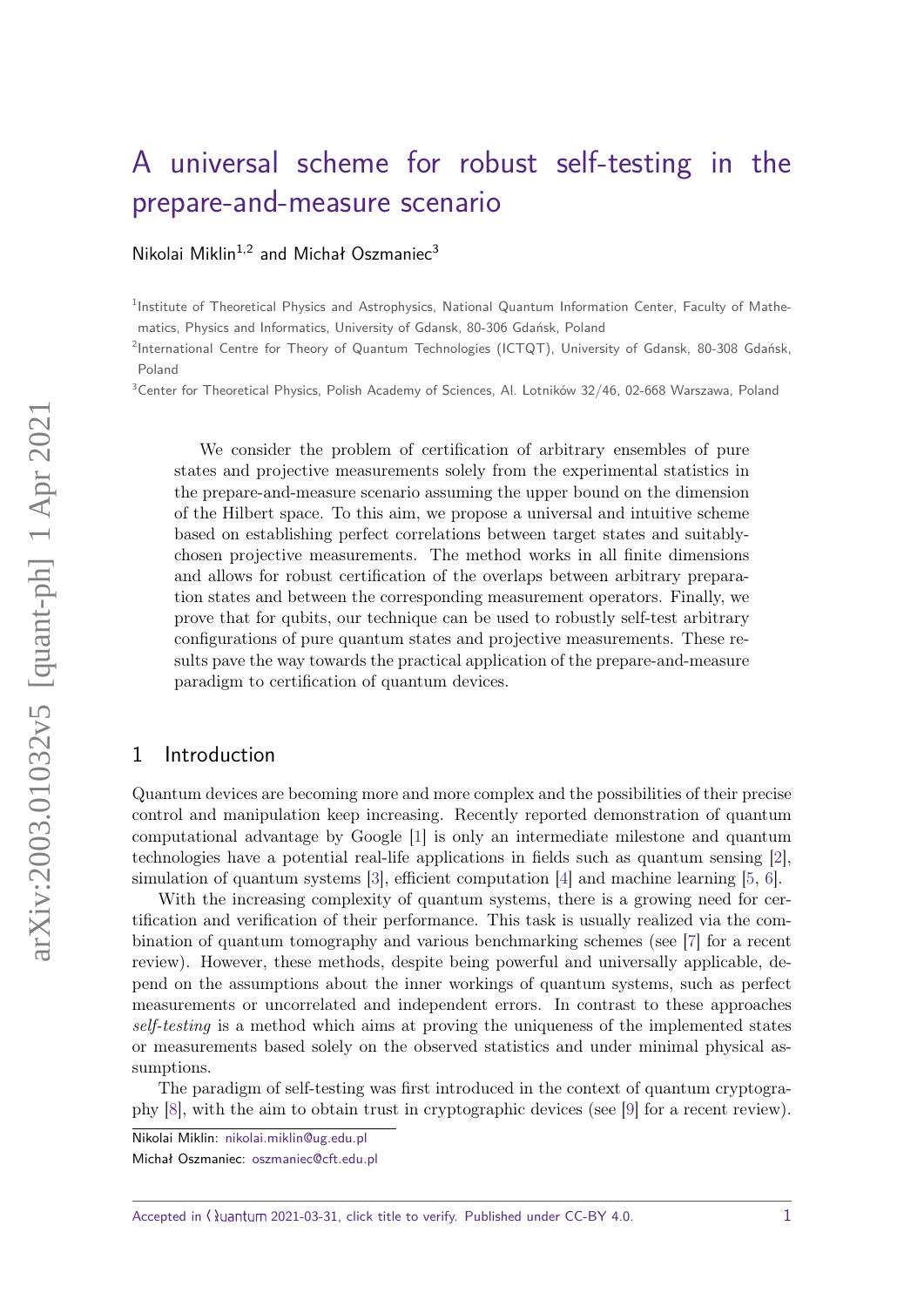Initially, it was applied to correlations observed in the Bell scenario [\[10\]](#page-25-9) (see e.g., [\[8,](#page-25-7) [11–](#page-25-10) [13\]](#page-25-11)). The most know result in this area is certification of the singlet state in the case of maximal violation of the Clauser-Horne-Shimony-Holt Bell inequality [\[14\]](#page-26-0).

With the growing number of results on self-testing, more and more attention is being drawn to prepare-and-measure scenarios, that are more experimentally appealing as compared to the one of Bell (see e.g., [\[15–](#page-26-1)[18\]](#page-26-2)). Therein, one does not need to ensure space-like separation of the measurement events by two parties; in contrast, one party, Alice, communicates some of her states to Bob, who measures them in some basis of his choice. In order to get meaningful certification results further assumptions are needed. In the most commonly studied *semi-device-independent* (SDI) scenario [\[19\]](#page-26-3), one assumes that the dimension of the quantum system used for transmitting information is bounded from above. There exist, however, alternative approaches based on other constraints like minimal overlap [\[16\]](#page-26-4), mean energy constraint [\[20\]](#page-26-5) or entropy constraint [\[21\]](#page-26-6).

It is important to point out that without the assumption on the dimension, or an equivalent, no certification of quantum systems is possible in the prepare-and-measure scenario. The main reason is the fact that any observed distribution resulting from quantum preparations and quantum measurements can also be obtained through classical communication if the latter is unconstrained (see, e.g., Ref. [\[22\]](#page-26-7)). In this work, we chose the assumption of the bounded dimension as we find it physically motivated. For example, if photons' polarization is used as a carrier of quantum information, it is natural to assume this upper bound to be equal to two. By ensuring that no other degree of freedom of photons is correlated with the choice of her preparation, Alice can gain trust that no additional information can be leaked to Bob or an adversary.

Let us briefly recap on what has been done so far in the area of SDI self-testing. First, self-testing results were proven for mutually unbiased bases (MUBs) in dimension 2, for both state ensembles and measurements [\[23\]](#page-26-8). This was further generalised to SDI certification of mutual unbiasedness of pairs of bases in an arbitrary dimension in Ref. [\[24\]](#page-26-9). Methods for self-testing of extremal qubit positive operator-valued measures (POVMs) were proposed in [\[25,](#page-26-10) [26\]](#page-26-11) and further extended to symmetric-informationally complete (SIC) POVMs [\[27\]](#page-26-12). Importantly, all of the above results either rely on numerical approaches, for general state preparations and POVMs, or work only for special scenarios that exhibit many symmetries.

In this work we propose a simple analytical method allowing to certify overlaps between preparations of arbitrary pure states and arbitrary projective measurements in *qudit* systems. The scheme relies on establishing perfect correlations between preparation states and outcomes of suitably-chosen projective measurements. The method is universally applicable and robust to experimental noise. We prove that for qubits our SDI certification method can be used to obtain a robust self-testing result for arbitrary preparations of pure qubit states and corresponding projective measurements. While for higher dimensions we do not show self-testing, our scheme allows for SDI certification of numerous inherently quantum properties. The examples include, but are not limited to: arbitrary overlaps between any number of measurement bases, MUB conditions, information-completeness of measurements, and SIC relations among measurement effects.

We believe that our findings greatly extend the applicability of the paradigm of selftesting in the SDI setting. Our approach should be of interest to the researchers working on certification of near-term quantum computers [\[7\]](#page-25-6) since our scheme can be used to characterize state-preparation and measurement errors, which is one of the major problems in the certification of quantum devices [\[28\]](#page-26-13). We also expect possible cryptographic applications as our setup is very similar to the one of textbook quantum key distribution schemes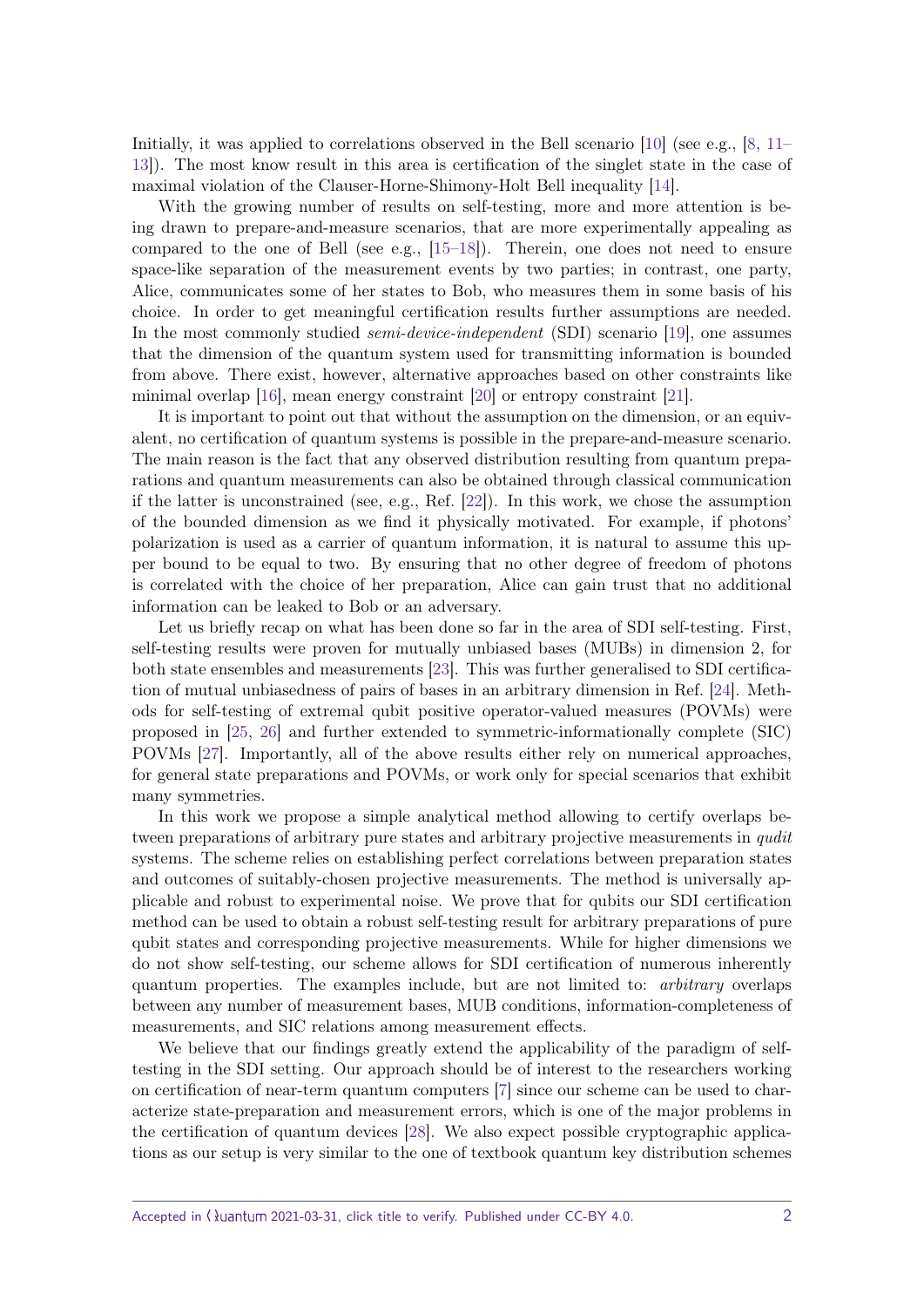$$
\begin{array}{c}\na, x \quad y \\
\downarrow \\
\hline\n\end{array}\n\qquad\n\begin{array}{c}\n\downarrow \\
p(b|a, x, y = x) = \delta_{a,b} \\
\downarrow \\
p(b|a, x, y) = \text{tr}(\varrho_a^x \varrho_b^y)\n\end{array}
$$

<span id="page-2-0"></span>Figure 1: The idea of the certification scheme for the overlaps between states. Alice chooses her inputs  $a,x$  and Bob his input  $y$ . Alice sends states  $\varrho^x_a$  to Bob, who produces his outcome  $b$ . After establishing perfect correlations between preparation states and measurements for  $y = x$ , the rest of the statistics can be used to compute the overlaps between the preparation states. This can be used to directly certify presence of coherences between Alice's input states and between effects of measurements implemented by Bob.

[\[29,](#page-26-14) [30\]](#page-26-15). The perfect correlations can be utilized for generation of the secret key, while the rest can be used to estimate the security. Thus, our methods can be directly applied for certification of quantum devices implementing protocols such as BB84 [\[29\]](#page-26-14), which is normally achieved by introducing additional preparation states or measurement bases [\[31\]](#page-26-16).

Before we proceed, let us first fix some of the notations used in this paper. Let *X* be a linear operator acting on a finite-dimensional Hilbert space  $H$ . Throughout the paper we use  $||X||$ ,  $||X||_F$  to denote operator norm and Frobenius norm of X. We will also use  $|\mathbf{n}|$ to denote the Euclidean norm of  $\mathbf{n} \in \mathbb{R}^3$ , and  $[n]$  to denote an *n*-element set  $\{1, 2, \ldots, n\}$ .

# 2 Description of the scenario

We consider the prepare-and-measure scenario in which in each run of the experiment Alice prepares a quantum *d*-level system in one of the states from a finite set of preparations  $\varrho_a^x$ , for which we use two indexes  $x \in [n]$  and  $a \in [d]$ . The purpose of the double index will become clear later. Subsequently, Bob performs a measurement on this state with a finite choice of measurement settings  $y \in [n]$  having the possible outcomes  $b \in [d]$ . We assume that the parties do not communicate in any other way and do not have access to any entangled states or shared randomness [\[32\]](#page-27-0). This implies the standard i.i.d. assumption that in all the experiment runs, the same choices of preparations lead to the identical and uncorrelated quantum states prepared by Alice's device. The equivalent assumption is placed on Bob's measuring device. The role of these assumptions is discussed later in the text. This also implies that the observed statistics  $p(b|a, x, y)$  are given by the Born rule i.e.,  $p(b|a, x, y) = \text{tr}(\varrho_a^x M_b^y)$  $b^{y}$ , where  $\mathbf{M}^{y} = (M^{y}_{1})^{y}$  $\frac{y}{1}, M_2^y, \ldots, M_d^y$  is a quantum measurement (POVM) performed by Bob upon the choice of the setting *y*. The goal of SDI certification is then to identify the preparation states and the measurements, or their properties, based solely on the observed statistics  $p(b|a, x, y)$  assuming the upper bound on the dimension *d* and the validity of Born's rule. We say that certain states  $\varrho_a^x$  and measurements  $\mathbf{M}^y$ can be self-tested if the observed statistics specify these objects uniquely up to a unitary transformation and, perhaps, a global transposition.

# 3 Certification of overlaps

We start with a presentation of our scheme for certifying pairwise overlaps between *pure* qudit preparation states and between the corresponding *projective* measurements. By "corresponding" we mean that in our scheme we set these states and measurements to be "equal" in a sense that  $\varrho_a^x = (\varrho_a^x)^2 = M_a^x$  for all  $a \in [d]$  and  $x \in [n]$ . This is the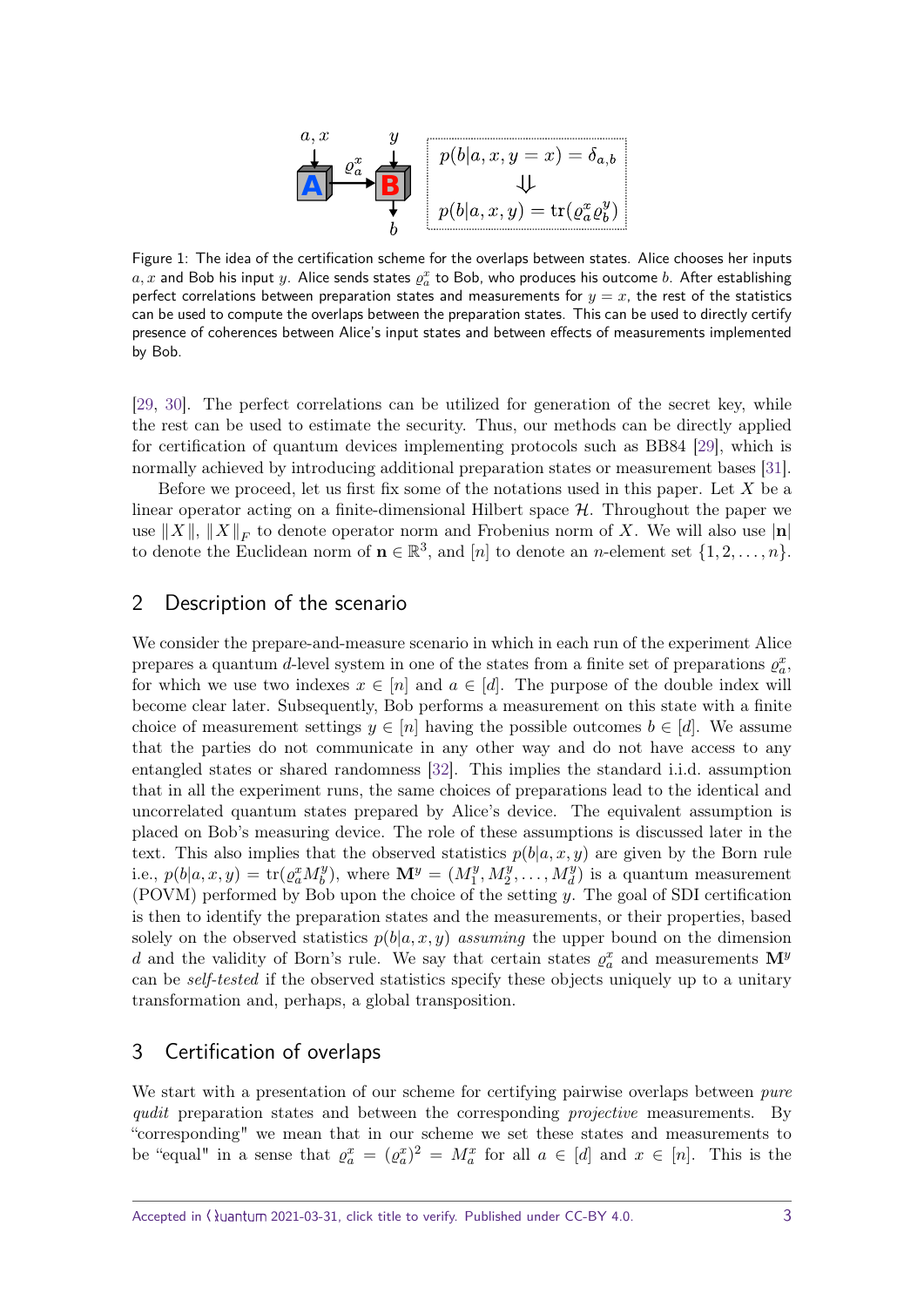reason why we chose to enumerate the preparation states with two indexes. The choice of *d* and *n* is arbitrary as long as  $d > 1$  and  $n \ge 1$ . In what follows we will refer to these objects as target pure states and target measurements respectively. Their experimental counterparts we denote as  $\tilde{\varrho}_a^x$ , and  $\tilde{M}^y$  respectively. By "experimental" we mean any states and measurements defined over a Hilbert space of dimension at most *d* and that reproduce the *observed statistics* i.e.,  $\tilde{p}(b|a,x,y) = \text{tr}(\tilde{g}_a^x \tilde{M}_b^y)$ . Clearly, we do not assume that the experimental states and measurement have to be "equal". Neither do we assume any properties of experimental states or measurements like the purity of the projective character.

The idea of our certification scheme is very intuitive, yet powerful (see Fig. [1\)](#page-2-0). Assume that Alice and Bob prepared their devices in a way that  $\tilde{p}(b|a, x, y) = 1$ , whenever  $y = x$ and  $b = a$ . In other words, outcomes of Bob's measurement are *perfectly correlated* with the preparations of Alice (whenever  $x = y$ ). Since we assumed the upper bound of *d* on the Hilbert space's dimension in which experimental states and measurements are defined, and in this space, we have a set of *d* quantum states and a POVM with *d* effects which produce perfect correlations, we can conclude that, first, the Hilbert space's dimension must be exactly *d*, and second that  $\tilde{\varrho}_a^x = \tilde{M}_a^x$ , for all  $a \in [d]$  and  $x \in [n]$ . Clearly, after these perfect correlations are established, the "cross-terms", can be used to compute the overlaps between the preparation states and between measurement operators:  $\tilde{p}(b|a, x, y) =$  $\mathrm{tr}(\tilde{\varrho}_a^x \tilde{M}_b^y) \, = \, \mathrm{tr}(\tilde{\varrho}_a^x \tilde{\varrho}_b^y)$  $\phi_b^y$  = tr( $\tilde{M}_a^x \tilde{M}_b^y$ ). Therefore, if the experimental statistics  $\tilde{p}(b|a,x,y)$ match the target statistics  $p(b|a, x, y)$ , we can certify that overlaps between experimental states match those of the target states. The same holds for the corresponding measurement operators.

Our method can be also applied when experimental statistics do not match exactly the target ones.

<span id="page-3-2"></span>**Theorem 1** (Robust SDI certification of overlaps)**.** *Consider pure target qudit preparation states*  $\varrho_a^x$  *and target projective measurements*  $\mathbf{M}^y$ *, where*  $a \in [d]$  *and*  $x, y \in [n]$ *. Assume that*  $\varrho_a^x = M_a^x$  for all a, x and furthermore that experimental states  $\tilde{\varrho}_a^x$  and measurements  $\tilde{M}^y$  $\alpha$ *d act on Hilbert space of dimension at most <i>d* and generate statistics  $\tilde{p}(b|a, x, y) = \text{tr}(\tilde{g}_a^x \tilde{M}_b^y)$ *such that*  $|\tilde{p}(b|a, x, y) - \text{tr}(\varrho_a^x M_b^y)$  $|\psi_b^y\rangle| \leq \varepsilon$ , for all  $a, b, x, y$ *. Then, input states*  $\tilde{\varrho}_a^x$  are almost *pure and measurements*  $\tilde{M}^y$  *are almost projective in the sense that* 

<span id="page-3-0"></span>
$$
for all x \quad \sum_{a=1}^{d} \|\tilde{\varrho}_a^x\| \ge d(1 - 2\varepsilon) \tag{1}
$$

$$
\text{for all } y \quad \sum_{b=1}^{d} \left\| \tilde{M}_{b}^{y} \right\| \ge d(1 - \varepsilon) \tag{2}
$$

*Moreover, for all*  $x \neq x'$ ,  $a \neq a'$ ,  $y \neq y'$ , and  $b \neq b'$ , we have

<span id="page-3-1"></span>
$$
|\text{tr}(\tilde{\varrho}_a^x \tilde{\varrho}_{a'}^{x'}) - \text{tr}(\varrho_a^x \varrho_{a'}^{x'})| \leq \varepsilon + \sqrt{2\varepsilon + d^2\varepsilon^2},
$$
  
\n
$$
|\text{tr}(\tilde{M}_b^y \tilde{M}_{b'}^{y'}) - \text{tr}(M_b^y M_{b'}^{y'})| \leq \varepsilon + (1 + d\varepsilon)\sqrt{2\varepsilon + d^2\varepsilon^2}.
$$
\n(3)

The parameter  $\varepsilon$  accounts for all possible experimental errors, including the finite statistics' error that can be estimated using standard tools of statistical analysis.

*Proof.* We start with a straightforward proof of Eq.[\(2\)](#page-3-0). Since  $\left\| \tilde{M}_a^x \right\| \geq \text{tr}(\tilde{M}_a^x \varrho)$  for any  $\begin{bmatrix} 1 & a & b \\ c & d & d \end{bmatrix}$ state *g*, the relation  $\text{tr}(\tilde{\varrho}_a^x \tilde{M}_a^x) \ge 1 - \varepsilon$ , valid for all *a*, *x*, implies  $\left| \tilde{M}_{a}^{x} \right|$  $\vert \geq 1-\varepsilon$ , for all  $a, x$ , and hence for all *x* we have  $\sum_{a=1}^{d}$  $\left|\widetilde{M}_{a}^{x}\right|$  $\vert \geq d - d\varepsilon.$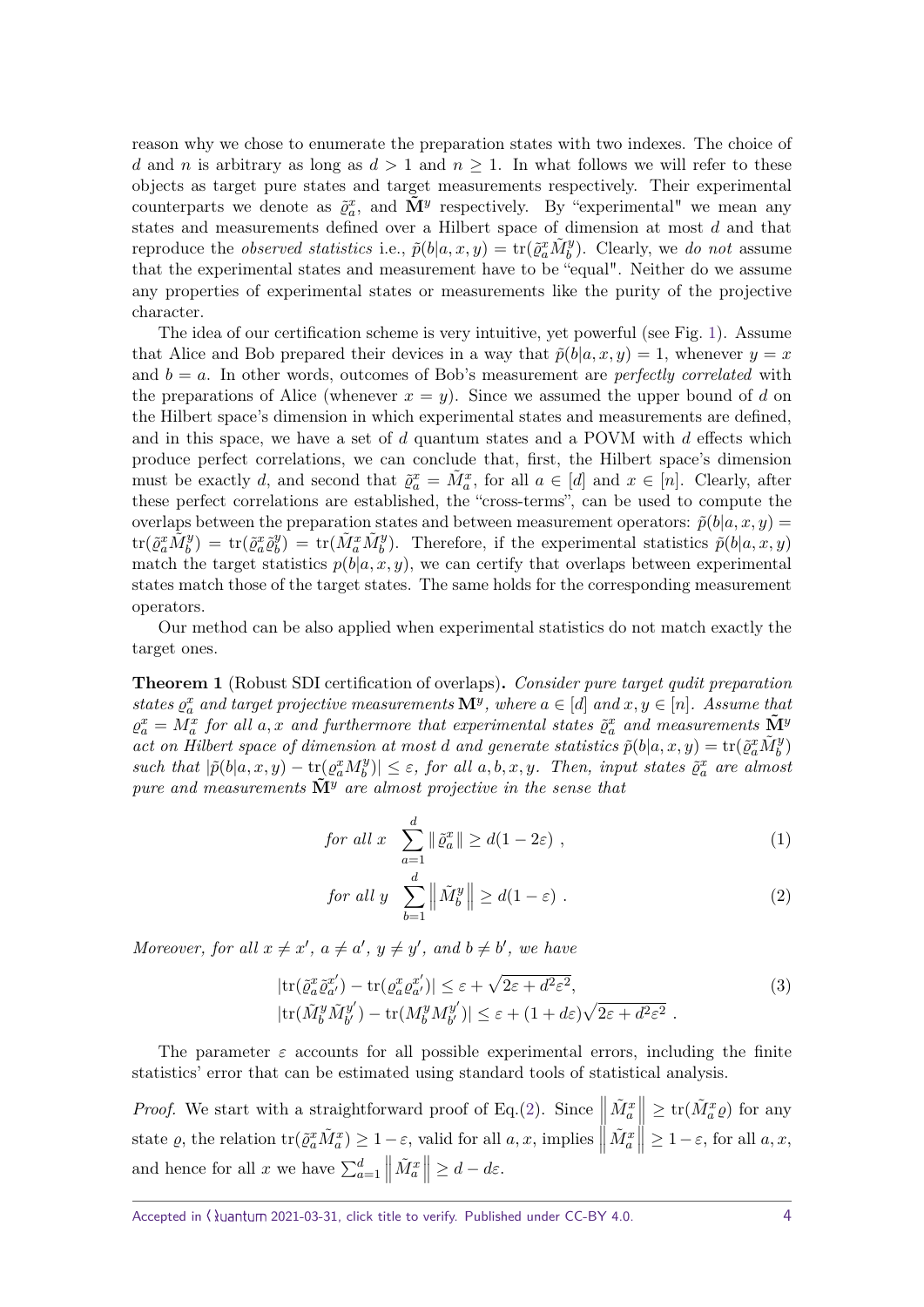To prove the bounds on the norms of experimental states in Eq. [\(1\)](#page-3-0), we fix a setting *x* and use a decomposition:

<span id="page-4-0"></span>
$$
\tilde{M}_a^x = \lambda_a |\phi_a \rangle \langle \phi_a| + \text{Rest}_a , \qquad (4)
$$

where  $\lambda_a$  is the largest eigenvalue of  $\tilde{M}_a^x$ ,  $|\phi_a\rangle\langle\phi_a|$  is the corresponding eigenvector and, Rest<sub>a</sub> is a positive-semi-definite operator satisfying  $\langle \phi_a | \text{Rest}_a | \phi_a \rangle = 0$  (to keep the derivations legible, we omit the index *x*). Using the fact that observed statistics are  $\varepsilon$  close to the target ones we get:

$$
1 - \varepsilon \le \text{tr}(\tilde{\varrho}_a^x \tilde{M}_a^x) = \lambda_a \langle \phi_a | \tilde{\varrho}_a^x | \phi_a \rangle + \text{tr}(\tilde{\varrho}_a^x \text{Rest}_a) \le ||\tilde{\varrho}_a^x|| + \text{tr}(\text{Rest}_a) . \tag{5}
$$

By taking the sum over *a* we obtain  $\sum_{a=1}^{d} ||\tilde{\varrho}_a^x|| \ge d(1-\varepsilon) - \sum_{a=1}^{d} \text{tr}(\text{Rest}_a)$ . We can now use the identity  $d = \sum_{a=1}^{d} tr(\tilde{M}_a^x)$ , which follows form that fact that operators  $M_a^x$  form a POVM in  $\mathbb{C}^d$ . This equality allows us to give a bound:

$$
d = \sum_{a=1}^{d} \lambda_a + \sum_{a=1}^{d} \text{tr}(\text{Rest}_a) \le d(1 - \varepsilon) + \sum_{a=1}^{d} \text{tr}(\text{Rest}_a) , \qquad (6)
$$

which is equivalent to  $\sum_{a=1}^{d} tr(Rest_a) \leq d\varepsilon$ . Inserting this to  $\sum_{a=1}^{d} ||\tilde{\varrho}_a^x|| \geq d(1-\varepsilon)$  $\sum_{a=1}^{d}$  tr(Rest<sub>a</sub>) we obtain Eq. [\(1\)](#page-3-0).

We now proceed to the proof of Eqs. [\(3\)](#page-3-1). We start with the one for the overlaps between preparation states. The proof is given by the following sequence of inequalities which hold for every  $a \neq a'$ ,  $x \neq x'$ :

<span id="page-4-1"></span>
$$
|\text{tr}(\tilde{\varrho}_a^x \tilde{\varrho}_{a'}^{x'}) - \text{tr}(\varrho_a^x \varrho_{a'}^{x'})| \leq |\text{tr}(\tilde{\varrho}_a^x \tilde{\varrho}_{a'}^{x'}) - \text{tr}(\tilde{M}_a^x \tilde{\varrho}_{a'}^{x'})| + |\text{tr}(\tilde{M}_a^x \tilde{\varrho}_{a'}^{x'}) - \text{tr}(M_a^x \varrho_{a'}^{x'})|
$$
  
\n
$$
\leq ||\tilde{\varrho}_a^x - \tilde{M}_a^x|| + \varepsilon \leq ||\tilde{\varrho}_a^x - \tilde{M}_a^x||_F + \varepsilon = \sqrt{\text{tr}((\tilde{\varrho}_a^x)^2) + \text{tr}((\tilde{M}_a^x)^2) - 2\text{tr}(\tilde{\varrho}_a^x \tilde{M}_a^x)} + \varepsilon
$$
  
\n
$$
\leq \sqrt{1 + (1 + d^2 \varepsilon^2) - 2(1 - \varepsilon)} = \varepsilon + \sqrt{2\varepsilon + d^2 \varepsilon^2}.
$$

All of the above inequalities are pretty straightforward apart from  $tr((\tilde{M}_a^x)^2) \leq 1 + d^2 \varepsilon^2$ that we prove below. For this we again use the partial spectral decomposition form Eq. [\(4\)](#page-4-0) (without writing the superscript *x* as above) which implies:

$$
\text{tr}((\tilde{M}_a^x)^2) = \lambda_a^2 + \text{tr}(\text{Rest}_a^2) \le 1 + (\text{tr}(\text{Rest}_a))^2 \le 1 + d^2 \varepsilon^2. \tag{7}
$$

The proof for the overlaps of POVM effects is very similar to the one for states with the only difference being the following inequality:

$$
|\text{tr}(\tilde{M}_a^x \tilde{M}_{a'}^{x'}) - \text{tr}(\tilde{M}_a^x \tilde{\varrho}_{a'}^{x'})| \le (1 + d\varepsilon) \left\| \tilde{\varrho}_a^x - \tilde{M}_a^x \right\|,
$$
\n(8)

that is used in the second step in the proof in Eq. [\(7\)](#page-4-1). One can easily verify the validity of this inequality by writing once more the decomposition  $\tilde{M}_{a'}^{x'}$  $a'_{a'} = \lambda_a |\phi_{a'}\rangle\langle\phi_{a'}| + \text{Rest}_{a'}$  and remembering that  $tr(Rest_a) \leq d\varepsilon$ .  $\Box$ 

The above result states that if the statistics observed in our certification scheme vary just a little bit form the target ones, the overlaps of the experimental states are also close to the overlaps between target states (and analogously for measurements). To our best knowledge analogous results have been previously known only for very special symmetric target states and measurements forming MUBs [\[23,](#page-26-8) [24\]](#page-26-9).

In Appendix [B](#page-12-0) (Lemma [1\)](#page-15-0) we improve the above bounds for the case of qubit systems. Moreover, in Appendix [A](#page-11-0) we prove, by giving explicit examples, that the bounds in Eq. [\(3\)](#page-3-1) are tight in the first orders in  $\sqrt{\varepsilon}$  and *d*.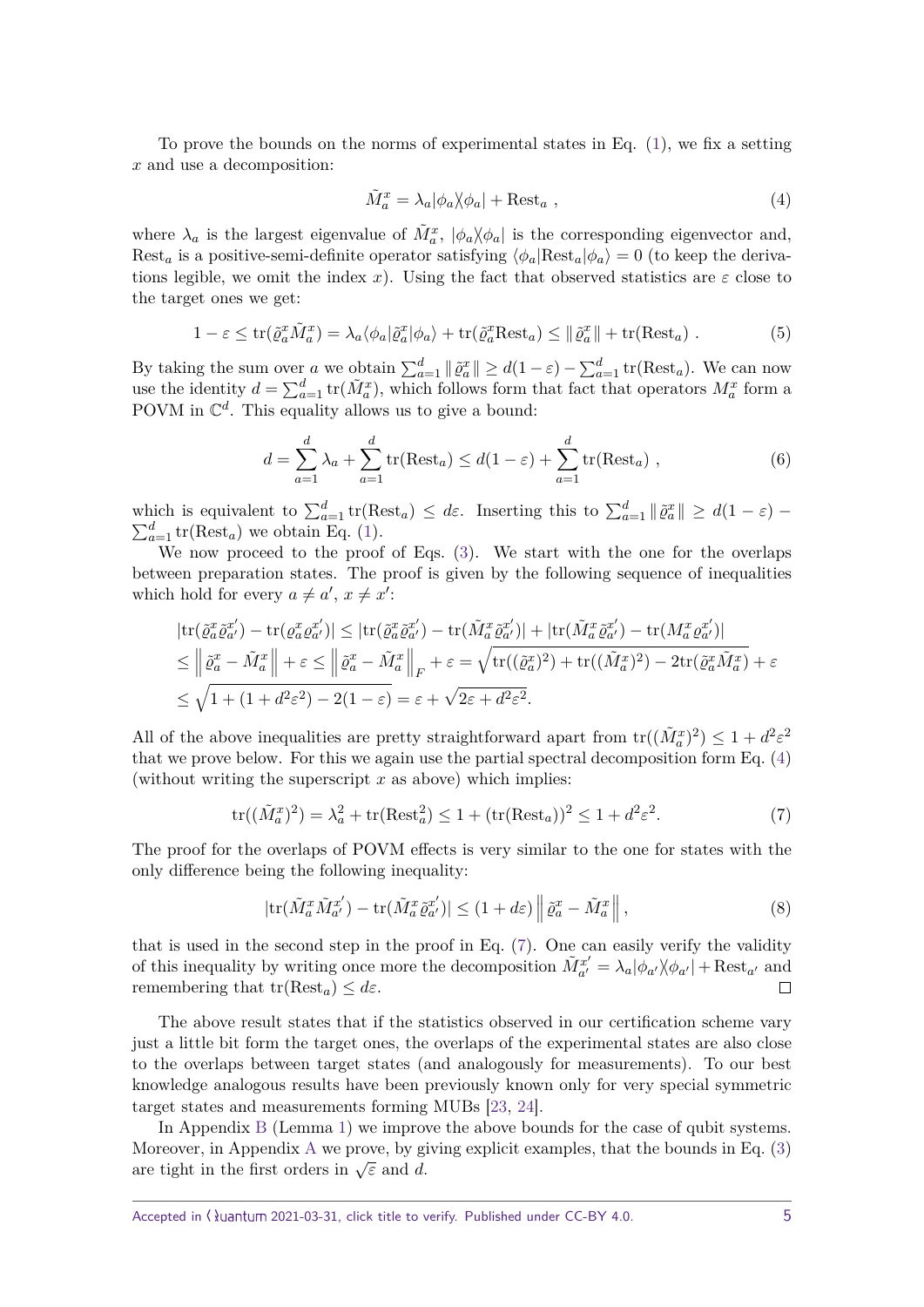#### 4 Self-testing of qubits

We now show that certification of overlaps allows to prove robust self-testing result for arbitrary pure qubit preparations and projective measurements appearing in our certification scheme.

<span id="page-5-0"></span>**Theorem 2** (Robust self-testing of qubit systems)**.** *Consider target pure qubit states*  $\varrho_a^x$  and projective measurements  $\mathbf{M}^y$ , where  $a = 1, 2, x, y \in [n]$ , and  $\varrho_a^x = M_a^x$  for all  $a, x$ *. Assume that experimental qubit states*  $\tilde{\varrho}_a^x$  *and measurements*  $\tilde{\mathbf{M}}^y$  *generate statistics*  $\tilde{p}(b|a,x,y) = \text{tr}(\tilde{\varrho}_a^x \tilde{M}_b^y)$  such that  $|\tilde{p}(b|a,x,y) - \text{tr}(\varrho_a^x M_b^y)$  $\left| \begin{array}{c} \mathbf{b} \\ \mathbf{b} \end{array} \right| \leq \varepsilon$ , for all  $a, b = 1, 2$  and  $x, y \in [n]$ . Then, there exist  $\varepsilon_0$  *such that for*  $\varepsilon \leq \varepsilon_0$  *there exist a qubit unitary U such that* 

<span id="page-5-1"></span>
$$
\frac{1}{2n} \sum_{a,x} \text{tr}(U(\tilde{\varrho}_a^x)^{(T)} U^{\dagger} \varrho_a^x) \ge 1 - f(\varepsilon) ,
$$
  

$$
\frac{1}{2n} \sum_{b,y} \text{tr}(U(\tilde{M}_b^y)^{(T)} U^{\dagger} M_b^y) \ge 1 - g(\varepsilon) ,
$$
 (9)

where  $(\cdot)^{(T)}$  is a potential transposition with respect to a fixed basis in  $\mathbb{C}^2$  that may have *to be applied to all experimental states and measurements at the same time. Moreover, functions*  $f, g : [0, \varepsilon_0) \to \mathbb{R}_+$  *depend solely on the target states and measurements and, for small*  $\varepsilon$ *, have the asymptotics*  $f(\varepsilon) \propto \varepsilon$ *, g*( $\varepsilon$ )  $\propto \varepsilon$ *.* 

In the above we used the fidelity  $F(\rho, \sigma) = \text{tr}(\rho \sigma)$  to indicate the closeness between *rotated* experimental states and target pure states (and analogously for measurements), following existing literature. The case  $\varepsilon = 0$  corresponds to ideal reconstruction of target states and measurements after applying a suitable isometry. We remark that we allow only unitary operations (and possible transposition), as opposed to general channels [\[23,](#page-26-8) [26\]](#page-26-11), to be applied to the experimental states in order to approximate the target states as well as possible.

In Appendix [B](#page-12-0) we give a formal version of the above result and its proof. Moreover, we present there robustness bounds expressed in terms of the trace distance and its analogue for measurements [\[33\]](#page-27-1). We remark that the functions *f, g* become unbounded once Bloch vectors of target qubit states become singular, i.e., once the target states are close to being aligned in a space of smaller dimension.

*Remark***.** *Certification of overlaps between pure states in general does not allow for their self-testing in higher-dimensional systems. This is e.g., due to the existence of unitary inequivalent sets of SIC-POVMs for d* = 3 *[\[34\]](#page-27-2) and MUBs for d* = 4 *[\[35\]](#page-27-3) (even if we allow for complex conjugation).*

*Sketch of the proof.* We give a full proof for the ideal case  $(\epsilon = 0)$  below. From Theorem [1](#page-3-2) it follows that for all  $x, x', a, a'$  we have  $\tilde{\varrho}_a^x = \tilde{M}_a^x$  and  $tr(\tilde{\varrho}_a^x \tilde{\varrho}_{a'}^{x'}$  $f_{a'}^{x'}$ ) = tr( $\varrho_a^x \varrho_{a'}^{x'}$  $a^x'$ ). Using the Bloch representation,  $\rho_a^x = \frac{1}{2}$  $\frac{1}{2}(\mathbb{1} + \mathbf{n}_a^x \cdot \boldsymbol{\sigma})$ , we can conclude that also  $\tilde{\mathbf{n}}_a^x \cdot \tilde{\mathbf{n}}_a^{x'}$  $\mathbf{a}^{x'}_{a'} = \mathbf{n}^x_a \cdot \mathbf{n}^{x'}_{a'}$  $\frac{x'}{a'}$ where  $\mathbf{n}_a^x$  and  $\tilde{\mathbf{n}}_a^x$  are Bloch vectors of  $\varrho_a^x$  and  $\tilde{\varrho}_a^x$  respectively.

Assume now that the vectors  $\mathbf{n}_1^1, \mathbf{n}_1^2, \mathbf{n}_1^3$  are linear independent. Let O be the linear transformation defined by  $On_1^x = \tilde{n}_1^x$ ,  $x = 1, 2, 3$ , and let *L* be the matrix whose rows are the vectors  $\mathbf{n}_1^x$ ,  $x = 1, 2, 3$ . Then, we have  $LO^TOL^T = LL^T$ , and consequently, since *L* is invertible by the construction,  $O^T O = \mathbb{1}_3$ , i.e., *O* is an orthogonal transformation in  $\mathbb{R}^3$ . It is well-known [\[36\]](#page-27-4) that if  $\det(O) = 1$ , there exist a unitary matrix *U* such that  $\text{tr}(U(\tilde{\varrho}_a^x)U^{\dagger} \varrho_a^x) = 1$  for  $x = 1, 2, 3$  and  $a = 1$ . By our assumption all remaining states  $\varrho_a^x$ can be decomposed in the basis  $\{\mathbb{1}, \varrho_1^1, \varrho_1^2, \varrho_1^3\}$ , with the coefficients depending solely on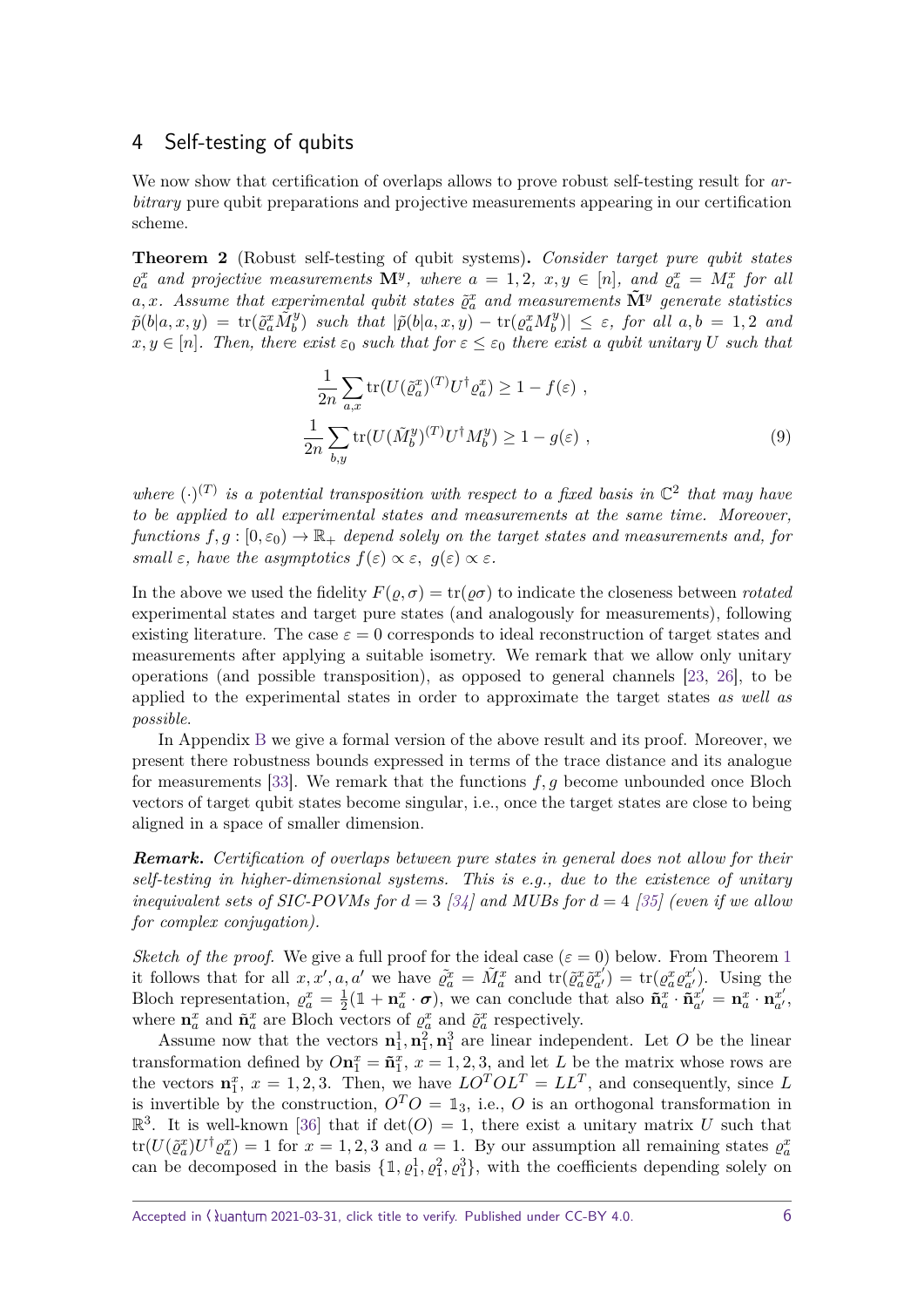<span id="page-6-0"></span>

Figure 2: Lower bounds for the average fidelity between the experimental and target states. Part (a) presents results for  $n = 2, 3$  qubit MUBs. Part (b) presents results for two qubit bases for different degree of bias  $\alpha$ . Value  $\alpha = 0$  corresponds to two MUBs while  $\alpha = 1$  gives two identical bases.

the overlaps  $tr(\varrho_a^x \varrho_{a'}^{x'} )$  $\tilde{a}'$ . The, the same *U* that maps  $\tilde{\varrho}_1^x$  to  $\varrho_1^x$ , for  $x = 1, 2, 3$ , also connects the remaining pairs of states. Finally, if  $det(O) = -1$ , the transformation *O* corresponds to application of the transposition in the standard basis of  $\mathbb{C}^2$  followed by application of a unitary operation *U*, determined by *O* [\[37\]](#page-27-5).

For the general case  $\varepsilon > 0$  we consider Cholesky factorisations of Gram matrices, denoted by  $\Gamma$  and  $\tilde{\Gamma}$ , of Bloch vectors  $\mathbf{n}_1^1, \mathbf{n}_1^2, \mathbf{n}_1^3$  and their experimental counterparts re-spectively. Theorem [1](#page-3-2) is then used to bound  $\Big|$  $\left|\Gamma-\tilde{\Gamma}\right|$  $\Big|_F$  and utilize results of Ref. [\[38\]](#page-27-6) to gauge how much the Cholesky decompositions of  $\Gamma$  and  $\Gamma$  differ in the Frobenius norm. The latter can be connected to the average fidelity between the selected target and experimental states. The robustness for the remaining states follows from the fact that they can be decomposed (as operators) using the three initially chosen target states and the identity.

If vectors from the set  $\{\mathbf{n}_a^x\}$  span two dimensional space then the same arguments for both  $\varepsilon = 0$  and  $\varepsilon > 0$  can be repeated for the considered subspace. Importantly, in this case additional transposition is not necessary.  $\Box$ 

#### 5 Examples

We now apply the quantitative formulation of Theorem [2](#page-5-0) to lower-bound average fidelities for different configurations of target states as a function of the allowed error *ε*. In Figure [2](#page-6-0) we present results for eigenstates of  $n = 2$  and  $n = 3$  Pauli matrices (i.e., states forming  $n = 2$  and  $n = 3$  qubit MUBs), and states belonging to two biased projective measurements satisfying  $\text{tr}(\varrho_a^1 \varrho_a^2) = \frac{1+\alpha}{2}, a = 1, 2$  where we take  $\alpha \in [0, 1]$ .

For  $n = 2$  MUBs we compare our results with Ref. [\[23\]](#page-26-8) that focuses on self-testing of qubit MUBs. The results of Ref. [\[23\]](#page-26-8) give the upper bound on average fidelity equal 0*.*75 for the deviation of  $\simeq 0.1$  in the figure of merit. In our scheme this happens for  $\varepsilon \simeq 0.033$ as shown on Fig. [2.](#page-6-0) To test the versatility of our scheme, we also applied it to  $n = 3$  MUBs, trine and tetrahedral configurations of qubit states. Quantitative results concerning these examples are listed in Table [1,](#page-7-0) while detailed derivations are given in Appendix [D.](#page-21-0) For trine and tetrahedral configurations the robustness is obtained via the so-called Procrustes problem, described in Appendix [C,](#page-20-0) based on Ref. [\[39\]](#page-27-7). For cases other than two MUBs we cannot make any comparison with the existing literature since, to our best knowledge, these case have not been studied previously.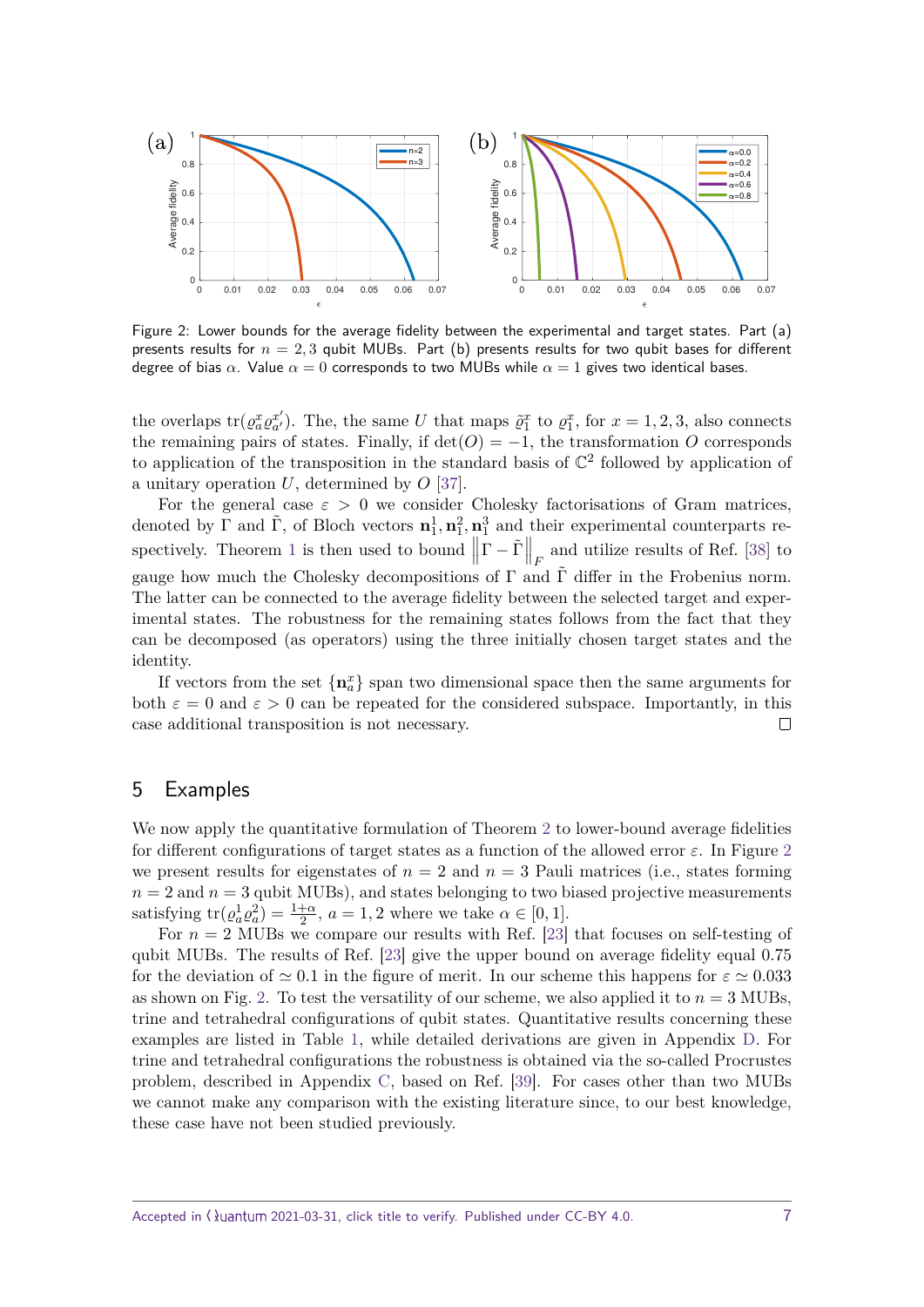<span id="page-7-0"></span>

| Configuration  | $\varepsilon_0$                                  | $\curvearrowright$ |
|----------------|--------------------------------------------------|--------------------|
| 2 MUBs         | $\approx 0.062$                                  |                    |
| 3 MUBs         | $\approx 0.030$                                  |                    |
| 2 biased bases | $\lesssim \frac{4-3\alpha-\sqrt{7-6\alpha}}{10}$ | $2 -$              |
| Trine          | $\approx 0.058$                                  |                    |
| Tetrahedron    | $\approx 0.037$                                  |                    |

Table 1: Results of quantitative variant of Theorem [2](#page-5-0) applied to different configurations of target quantum states. The threshold *ε*<sup>0</sup> sets the maximal noise level which is tolerated by our scheme. The  $\epsilon$  constant  $C$  is defined via the relation  $f(\varepsilon) \stackrel{\varepsilon\to 0}{\approx} C\varepsilon$ , where  $1-f$  is the lower bound on the average fidelity from Eq. [\(9\)](#page-5-1).

#### 6 Shared randomness

Throughout the article we assumed that preparation and measurement devices are uncorrelated, which is often true in practice. However, one may also consider a situation in which Alice and Bob share a random variable  $\lambda$ , that they can use to coordinate their actions in a given round of the experiment. The most general statistics that can be generated in such a scenario can be expressed as  $p(b|a, x, y) = \int d\lambda p(\lambda) \text{tr}(p_a^x(\lambda) M_b^y)$  $p_b^y(\lambda)$ , where  $p(\lambda)$  denotes the probability distribution of *λ*.

Interestingly, the presence of shared randomness makes our main results, as stated by Theorems [1](#page-3-2) and [2,](#page-5-0) inapplicable. The easiest way to see it is to consider the following simple example of  $n = d = 2$ , one bit of shared randomness  $\lambda \in \{1, 2\}$ , and  $\tilde{\varrho}_a^{1,2} = |a\rangle\langle a|$ ,  $\tilde{M}_b^{1,2} = |b\rangle\langle b|$ . This clearly satisfies the requirement on  $\tilde{p}(a|a, x, x) = 1$ . Now, Alice's and Bob's devices can decide to "flip" their preparations and measurement operators whenever  $x = 2$ ,  $y = 2$  and  $\lambda = 2$  (note that  $\lambda$  can be distributed in an arbitrary way). This procedure does not affect the correlations  $\tilde{p}(a|a, x, y = x)$ , but it can be used to set  $\tilde{p}(a|a, 1, 2)$  to an arbitrary value.

Additionally, we believe that in the presence of shared randomness, the usual notion of self-testing in the SDI setting has to be reconsidered. Specifically, for any quantum realisation giving the statistics  $p(b|a, x, y) = \text{tr}(p_a^x M_b^y)$  $\binom{y}{b}$ , one can always consider a strategy in which with probability  $p(\lambda)$  Alice prepares states  $\rho_a^x(\lambda) = U_{\lambda} \rho_a^x U_{\lambda}^{\dagger}$  $\lambda$ <sup>T</sup> and Bob implements measurements  $M_h^y$  $\partial_b^y(\lambda) = U_\lambda M_b^y U_\lambda^\dagger$  $U_{\lambda}$ , where  $U_{\lambda}$  is some arbitrary unitary transformation depending on  $\lambda$ . Clearly, such strategy reproduces the original statistics, and makes it impossible to find a single unitary that connects the target and experimental states (or measurements).

A very similar argument as above can be applied to situations of non-identical preparations of states and non-identical measurements across different runs of the experiment. Indeed, the value of a given run of the experiment is accessible to both Alice and Bob and can be considered a shared random variable  $\lambda$  that controls both Alice's and Bob's devices. Once again, the existence of a single unitary that connects the target and experimental states can never be guaranteed.

While, we do not consider the assumption on no shared randomness strong, below we propose a modification of our SDI certification scheme that allows to certify overlaps between arbitrary pure states even in the presence of shared randomness. The idea is to introduce, for every pair of non-orthogonal states, a suitable intermediate state [\[40\]](#page-27-8), that enforces fixed overlaps between experimental states in every round of the experiment.

Recall that in our certification scheme we consider pure target qudit states  $\rho_a^x$  and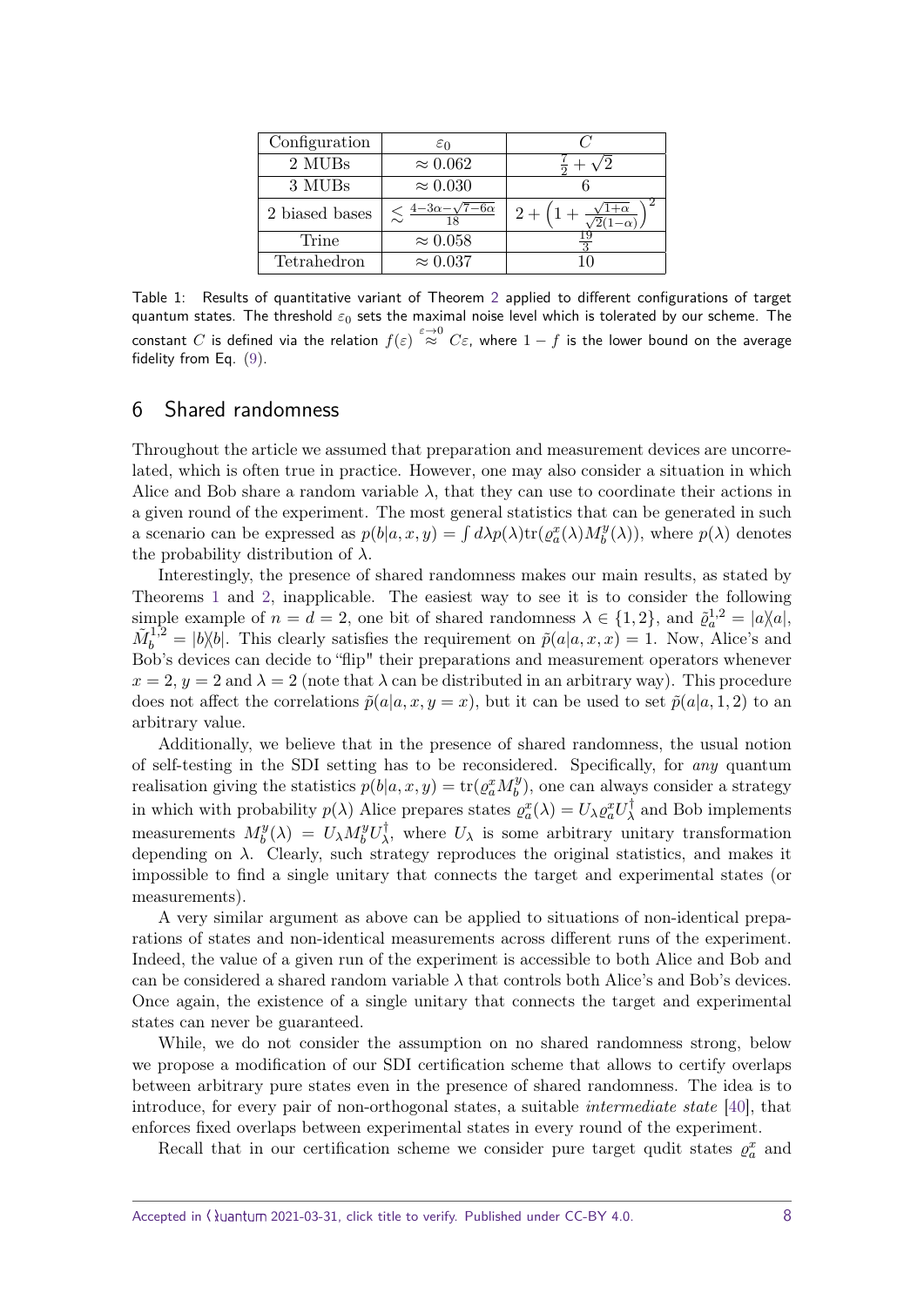target projective measurements  $\mathbf{M}^y$ , where  $a \in [d]$  and  $x, y \in [n]$ . We extend this scheme by introducing an additional intermediate target state  $\rho_z$  for every two pairs of Alice's input  $(x, a)$ ,  $(x', a')$ , where  $a \neq a'$  and  $x \neq x'$ . The state  $\varrho_z$  is chosen as the unique state satisfying:

<span id="page-8-0"></span>
$$
\operatorname{tr}\left(\varrho_z(\varrho_a^x+\varrho_{a'}^{x'})\right) = 1 + \sqrt{\operatorname{tr}(\varrho_a^x\varrho_{a'}^{x'}}) \ . \tag{10}
$$

Let  $\tilde{p}(b|z, y)$  denote the experimental statistics, corresponding to inputs  $z, y$  and outcome *b*. In the ideal scenario, in which experimental statistics satisfy assumptions of Theorem [1](#page-3-2) with  $\varepsilon = 0$ , assume additionally that  $\tilde{p}(a|z, x) + \tilde{p}(a'|z, x') = 1 + \sqrt{\tilde{p}(a'|x, a, x')}$ . Below we prove that under the above assumptions for all  $\lambda$  we have  $tr(\tilde{\varrho}_a^x(\lambda)\tilde{\varrho}_{a'}^{x'}$  $f_{a'}^{x'}(\lambda)) = \text{tr}(\varrho_a^x \varrho_{a'}^{x'}$  $a^{(n')}$ . Since in the ideal case overlaps between preparation states do not depend on  $\lambda$  and match the target value, our modified certification scheme works also in the presence of shared randomness. In the noisy scenario one can generally expect to be able to upper-bound the probability (over the choice of  $\lambda$ ) of the deviations from perfect correlations between states and measurements, as a function of the error *ε*. We postpone the discussion of this interesting point to the future work.

*Proof of soundness of certification in the presence of shared randomness.* Consider a general physical realisation of experimental statistics  $\tilde{p}(b|x, a, y)$ ,  $\tilde{p}(b|z, y)$  via classically correlated preparations and measurements on  $\mathbb{C}^d$ :

$$
\tilde{p}(b|x,a,y) = \int d\lambda p(\lambda) \text{tr}(\tilde{\varrho}_a^x(\lambda) \tilde{M}_b^y(\lambda)), \qquad (11)
$$

$$
\tilde{p}(b|z,y) = \int d\lambda p(\lambda) \text{tr}(\tilde{\varrho}_z(\lambda) \tilde{M}_b^y(\lambda)), \qquad (12)
$$

where  $x, y \in [n]$ ,  $a, b \in [d]$  and the variable (input) *z* labels elements in the set of unordered pairs  $\{(x, a), (x', a')\}$ , where  $x \neq x'$  and  $a \neq a'$ . Assume now that the above statistics match *exactly* the ones required by our scheme and are compatible with Eq. [\(10\)](#page-8-0) in the sense that:

<span id="page-8-3"></span>
$$
\tilde{p}(b|x,a,y) = \text{tr}(\varrho_a^x \varrho_b^y) , \qquad (13)
$$

$$
\tilde{p}(a|z,x) + \tilde{p}(a'|z,x') = 1 + \sqrt{\tilde{p}(a'|x,a,x')} \ . \tag{14}
$$

In what follows we prove that if the above constraints are satisfied, then for all<sup>[1](#page-8-1)</sup>:

<span id="page-8-2"></span>
$$
\tilde{\varrho}_a^x(\lambda) = \tilde{M}_a^x(\lambda) , \qquad (15)
$$

$$
\text{tr}(\varrho_a^x \tilde{\varrho}_{a'}^{x'}) = \text{tr}(\varrho_a^x(\lambda) \tilde{\varrho}_{a'}^{x'}(\lambda)), \qquad (16)
$$

where  $x, x' \in [n]$ ,  $a, a' \in [d]$ . The above equation means that the overlaps between preparation sates (and measurements) do not depend on on the value of the shared random variable *λ*.

The proof of Eq.  $(15)$  is straightforward. Namely, form Eq.  $(13)$  if follows that:

$$
\int d\lambda p(\lambda) \text{tr}\left(\tilde{\varrho}_a^x(\lambda)\tilde{M}_a^x(\lambda)\right) = 1.
$$
\n(17)

Since  $\text{tr}(\tilde{\varrho}_a^x(\lambda)\tilde{M}_a^x(\lambda)) \leq 1$ , we get that for all  $\lambda$  we have  $\text{tr}(\tilde{\varrho}_a^x(\lambda)\tilde{M}_a^x(\lambda)) = 1$ . Since this reasoning can be repeated for all  $a \in [d]$  (for the fixed value of *x*) and since operators  $\tilde{M}_a^x$ form a POVM on  $\mathbb{C}^d$ , we finally get Eq. [\(15\)](#page-8-2).

<span id="page-8-1"></span><sup>&</sup>lt;sup>1</sup>Technically speaking this equality holds for *almost all*  $\lambda$ .

Accepted in  $\lambda$ uantum 2021-03-31, click title to verify. Published under CC-BY 4.0. 9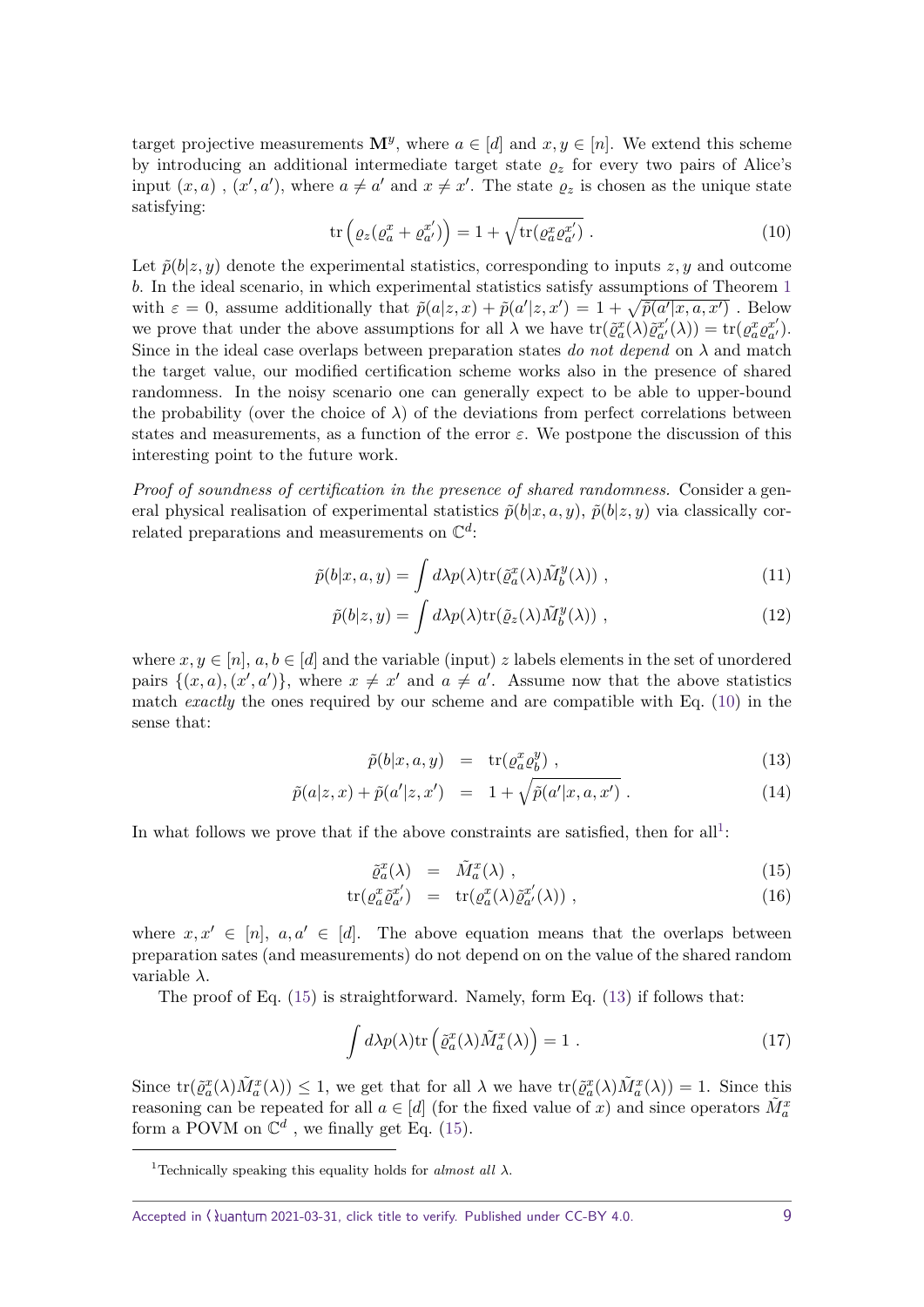The proof of Eq. [\(16\)](#page-8-2) is more involved and relies on both Eqs. [\(13\)](#page-8-3) and [\(14\)](#page-8-3). Specifi-cally, from Eq. [\(13\)](#page-8-3) and the already established identity  $\tilde{\varrho}_a^x = \tilde{M}_a^x$ , it follows that Eq. [\(14\)](#page-8-3) is equivalent to:

$$
\int d\lambda p(\lambda) \text{tr}\left(\tilde{\varrho}_z(\lambda) [\tilde{\varrho}_a^x(\lambda) + \tilde{\varrho}_{a'}^{x'}(\lambda)]\right) = 1 + \sqrt{\text{tr}(\varrho_a^x \varrho_{a'}^{x'}}),
$$
\n(18)

where moreover:

<span id="page-9-0"></span>
$$
\int d\lambda p(\lambda) \text{tr}\left(\tilde{\varrho}_a^x(\lambda)\tilde{\varrho}_{a'}^{x'}(\lambda)\right) = \text{tr}(\varrho_a^x \varrho_{a'}^{x'})\ .
$$
 (19)

Using Bloch representation of qubit states (states  $\tilde{\varrho}_a^x(\lambda), \tilde{\varrho}_{a'}^{x'}$  $a'_{a'}(\lambda)$  are pure and hence span a two dimensional subspace of  $\mathbb{C}^d$ ) it is straightforward to obtain the bound:

$$
\operatorname{tr}\left(\tilde{\varrho}_z(\lambda)[\tilde{\varrho}_a^x(\lambda) + \tilde{\varrho}_{a'}^{x'}(\lambda)]\right) \le 1 + \sqrt{\operatorname{tr}(\tilde{\varrho}_a^x(\lambda)\tilde{\varrho}_{a'}^{x'}(\lambda))} \ . \tag{20}
$$

After setting  $g(\lambda) = \sqrt{\text{tr}(\tilde{\varrho}_a^x(\lambda)\tilde{\varrho}_{a'}^{x'}(\lambda))}$  and using Eq. [\(19\)](#page-9-0) we obtain:

$$
\int d\lambda p(\lambda) g(\lambda) \ge \sqrt{\int d\lambda p(\lambda) g(\lambda)^2} . \tag{21}
$$

Using Chauchy-Schwartz inequality for the left hand side of the above inequality we finally get:

$$
\int d\lambda p(\lambda)g(\lambda) = \sqrt{\int d\lambda p(\lambda)g(\lambda)^2},
$$
\n(22)

which is equivalent to saying that the variance of the random variable  $g(\lambda)$  vanishes. Therefore,  $g(\lambda) = \alpha$ , where  $\alpha$  is some numerical constant. We conclude the proof by noting that from Eq. [\(19\)](#page-9-0) it follows that  $\alpha^2 = \text{tr}(g_a^x g_{a'}^{x'})$  $a'_{a'}$ ) which implies Eq. [\(16\)](#page-8-2).  $\Box$ 

# 7 Extension of the scheme to SDI characterization of rank-1 non-projective measurements

In our work we focus on self-testing of arbitrary configurations of preparation states and projective measurements. In this section we discuss possible extension of our results to certification of properties of general rank-1 measurements in arbitrary dimension *d*. To that end, we introduce additional states coming from suitably-chosen orthonormal bases per every effect of the measurement we want to certify. With the help of these extra states (and corresponding projective measurements) we can e.g., certify the following properties of POVMs in arbitrary dimension *d*: (i) information completeness, (ii) extremality of rank-1 POVMs, and (iii) SIC-property.

The main idea of the extension is the following. Suppose we would like to self-test an *m*-outcome POVM  $\mathbf{N} = (N_1, \ldots, N_m)$  acting on a Hilbert space of dimension  $d < m$  with each effect  $N_b$  being of rank 1 i.e.,  $N_b = \alpha_b \sigma_b$ , for some pure states  $\sigma_b$  and positive scalars *α*<sup>*b*</sup>. We consider *m* sets of preparation states  $\{ \varrho_a^x \}$ ,  $a \in [d]$ ,  $x \in [m]$  and the corresponding projective measurements  $\mathbf{M}^y$ ,  $y \in [m]$ . Assume now that in the idealized case we observe statistics satisfying:

<span id="page-9-1"></span>
$$
\text{tr}(\varrho_a^b N_b) = 0, \quad \forall b \in [m], a \neq 1,
$$
  
\n
$$
\text{tr}(\varrho_a^x M_b^x) = \delta_{a,b}, \quad \forall x \in [m].
$$
\n(23)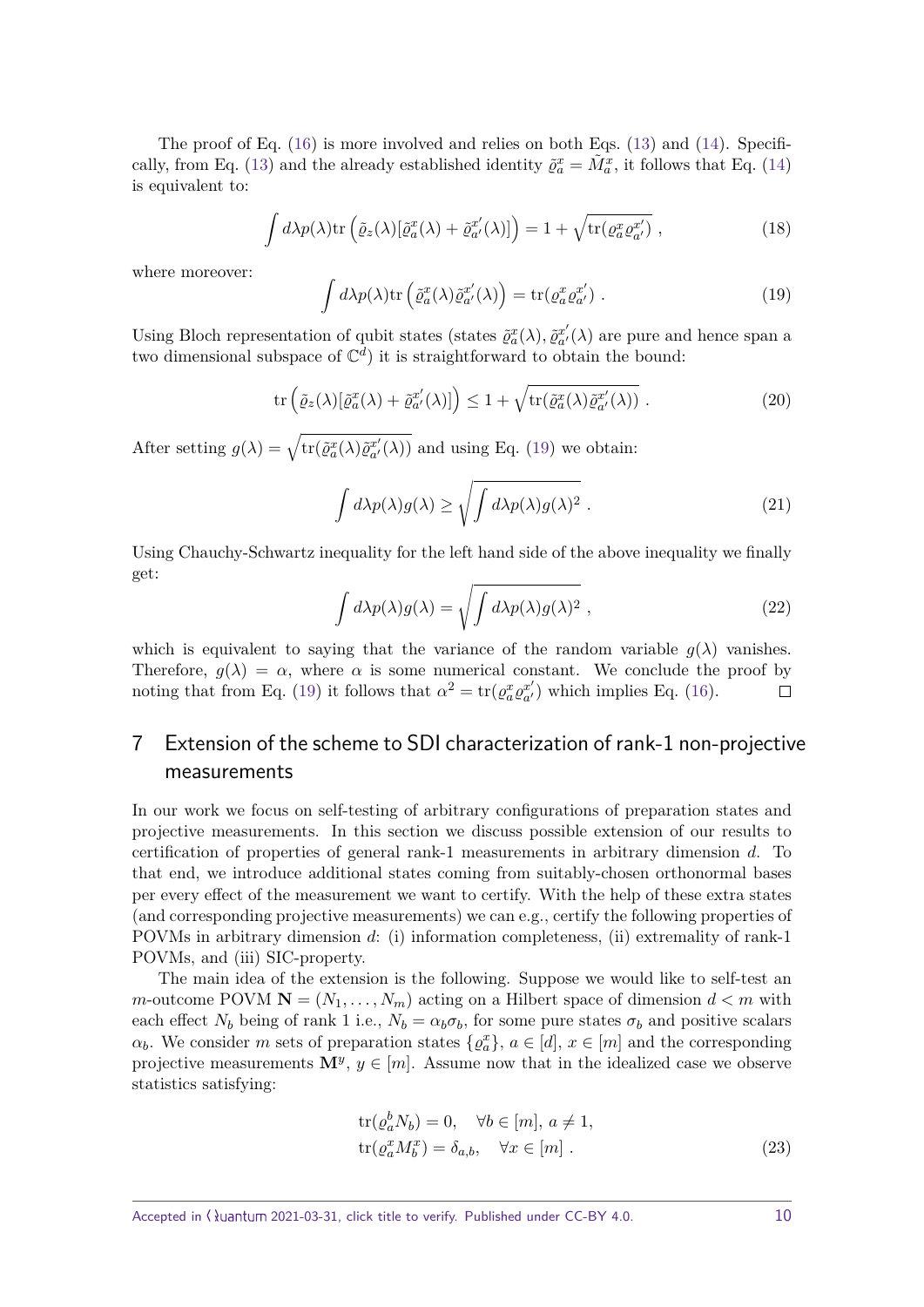From the second set of conditions we conclude that  $\{ \varrho_a^x \}_a$  forms, as before, a basis of pure states for each *x*. From the first condition in Eq. [\(23\)](#page-9-1) we get that **N** has to be a rank-1 POVM and, moreover, that  $\rho_1^b = \sigma_b$  ( $N_b$  is orthogonal to all of the states except the one with  $a = 1$ ). Consequently, we have  $\text{tr}(\varrho_1^b N_b) = \alpha_b$  for all  $b \in [m]$ . This fact together with the measured overlaps  $tr(\rho_1^b \rho_1^{b'})$  $\mathbf{h}_{1}^{b^{\prime }})=\mathrm{tr}(\rho _{1}^{b}M_{1}^{b^{\prime }})$  $j_1^{b'}$ ) gives the information about the overlaps  $tr(N_b N_{b'})$  between effects of the POVM **N**.

The knowledge of all overlaps  $tr(N_b N_{b'})$  (including  $b' = b$ ) and the fact that **N** is a rank-1 POVM allow to certify many interesting properties of **N**. First, as long as  $m \leq d^2$  we can certify extremality of **N**. This follows from the fact that rank-1 POVMs are extremal if and only if their effects are linearly independent (see e.g., Ref. [\[41\]](#page-27-9)). Linear independence can be directly inferred from the experimentally accessible moment matrix  $\Gamma_{b,b'} = \text{tr}(N_b N_{b'})$ . Specifically,  $\Gamma$  is non-singular if and only if operators  $\{N_b\}_b$  are linear independent. Now, if  $m = d^2$  we can use the same reasoning to infer information completeness of **N**. Finally, from the moment matrix  $\Gamma$  we can directly verify the SIC property i.e., the condition  $\text{tr}(N_b N_{b'}) = \frac{1+\delta_{b,b'}}{d^2(d+1)}, \forall b, b'.$ 

#### 8 Discussion

We have presented a systematic analytical scheme for noise-resilient certification of overlaps between arbitrary configurations of pure quantum states and rank-1 projective measurements in the prepare-and-measure scenario. For qubits our scheme can be used to robustly self-test general ensembles of pure quantum sates and the corresponding projective measurements. We believe that these findings pave the way towards systematic certification of general quantum systems in the semi-device-independent paradigm. This is supported by the concrete qubit results from Table [1](#page-7-0) and by the universality of our protocol for certifying overlaps of quantum sates in arbitrary dimension.

In our main claims, we state that the scheme can be applied to an arbitrary set of preparation states. However, the sets of states in Theorems [1](#page-3-2) and [2](#page-5-0) always come in a collection of bases. These two statements are not contradicting one another since any given constellation of states can always be completed to a set of bases by adding extra preparation states. In practice, one should aim at aligning each basis of preparation states and the corresponding measurement to the best degree allowed by the experimental setup.

There are many exciting research directions that stem from our work. One of them is a systematic SDI characterization of generalized measurements beyond qubits. Another research direction is the robustness analysis of our scheme in the presence of shared randomness. An important contribution to the field of self-testing would be a generalization of our self-testing results for qubit to higher-dimensional systems. Finally, it is interesting to combine our methods with recent findings relating state discrimination games and resource theories of measurements and channels [\[42–](#page-27-10)[44\]](#page-27-11).

We would also like to draw reader's attention to a related work [\[45\]](#page-27-12).

#### Acknowledgements

We thank Marcin Pawłowski, Jedrzej Kaniewski and Tanmoy Biswas for interesting discussions and comments. NM acknowledges the financial support by First TEAM Grant No. 2016-1/5. We acknowledge partial support by the Foundation for Polish Science (IRAP project, ICTQT, contract no. 2018/MAB/5, co-financed by EU within Smart Growth Operational Programme). We acknowledge the support from International Research Agendas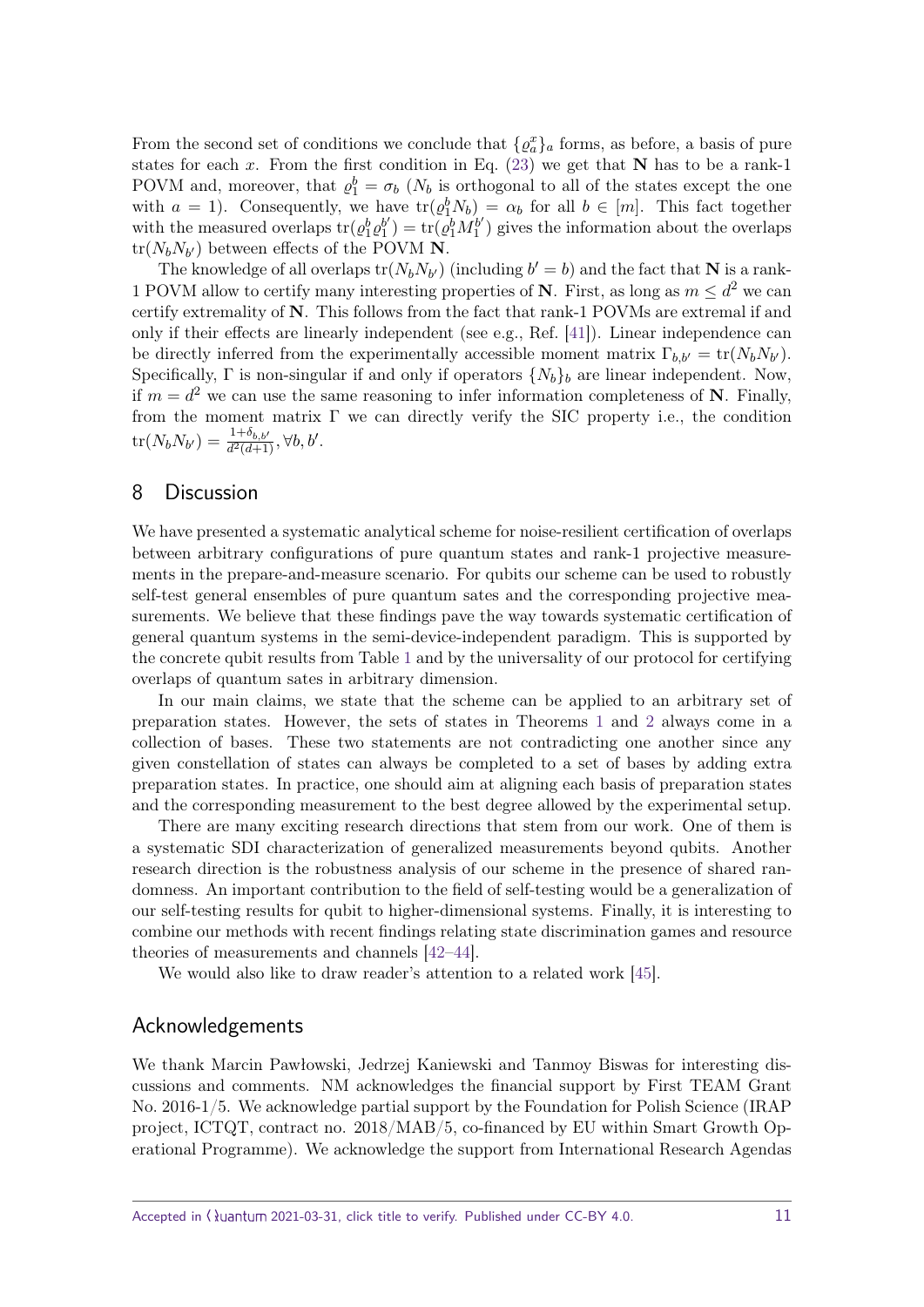Programme of the Foundation for Polish Science funded by the European Regional Development Fund. MO acknowledges the financial support by TEAM-NET project (contract no. POIR.04.04.00-00-17C1/18-00).

# Appendix

In this Appendix we provide technical details that were omitted in the main text. First, in Appendix [A](#page-11-0) we prove statements regarding saturation of the bounds in Theorem [1.](#page-3-2) Second, in Appendix [B](#page-12-0) we formulate and prove a quantitative version of Theorem [2,](#page-5-0) which concerns robustness of our self-testing protocol expressed in terms of average fidelities. We also prove there Theorem [3](#page-12-1) that gives analogous results expressed in terms of trace distance. In Appendix [C](#page-20-0) we provide alternative robustness analysis based on orthogonal Procrustes problem. In Appendix [D](#page-21-0) we provide technical details about the considered examples in Table [1.](#page-7-0) Finally, in Appendix [E](#page-22-0) we give proofs of two auxiliary Lemmas needed in the proof of the technical version of Theorem [2.](#page-5-0)

# <span id="page-11-0"></span>A Explicit form of states and measurements saturating the bounds in Theorem [1](#page-3-2)

We start by giving an example of four states and two qubit measurements  $(n = 2, d = 2)$ , for which the bound in Eq. [\(3\)](#page-3-1) on the deviation of the overlaps scales like  $\sqrt{\epsilon}$ . Their explicit form is given below:

$$
\varrho_1^1 = |\tilde{0}\rangle\langle\tilde{0}|, \quad |\tilde{0}\rangle = \sqrt{1-\varepsilon}|0\rangle + \sqrt{\varepsilon}|1\rangle, \quad \varrho_1^2 = |+\rangle\langle+|,\tag{24}
$$

where  $|+\rangle = \frac{1}{\sqrt{2}}$  $\frac{1}{2}(|0\rangle + |1\rangle)$ , and as required by our scheme  $\varrho_2^x = \mathbb{1} - \varrho_1^x$ ,  $x = 1, 2$  and  $M_a^x = \varrho_a^x$ , for all *x, a*. Let the experimental states and measurements be the following:

$$
\tilde{\varrho}_1^1 = |0\rangle\langle 0|, \quad \tilde{\varrho}_2^1 = |1\rangle\langle 1|, \quad \tilde{\varrho}_1^2 = |+\rangle\langle +|, \quad \tilde{\varrho}_2^2 = |-\rangle\langle -|, \n\tilde{M}_1^1 = |\tilde{0}\rangle\langle \tilde{0}|, \quad \tilde{M}_1^2 = |\tilde{+}\rangle\langle +|, \quad |\tilde{+}\rangle = \sqrt{1-\varepsilon}|+\rangle + \sqrt{\varepsilon}|-\rangle .
$$
\n(25)

First, we need to show that the experimental statistics is deviated from the target one by  $\alpha$  at most  $\varepsilon$ , i.e.,  $\left| \text{tr}(\tilde{\varrho}_a^x \tilde{M}_b^y) - \text{tr}(\varrho_a^x \tilde{\varrho}_b^y)\right|$  $|\psi_b^y| \leq \varepsilon$ ,  $\forall a, b, x, y$ . Since  $\tilde{\varrho}_1^x + \tilde{\varrho}_2^x = \mathbb{1}$  for both  $x = 1, 2$ , it is sufficient to consider the cases of  $a = 1, b = 1$ . Calculating the statistics we can see that  $\text{tr}(\tilde{\varrho}_1^1 \tilde{M}_1^1) = \text{tr}(\tilde{\varrho}_1^2 \tilde{M}_1^2) = 1 - \varepsilon$ , and  $\text{tr}(\tilde{\varrho}_1^1 \tilde{M}_1^2) = \text{tr}(\tilde{\varrho}_1^2 \tilde{M}_1^1) = \frac{1}{2} + \sqrt{\varepsilon - \varepsilon^2}$  and the latter is just the same as the target probability,  $\text{tr}(\varrho_1^1 \varrho_1^2)$ . Finally, calculation of the overlap between the states yields:

$$
|\text{tr}(\varrho_1^1 \varrho_1^2) - \text{tr}(\tilde{\varrho}_1^1 \tilde{\varrho}_1^2)| = \sqrt{\varepsilon - \varepsilon^2},\tag{26}
$$

which confirms the scaling of the first order of  $\sqrt{\varepsilon}$ .

Now, let us show that the bounds from Eq. [\(3\)](#page-3-1) are also tight in the first order of *d*. We still consider the case of  $n = 2$ , but now d is arbitrary. Let us consider the following POVM:

$$
M_1 = |1\rangle\langle 1| + \varepsilon(d-1)|+\rangle\langle +|, \ M_a = (|a\rangle - \delta|+\rangle)(\langle a| - \delta\langle +|) \ a = 2, 3, \dots, d \ , \qquad (27)
$$

where  $\delta = \frac{1}{\sqrt{d}}$  $\frac{1}{d-1} + \sqrt{\frac{1}{d-1} - \varepsilon}$ ,  $\{|a\rangle\}_{a=1}^d$  is the computational basis of  $\mathbb{C}^d$  and  $|+\rangle =$  $\frac{1}{\sqrt{1}}$  $\frac{1}{d-1} \sum_{a=2}^{d} |a\rangle$  is the "maximally coherent" state in the subspace spanned by  $\{|i\rangle\}_{i=2}^{d}$ .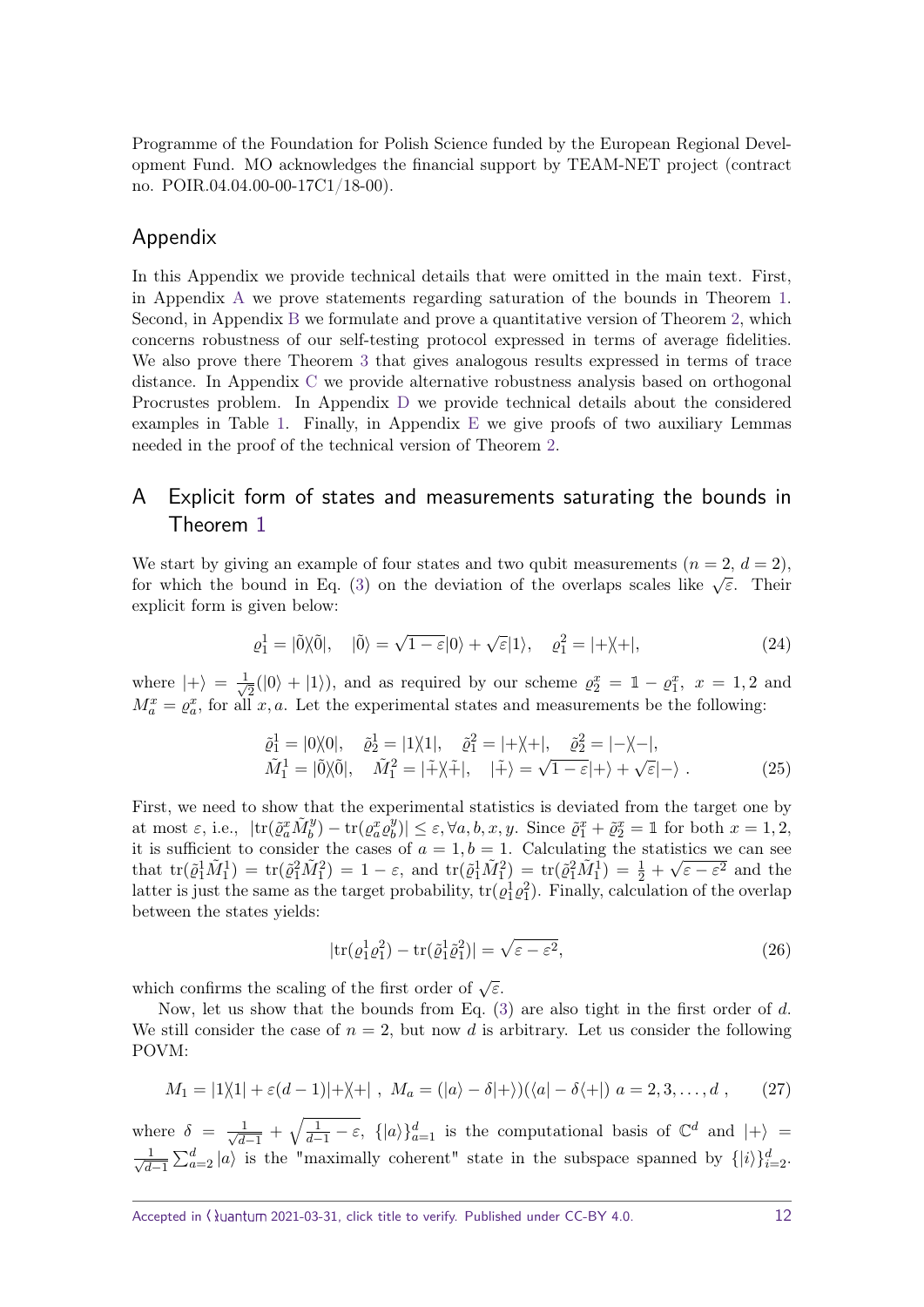In the proof of Theorem [1](#page-3-2) the quantity  $|\text{tr}(\tilde{\varrho}_a^x \tilde{\varrho}_{a'}^{x'}\)$  $\langle x'_a \rangle - \text{tr}(\varrho_a^x \varrho_{a'}^{x'})|$  is upper-bounded by  $\varepsilon +$  $\left\| \tilde{\varrho}_a^x - \tilde{M}_a^x \right\|$ , for which there exist a state  $\tilde{\varrho}_a^{x'}$  and an effect Now if we take  $\tilde{\mathbf{M}}^x$  to be the POVM we just introduced, and  $\tilde{\varrho}_1^x = |1\rangle\langle 1|$ ,  $\tilde{\varrho}_a^x = \frac{M_a}{\text{tr}(M_a)}$  $\tilde{M}^{x'}_{a'}$  and an effect  $\tilde{M}^{x'}_{a'}$  $a'_{a'}$  reaching the bound.  $\frac{M_a}{\text{tr}(M_a)},$  $a = 2, 3, \ldots, d$ , the conditions of the Theorem [1](#page-3-2) will be satisfied and the resulting bound will be *dε*.

#### <span id="page-12-0"></span>B Quantitative statement of the robust self-testing

In this part we first formulate Theorem [3](#page-12-1) in which we present robustness of our self-testing scheme in terms of trace distance<sup>[2](#page-12-2)</sup> for states and operator norm for measurements. Then, we give a quantitative statement of Theorem [2,](#page-5-0) that concerns robustness of our self-testing scheme in terms of average fidelities. We then proceed with proofs of both results.

In what follows we will need the following definition.

**Definition 1.** Let  $\{\mathbf{n}_i\}_{i \in [n]}$  be a set of *n* vectors in  $\mathbb{R}^l$ . Matrix  $\Gamma \in \mathbb{R}^{n \times n}$  is called the *Gram matrix of the set*  $\{\mathbf{n}_i\}_{i\in[n]},$  *if its elements are given by*  $\Gamma_{i,j} = \mathbf{n}_i \cdot \mathbf{n}_j$ ,  $i, j \in [n]$ *.* 

<span id="page-12-1"></span>**Theorem 3** (Robust self-testing for qubits via trace distance and operator norm)**.** *Consider pure target qubit preparation states*  $\varrho_a^x$  *and target projective measurements*  $\mathbf{M}^y$ *, where*  $a = 1, 2$  and  $x, y \in [n]$ . Assume that  $g_a^x = M_a^x$  for all  $a, x$  and, furthermore, that experi*mental states*  $\tilde{\varrho}_a^x$  *and measurements*  $\tilde{\mathbf{M}}_z^{\tilde{y}}$  *act on Hilbert space of dimension at most d and* generate statistics  $\tilde{p}(b|a,x,y) = \text{tr}(\tilde{\varrho}_a^x \tilde{M}_b^y)$  such that  $|\tilde{p}(b|a,x,y) - \text{tr}(\varrho_a^x M_b^y)$  $|\mathcal{L}_{b}^{y}|$   $\leq \varepsilon$ *, for all a, b, x, y.*

Let  $k \in \{2,3\}$  be the cardinality of the maximal set of linearly independent Bloch vectors *of states*  $g_1^x$ *. Fix a set*  $S \subset [n]$  *of k linearly independent vectors*  $\{n_1^x\}_{x \in S}$ *, construct their Gram matrix*  $\Gamma_S$ *, and let*  $L_S$  *be a Cholesky factor of*  $\Gamma_S$  *(i.e.,*  $\Gamma_S = L_S L_S^T$  *and*  $L_S$  *is lower triangular). For every*  $x \in [n] \setminus S$  *and both*  $a = 1, 2$  *let*  $\mathbf{c}_{S}^{x,a}$  $\mathcal{L}_S^{x,a}$ , denote the coefficients *of decomposition of*  $\mathbf{n}_a^x$  *as a linear combination of*  ${\{\mathbf{n}_1^x\}}_{x \in S}$ *. Finally, let us define three auxiliary functions*

<span id="page-12-4"></span>
$$
F_k(\varepsilon) := \sqrt{\varepsilon} \sqrt{4k(k-1)} \sqrt{1 + 2\sqrt{\varepsilon} + \frac{k+3}{k-1} \varepsilon} ,
$$
  
\n
$$
O_k(\varepsilon) := 2((k-1)\sqrt{\varepsilon} + (k+1)\varepsilon) ,
$$
  
\n
$$
E_{S,k}(\varepsilon) := \frac{1}{2\sqrt{2}} \frac{\|\Gamma_S^{-1}\| F_k(\varepsilon)}{\sqrt{1 - \|\Gamma_S^{-1}\|} O_k(\varepsilon)} \min\left[\frac{\|\Gamma_S\|}{\|\Gamma_S\|_F}, \frac{\|L_S\|}{\sqrt{k}}\right] .
$$
\n(28)

*Then, there is a region of*  $\varepsilon \in [0, \varepsilon_0]$  *determined by* 

<span id="page-12-3"></span>
$$
\left\| \Gamma_S^{-1} \right\| O_k(\varepsilon) \le 1,\tag{29}
$$

<span id="page-12-2"></span><sup>&</sup>lt;sup>2</sup>Recall that the trace distance is defined via  $d_{tr}(\sigma, \rho) = \frac{1}{2} || \sigma - \rho ||_1 = \frac{1}{2} tr \sqrt{(\sigma - \rho)^{\dagger} (\tilde{\rho} - \rho)}$  and it has a neat operational interpretation in term of optimal success probability *p* of distinguishing  $\rho$  and  $\sigma$  via the most general quantum measurements:  $p = \frac{1}{2}(1 + d_{tr}(\sigma, \varrho)).$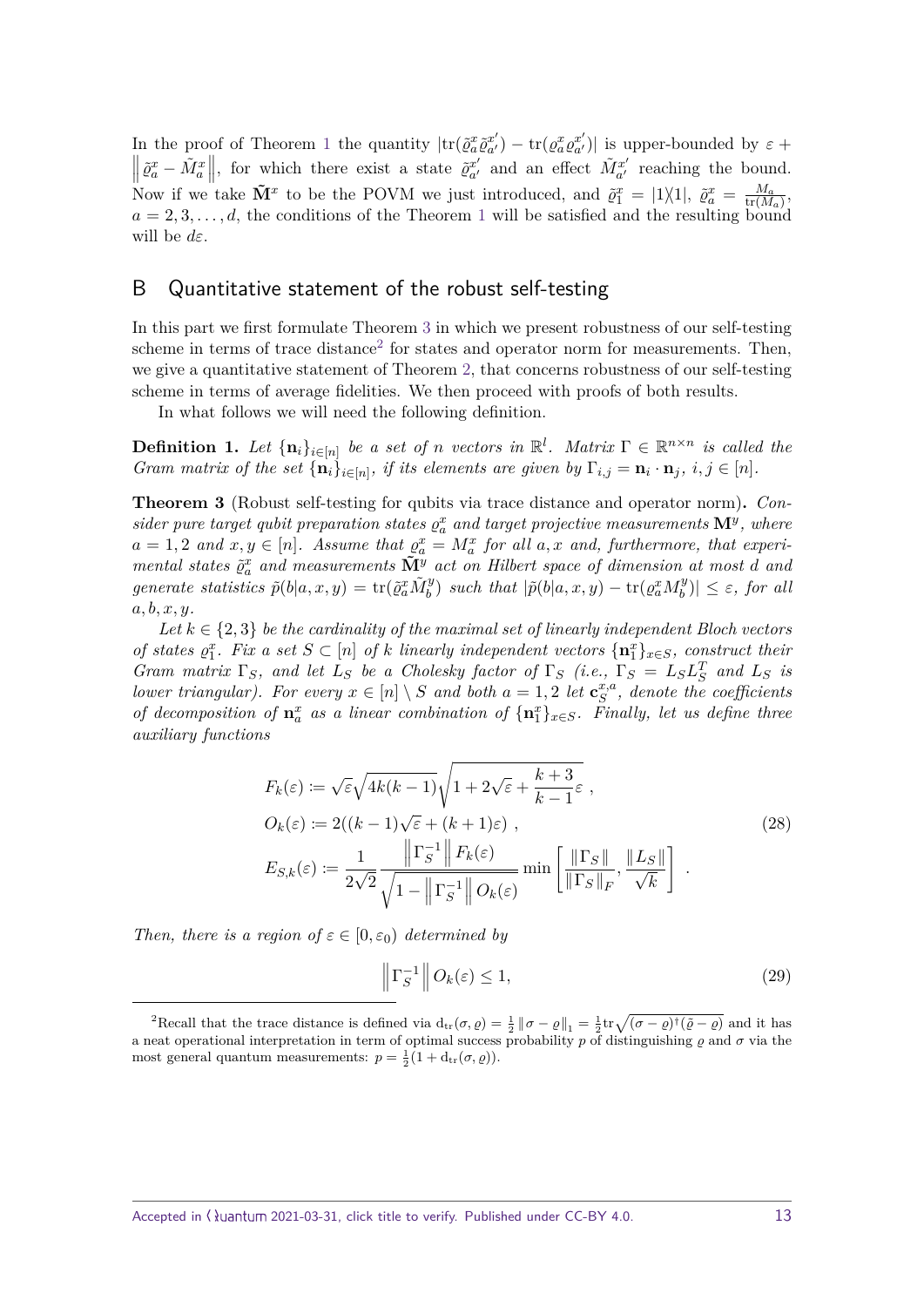*for which there exist a qubit unitary matrix U such that*

<span id="page-13-0"></span>
$$
\frac{1}{k} \sum_{x \in S} d_{\text{tr}}(U(\tilde{\varrho}_1^{x})^{(T)} U^{\dagger}, \varrho_1^{x}) \le E_{S,k}(\varepsilon) ,
$$
\n(30a)

<span id="page-13-2"></span><span id="page-13-1"></span>
$$
\frac{1}{k} \sum_{x \in S} d_{\text{tr}}(U(\tilde{\varrho}_2^{x})^{(T)} U^{\dagger}, \varrho_2^{x}) \le E_{S,k}(\varepsilon) + 2\sqrt{\varepsilon} ,\qquad(30b)
$$

$$
d_{tr}(U(\tilde{\varrho}_a^x)^{(T)}U^{\dagger},\varrho_a^x) \le \sqrt{k}|\mathbf{c}_S^{a,x}|E_{S,k}(\varepsilon) + \frac{\sqrt{k}}{2}\left(|\mathbf{c}_S^{a,x}| + \frac{\sqrt{k}}{k-1}\right)\frac{\|\Gamma_S^{-1}\|O_k(\varepsilon)}{1 - \|\Gamma_S^{-1}\|O_k(\varepsilon)},\tag{30c}
$$
  
for  $x \notin S$ ,  $a = 1, 2$ .

$$
\frac{1}{k} \sum_{y \in S} \left\| U(\tilde{M}_1^y)^{(T)} U^\dagger - M_1^y \right\| \le E_{S,k}(\varepsilon) + \sqrt{\varepsilon} \;, \tag{30d}
$$

<span id="page-13-4"></span><span id="page-13-3"></span>
$$
\left\| U(\tilde{M}_1^y)^{(T)} U^\dagger - M_1^y \right\| \leq d_{\text{tr}} (U(\tilde{\varrho}_1^y)^{(T)} U^\dagger, \varrho_1^y) + \sqrt{\varepsilon}, \quad \text{for } y \notin S ,
$$
 (30e)

where  $(\cdot)^{(T)}$  is the transposition (with respect a fixed basis in  $\mathbb{C}^2$ ) that may have to be *applied to all experimental states and measurements simultaneously.*

The reason for such a formulation of the theorem lays in the proof techniques that were used to derive it. Namely, we use results on the stability of the Cholesky factorization. Since the result employed by us (Ref. [\[38\]](#page-27-6)) is valid for positive-definite matrices we cannot apply it to the Gram matrix of all of the vectors  $\mathbf{n}_a^x$  due to their linear dependence. As a result, our bounds depend on the particular choice of the set *S* of states whose Bloch vectors are linearly independent. In what follows, without the loss of generality we take  $S = \{1, 2\}$  for  $k = 2$  and  $S = \{1, 2, 3\}$  for  $k = 3$  in the proof. In practice, however, one should consider all subsets *S* of states that give non-singular Gram matrices having in mind a specific application.

*Outline of the proof.*– In what follows we will consider a particular subset  ${\bf \{n}}_1^x\}_{x\in S}$  of *k* linearly independent Bloch vectors. For simplify we will omit the subscript *S* whenever possible. The main idea of the proof is to use a Cholesky factors of  $k \times k$  the Gram matrices  $\Gamma$  and  $\tilde{\Gamma}$  of target  $(\{\mathbf{n}_1^x\}_{x\in S})$  and experimental  $(\{\mathbf{\tilde{n}}_1^x\}_{x\in S})$  Bloch vectors respectively. We then make use of the result of Ref. [\[38\]](#page-27-6) on the stability of Cholesky factorization which, in simple terms, states that if  $\Gamma$  and  $\tilde{\Gamma}$  are close to each other, so are their Cholesky factors L and L<sup></sup>. Specifically, this result, which we quote bellow (see Theorem [Sun 1991]), sets an upper bound on the Frobenius norm of  $\Delta L = \tilde{L} - L$  in terms of the Frobenius norm of the perturbation  $\Delta\Gamma = \tilde{\Gamma} - \Gamma$ . The Frobeniuous norm of the perturbation  $\Delta L$  can be connected to the trace distance between states  $\rho_1^x$  and the rotated states  $\tilde{\rho}_1^x$  in the selected subset *S*. On the other hand, the bound on  $\|\Delta\Gamma\|_F$  can be estimated from our assumption:  $|p(b|a, x, y) - \tilde{p}(b|a, x, y)| \leq \varepsilon$ . This bound follows directly from the results of Theorem [1,](#page-3-2) but here we use an improved qubit stability bounds, which are given by Lemma [1.](#page-15-0) This, in turn, leads to stronger estimates for the norms of  $\Delta\Gamma$  in Lemma [2](#page-15-1) bellow. Combining all these results produces bounds in Eq. [\(30a\)](#page-13-0).

In the next part of the proof we determine the trace distance between states  $\varrho_2^x$  and  $\tilde{\varrho}_2^x$ for  $x \in S$  based solely on the fact that  $\varrho_2^x = \mathbb{1} - \varrho_1^x$  and  $\tilde{\varrho}_2^x$  are *close to*  $\mathbb{1} - \tilde{\varrho}_1^x$ . This gives the bounds in Eq. [\(30b\)](#page-13-1). For states  $x \notin S$  we use the fact that they can be decomposed in the basis of the states in *S*. Since this linear decomposition can be different for target and experimental states, we use the result on stability of linear systems (see Theorem [Higham 2002], which we also quote below). The bounds for the states  $x \notin S$  are given by Eq. [\(30c\)](#page-13-2). Finally, we connect the bounds for the distance between the target and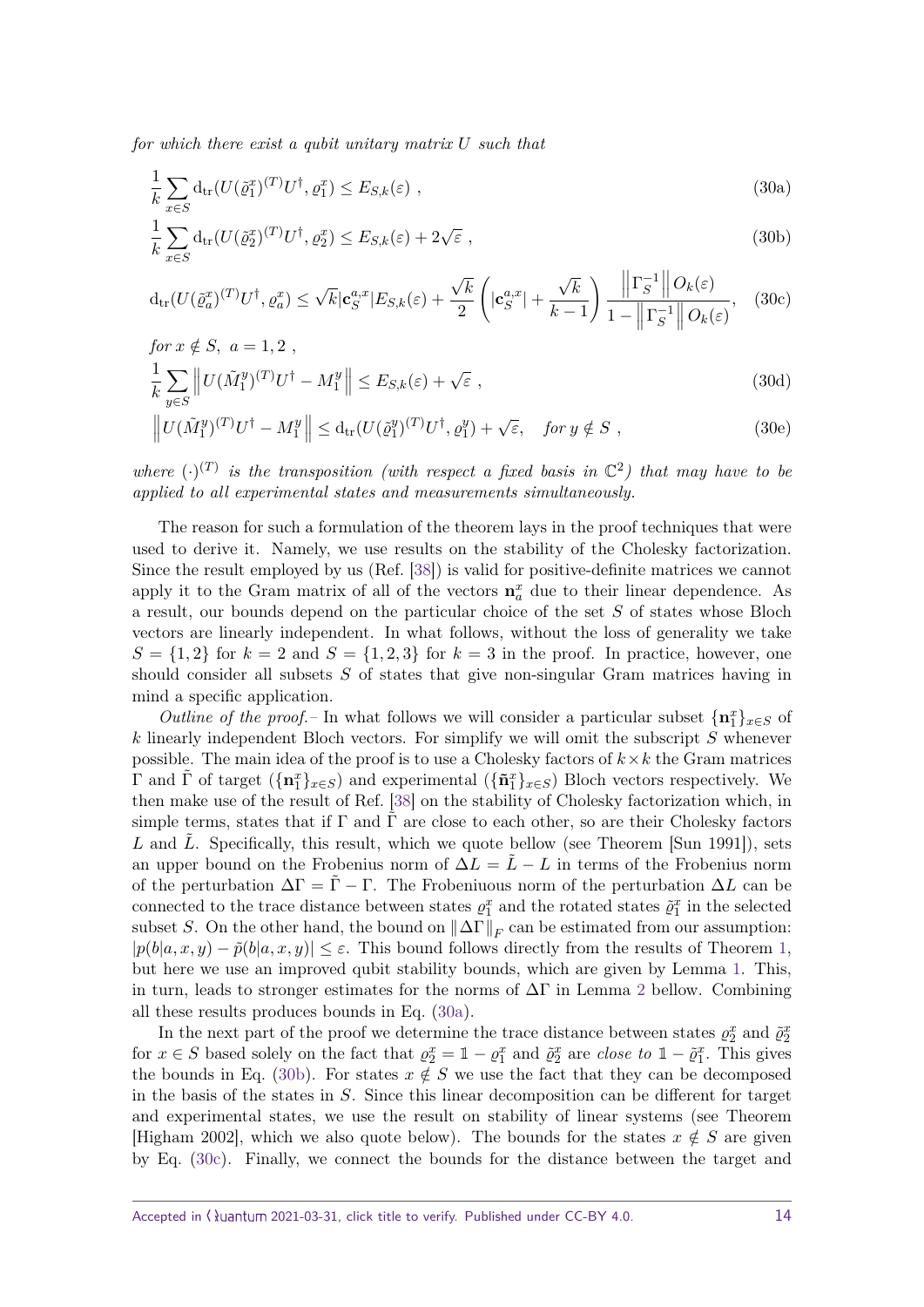experimental measurements and the distance between the corresponding states resulting in Eq. [\(30d\)](#page-13-3) and [\(30e\)](#page-13-4).

**Theorem 2** (Quantitative formulation of robust self-testing for qubits)**.** *Consider pure target qubit preparation states*  $\varrho_a^x$  *and target projective measurements*  $\mathbf{M}^y$ *, where*  $a = 1, 2$ and  $x, y \in [n]$ . Assume that  $\varrho_a^x = M_a^x$  for all  $a, x$  and, furthermore, that experimental *states %*˜ *x <sup>a</sup> and measurements* **M˜** *<sup>y</sup> act on Hilbert space of dimension at most <sup>d</sup> and generate statistics*  $\tilde{p}(b|a, x, y) = \text{tr}(\tilde{\varrho}_a^x \tilde{M}_b^y)$  *such that*  $|\tilde{p}(b|a, x, y) - \text{tr}(\varrho_a^x M_b^y)$  $|b^{(y)}| \leq \varepsilon$ , for all  $a, b, x, y$ .

Let  $k \in \{2,3\}$  be the cardinality of the maximal set of linearly independent Bloch vectors *of states*  $g_1^x$ *. Fix a set*  $S \subset [n]$  *of k linearly independent vectors*  $\{n_1^x\}_{x \in S}$ *, construct their Gram matrix*  $\Gamma_S$ *, and let*  $L_S$  *be a Cholesky factor of*  $\Gamma_S$  *(i.e.,*  $\Gamma_S = L_S L_S^T$  *and*  $L_S$  *is lower triangular). For every*  $x \in [n] \setminus S$  *and both*  $a = 1, 2$  *let*  $\mathbf{c}_{S}^{x,a}$  $\int_{S}^{x,a}$ , denote the coefficients *of decomposition of*  $\mathbf{n}_a^x$  *as a linear combination of*  ${\mathbf{n}_1^x}_{x \in S}$ *. Finally, let us define three auxiliary functions*

$$
F_k(\varepsilon) := \sqrt{\varepsilon} \sqrt{4k(k-1)} \sqrt{1 + 2\sqrt{\varepsilon} + \frac{k+3}{k-1} \varepsilon} ,
$$
  
\n
$$
O_k(\varepsilon) := 2((k-1)\sqrt{\varepsilon} + (k+1)\varepsilon) ,
$$
  
\n
$$
E_{S,k}(\varepsilon) := \frac{1}{2\sqrt{2}} \frac{\|\Gamma_S^{-1}\| F_k(\varepsilon)}{\sqrt{1 - \|\Gamma_S^{-1}\|} O_k(\varepsilon)} \min\left[\frac{\|\Gamma_S\|}{\|\Gamma_S\|_F}, \frac{\|L_S\|}{\sqrt{k}}\right] .
$$
\n(31)

*Then, there is a region of*  $\varepsilon \in [0, \varepsilon_0]$  *determined by* 

<span id="page-14-4"></span><span id="page-14-3"></span><span id="page-14-2"></span><span id="page-14-1"></span><span id="page-14-0"></span>
$$
\left\| \Gamma_S^{-1} \right\| O_k(\varepsilon) \le 1,\tag{32}
$$

*for which there exist a qubit unitary matrix U such that*

$$
\frac{1}{k} \sum_{x \in S} \text{tr}(U(\tilde{\varrho}_1^x)^{(T)} U^{\dagger} \varrho_1^x) \ge 1 - \frac{\varepsilon (1 - 2\varepsilon)}{(1 - \varepsilon)^2} - E_{S,k}(\varepsilon)^2 , \qquad (33a)
$$

$$
\frac{1}{k} \sum_{x \in S} \text{tr}(U(\tilde{\varrho}_2^x)^{(T)} U^{\dagger} \varrho_2^x) \ge 1 - \frac{\varepsilon (1 - 2\varepsilon)}{(1 - \varepsilon)^2} - (E_{S,k}(\varepsilon) + 2\sqrt{\varepsilon})^2 ,\qquad (33b)
$$

$$
\text{tr}(U(\tilde{\varrho}_a^x)^{(T)}U^{\dagger}\varrho_a^x) \ge 1 - \frac{\varepsilon(1-2\varepsilon)}{(1-\varepsilon)^2} - \left(\text{d}_{\text{tr}}(U(\tilde{\varrho}_a^x)^{(T)}U^{\dagger}, \varrho_a^x)\right)^2, \quad \text{for } x \notin S, \ a = 1, 2 \ ,
$$
\n(33c)

$$
\frac{1}{k} \sum_{y \in S} \text{tr}(U(\tilde{M}_1^y)^{(T)} U^{\dagger} M_1^y) \ge 1 - \frac{5}{2} \varepsilon - \left(\sqrt{2} E_{S,k}(\varepsilon) + \sqrt{\varepsilon}\right)^2 ,\tag{33d}
$$

$$
\operatorname{tr}(U(\tilde{M}_1^y)^{(T)}U^{\dagger}M_1^y) \ge 1 - \varepsilon - \left(\operatorname{d}_{\operatorname{tr}}(U(\tilde{\varrho}_1^y)^{(T)}U^{\dagger}, \varrho_1^y) + \sqrt{\varepsilon}\right)^2, \quad \text{for } y \notin S \tag{33e}
$$

where  $(\cdot)^{(T)}$  is the transposition (with respect a fixed basis in  $\mathbb{C}^2$ ) that may have to be applied *to all experimental states and measurements simultaneously. Note that in formulas* [\(33c\)](#page-14-0) and [\(30e\)](#page-13-4) we have used trace distance  $d_{tr}(U(\tilde{g}_a^x)^{(T)}U^{\dagger}, g_a^x)$  in order to simplify the resulting *formulas. The bound on this quantity is given in Eq.* [\(30c\)](#page-13-2)*.*

*Remark***.** *Results of Theorem [2](#page-5-0) are obtained using a similar reasoning to that given in the outline of the proof of Theorem [3.](#page-12-1) However, the proof steps are supplemented by bounds connecting fidelity to the trace distance (for states) and operator norm (for measurement operators). The proof of Theorem [2](#page-5-0) is given at the end of this part of the Appendix.*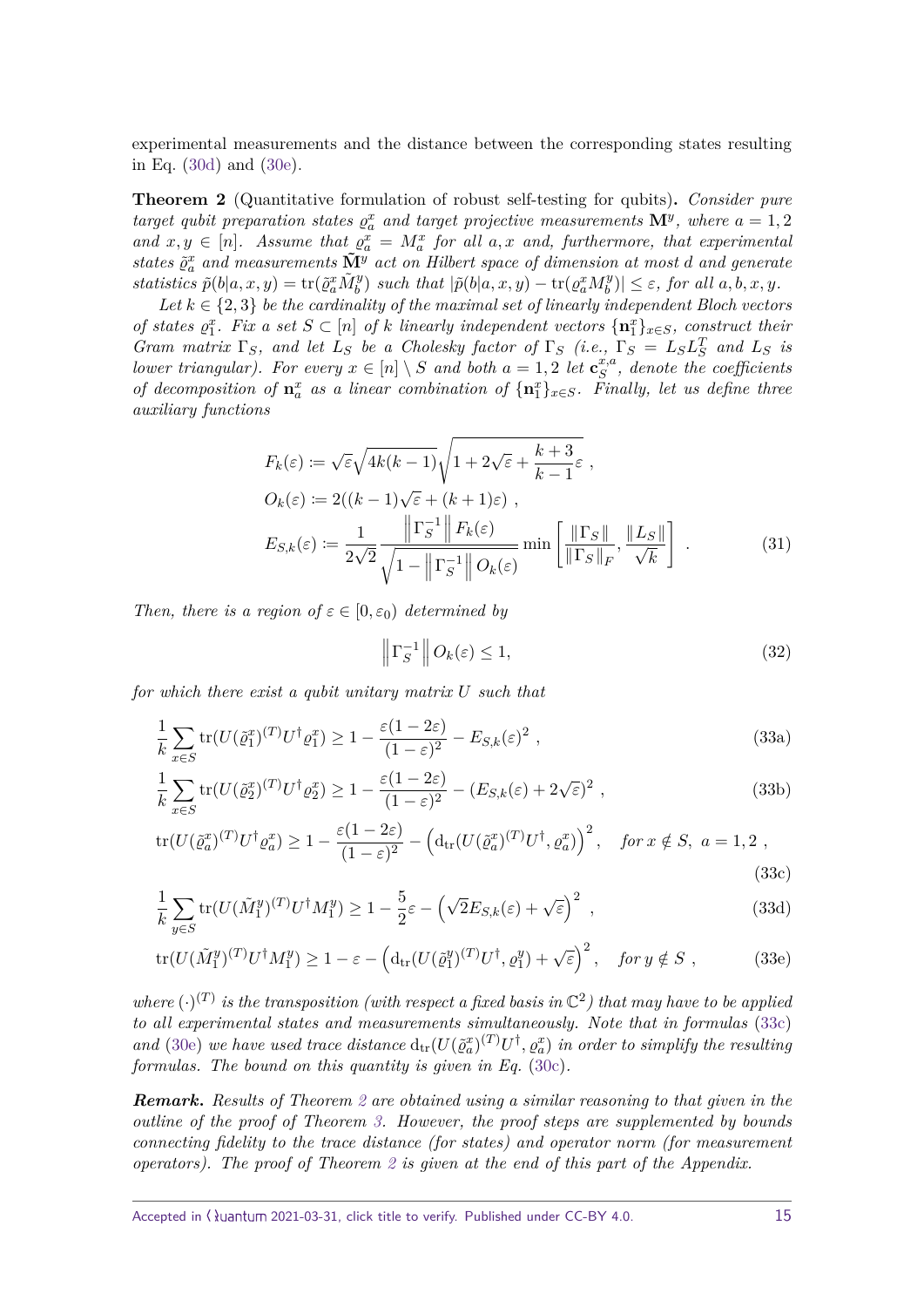Before we proceed we state two theorems from the literature that are needed for our proof. First, we repeat the statement of the Theorem 1.4 from Ref. [\[38\]](#page-27-6) for real-valued matrices. Second, we state a result concerning stability of systems of linear equation, which we borrow from Ref. [\[46\]](#page-27-13) (Theorem 7.2). We changed the notation used in these papers in accordance with our paper.

**Theorem** (Sun 1991 - Stability of Cholesky factorisation)**.** *Let* Γ *be an k* × *k positive definite matrix and*  $\Gamma = LL^T$  *its Cholesky factorization.* If  $\Delta \Gamma$  *is an*  $k \times k$  *symmetric matrix satisfying*

<span id="page-15-4"></span>
$$
\left\| \Gamma^{-1} \right\| \left\| \Delta \Gamma \right\| \le 1,\tag{34}
$$

*then there is a unique Cholesky factorization*

<span id="page-15-3"></span>
$$
\Gamma + \Delta \Gamma = (L + \Delta L)(L + \Delta L)^T,
$$

*and*

$$
\|\Delta L\|_{F} \leq \frac{\|\Gamma^{-1}\| \|\Delta \Gamma\|_{F}}{\sqrt{2(1 - \|\Gamma^{-1}\| \|\Delta \Gamma\|)} \min\left[\frac{\|L\|_{F} \|\Gamma\|}{\|\Gamma\|_{F}}, \|L\|\right].
$$
\n(35)

*Remark***.** *This theorem dates back to 1991, and, of course there have been attempts to improve this result. However, the recent review [\[47\]](#page-27-14) on this topic suggests that the bound given in the Theorem above is the most appropriate in our case (Remark 3.2, Ref.*  $[47]$ *).* 

**Theorem** (Higham 2002 - Stability of systems of linear equations)**.** *Let* **c** *be a solution of a system of linear equations*  $\Gamma$ **c** = **g***, where* **c**, **g**  $\in \mathbb{R}^k$  *and*  $\Gamma \in \text{Mat}_{k \times k}(\mathbb{R})$ *. Let now* **č** *be a solution to*  $(\Gamma + \Delta \Gamma)\tilde{\mathbf{c}} = \mathbf{g} + \Delta \mathbf{g}$ , where  $\Delta \Gamma \in \text{Mat}_{k \times k}(\mathbb{R})$ ,  $\Delta \mathbf{g} \in \mathbb{R}^k$ . Assume that  $\mathcal{L}$  *there exits*  $\delta' > 0$  *such that*  $||\Delta\Gamma|| \leq \delta' ||E||$  *and*  $|\Delta g| \leq \delta' |\mathbf{f}|$  *(for some*  $E \in \text{Mat}_{k \times k}(\mathbb{R})$ *,*  $\mathbf{f} \in \mathbb{R}^k$ ), and that  $\delta' ||\Gamma^{-1}|| ||E|| \leq 1$ . Then, we have

$$
\frac{|\mathbf{c} - \tilde{\mathbf{c}}|}{|\mathbf{c}|} \le \frac{\delta'}{1 - \delta' \|\Gamma^{-1}\| \|E\|} \left( \frac{\|\Gamma^{-1}\| |\mathbf{f}|}{|\mathbf{c}|} + \left\|\Gamma^{-1}\right\| \|E\| \right) . \tag{36}
$$

<span id="page-15-0"></span>**Lemma [1](#page-3-2).** *Under the conditions of Theorem 1 qubit states and measurements*  $\{ \varrho_a^x \}_{a,x}$ ,  ${\bf \{M^y\}}_y$  and  ${\{\tilde{\varrho}_a^x\}}_{a,x}$ ,  ${\{\tilde{\bf{M}^y}\}}_y$  *satisfy* 

$$
\|\tilde{\varrho}_a^x\| \ge \frac{1 - 2\varepsilon}{1 - \varepsilon}, \ \forall a, x,
$$
  
\n
$$
|\text{tr}(\tilde{\varrho}_a^x \tilde{\varrho}_{a'}^{x'}) - \text{tr}(\varrho_a^x \varrho_{a'}^{x'})| \le \varepsilon + \sqrt{\varepsilon},
$$
  
\n
$$
|\text{tr}(\tilde{M}_b^y \tilde{M}_{b'}^{y'}) - \text{tr}(M_b^y M_{b'}^{y'})| \le \varepsilon + (1 + \varepsilon)\sqrt{\varepsilon},
$$

 $\forall x \neq x', a \neq a'$  and  $\forall y \neq y', b \neq b'$  respectively, and  $\varepsilon \leq \frac{1}{3}$  $\frac{1}{3}$ .

<span id="page-15-1"></span>**Lemma 2.** Let  $\Gamma$  be the Gram matrix of Bloch vectors of target states  $\{ \varrho_1^x \}_{x \in S}$ . Likewise, *let*  $\tilde{\Gamma}$  *be the Gram matrix of Bloch vectors of experimental states*  $\{\tilde{\varrho}_1^x\}_{x \in S}$ *. Let*  $|p(b|a, x, y)$  –  $p̄(b|a, x, y)| \leq \varepsilon$  *for all*  $b, a, x, y$  *and let*  $k = |S|$  *be the cardinality of the set S. Then, we have the following bounds on norms of*  $\Delta\Gamma = \tilde{\Gamma} - \Gamma$ 

$$
\|\Delta\Gamma\|_F \le F_k(\varepsilon) ,
$$
  

$$
\|\Delta\Gamma\| \le O_k(\varepsilon) ,
$$
 (37)

*where*

<span id="page-15-2"></span>
$$
F_k(\varepsilon) = \sqrt{\varepsilon} \sqrt{4k(k-1)} \sqrt{1 + 2\sqrt{\varepsilon} + \frac{k+3}{k-1} \varepsilon} ,
$$
  

$$
O_k(\varepsilon) = 2((k-1)\sqrt{\varepsilon} + (k+1)\varepsilon) .
$$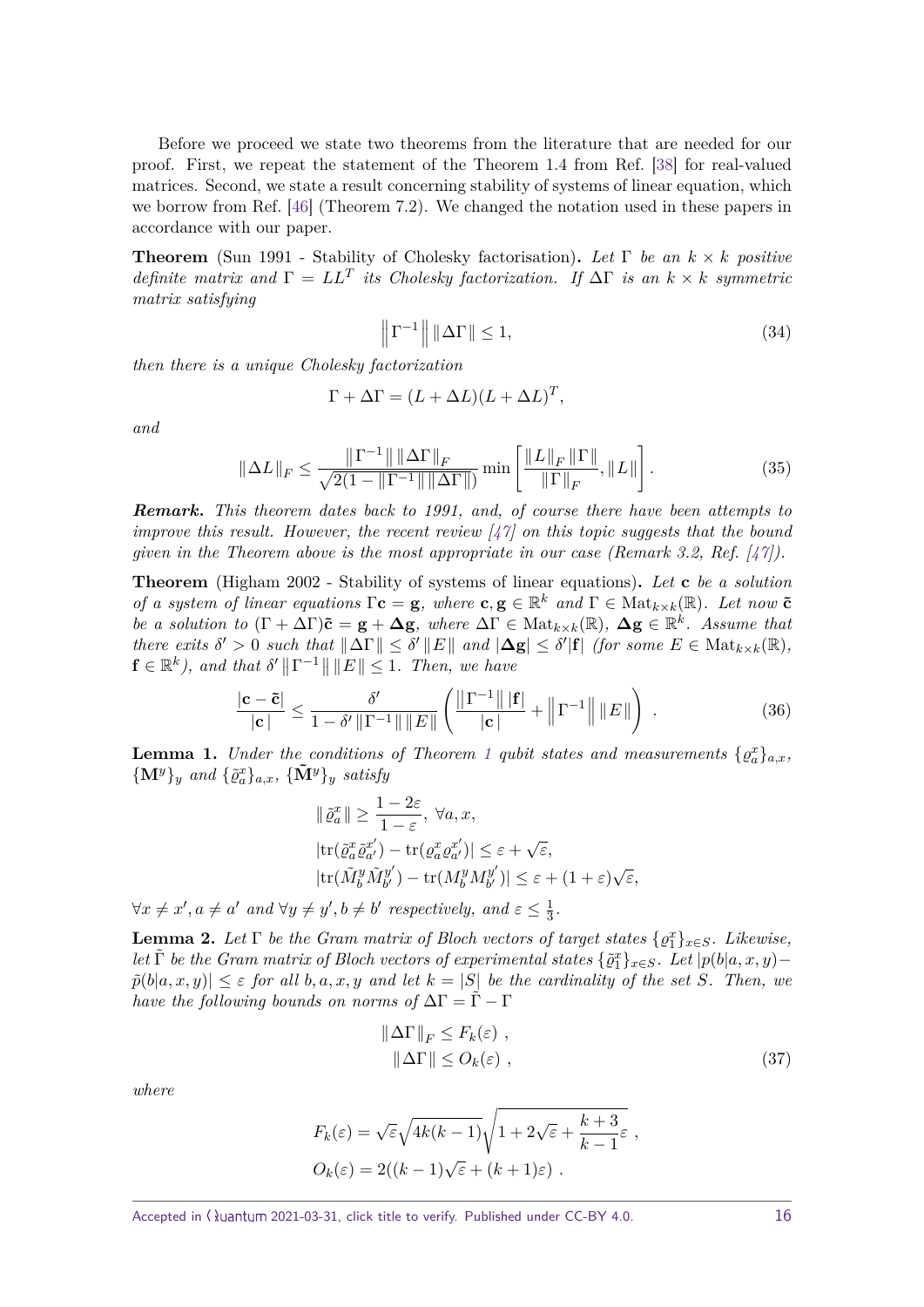*Proof of Theorem [3.](#page-12-1)* Let  $\tilde{\Gamma}$  be the Gram matrix of Bloch vectors  ${\{\tilde{\mathbf{n}}_1^x\}}_{x\in S}$  of the experimental states for  $x \in S$ . Let us for now assume that the Cholesky factorization  $\tilde{\Gamma} = \tilde{L}\tilde{L}^T$ exists and let  $\Delta L = \tilde{L} - L$ .

We start our *first part of the proof* regarding the states  $x \in S$ ,  $a = 1$  by connecting the square of the norm  $||\Delta L||_F$  with trace distance between the states  $\{\tilde{\varrho}_1^x\}_{x\in S}$  and  $\{\varrho_1^x\}_{x\in S}$ . From the sketch of the proof of Theorem [3](#page-12-1) it follows that the Bloch vectors  $\{\mathbf{n}_1^x\}_{x \in S}$  of the target states and the vectors  $\{l^x\}_{x \in S}$ , transpose of which are rows of *L*, are connected via an orthogonal transformation, which we denote as *O*, i.e.,  $\mathbf{l}^x = O\mathbf{n}_1^x$ ,  $x \in S$ . Similarly, for the Bloch vectors  ${\{\tilde{\mathbf{n}}_1^x\}}_{x \in S}$  of the experimental states and the vectors  ${\{\tilde{\mathbf{l}}^x\}}_{x \in S}$  that form Let there exists an orthogonal transformation  $\tilde{O}$ , such that  $\tilde{\mathbf{I}}^x = \tilde{O}\tilde{\mathbf{n}}_1^x$ ,  $x \in S$ . Let us define states  $\tau^x = \frac{1}{2}$  $\frac{1}{2}(\mathbb{1} + \mathbf{l}^x \cdot \boldsymbol{\sigma})$ , and  $\tilde{\tau}^x = \frac{1}{2}$  $\frac{1}{2}(\mathbb{1} + \tilde{\mathbf{l}}^x \cdot \boldsymbol{\sigma})$ ,  $x \in S$ . We know that there exist unitary transformations V and  $\tilde{V}$  such that:  $\tau^x = V(\varrho_1^x)^{(T)}V^{\dagger}$ , and  $\tilde{\tau}^x = \tilde{V}(\tilde{\varrho}_1^x)^{(T)}\tilde{V}^{\dagger}$  for  $x \in S$ (the optional transposition  $(\cdot)^{(T)}$  is reserved for the cases det(*O*) = −1 and det( $\tilde{O}$ ) = −1). We have the following sequence of equalities valid for  $x \in S$ :

$$
d_{\text{tr}}(\tilde{\tau}^x, \tau^x) = d_{\text{tr}}(\tilde{V}(\tilde{\varrho}_1^x)^{(T)}\tilde{V}^\dagger, V(\varrho_1^x)^{(T)}V^\dagger) = d_{\text{tr}}(V^\dagger \tilde{V}(\tilde{\varrho}_1^x)^{(T)}\tilde{V}^\dagger V, (\varrho_1^x)^{(T)})
$$
  
=  $d_{\text{tr}}(U(\tilde{\varrho}_1^x)^{(T)}U^\dagger, \varrho_1^x)$ , (38)

where we used the invariance of trace distancee under unitary evolution and transposition, and also denoted the resulting unitary  $V^{\dagger} \tilde{V}$  as *U*. It is clear that one transposition in the final formula in Eq. [\(38\)](#page-15-2) is enough as the case  $\det(\tilde{O}) = \det(O) = -1$  is equivalent to having  $\det(\tilde{O}) = \det(O) = 1$  and changing *U* to  $U<sup>T</sup>$ .

We need to show now that this unitary *U* satisfies the claim of Theorem [2](#page-5-0) for the states  $x \in S$ . For qubits, trace distance can be expressed directly via Eucleedian distance between Bloch vectors:

<span id="page-16-2"></span>
$$
\mathrm{d}_{\mathrm{tr}}(\tilde{\tau}^x, \tau^x) = \frac{1}{2} |\tilde{\mathbf{l}}^x - \mathbf{l}^x| \ . \tag{39}
$$

Using this fact and Eq. [\(38\)](#page-15-2), it is straightforward to derive the following upper bound:

<span id="page-16-0"></span>
$$
\frac{1}{k} \sum_{x=1}^{k} \mathrm{d}_{\mathrm{tr}}(U(\tilde{\varrho}_{1}^{x})^{(T)}U^{\dagger}, \varrho_{1}^{x}) \le \frac{1}{2\sqrt{k}} \|\Delta L\|_{F} \tag{40}
$$

We now use Theorem [Sun 1991] (Ref. [\[38\]](#page-27-6)) to upper-bound  $\|\Delta L\|_F$ . Specifically, we apply it to the Gram matrix of the Bloch vectors of states  $\{\varrho_1^x\}_{x \in S}$ . We have  $||L||_F = \sqrt{k}$ , since the target states are assumed to be pure. The direct substitution of the bound in Eq. [\(35\)](#page-15-3) into Eq. [\(40\)](#page-16-0) gives the bound in Eq. [\(30a\)](#page-13-0), and also the condition in Eq. [\(29\)](#page-12-3) when the Theorem [3](#page-12-1) (and also Theorem [2\)](#page-5-0) applies.

In the beginning of the proof we assumed that the Cholesky factorization  $\tilde{\Gamma} = \tilde{L}\tilde{L}^T$ exists. The condition in Eq. [\(29\)](#page-12-3) gives the sufficient condition for this to hold. We conclude this part of the proof by noting that a similar statement in terms of fidelity (Theorem [2,](#page-5-0) Eq. [\(33a\)](#page-14-1)) follows from Eq. [\(40\)](#page-16-0) by connecting fidelity to the trace distance as described in Eq. [\(54\)](#page-19-0).

In *the second part of the proof* we derive upper bounds on the trace distances between the states corresponding to  $x \in S$  and  $a = 2$ . As we will see, those can be connected to the bounds for the states with  $x \in S$  and  $a = 1$ . Indeed, we can write the following for every  $x \in S$ :

<span id="page-16-1"></span>
$$
2d_{\text{tr}}(U\tilde{\varrho}_{2}^{x}U^{\dagger},\varrho_{2}^{x}) = \left\| \varrho_{2}^{x} - U\tilde{\varrho}_{2}^{x}U^{\dagger} \right\|_{1} \leq \left\| 1 - \varrho_{1}^{x} - U(1 - \tilde{\varrho}_{1}^{x})U^{\dagger} \right\|_{1} + \left\| U(1 - \tilde{\varrho}_{1}^{x} - \tilde{\varrho}_{2}^{x})U^{\dagger} \right\|_{1}
$$
  
\n
$$
\leq \left\| \varrho_{1}^{x} - U\tilde{\varrho}_{1}^{x}U^{\dagger} \right\|_{1} + \left\| 1 - \tilde{\varrho}_{1}^{x} + \tilde{M}_{2}^{x} \right\|_{1} - \left\| \tilde{M}_{2}^{x} - \tilde{\varrho}_{2}^{x} \right\|_{1}
$$
  
\n
$$
= 2d_{\text{tr}}(U\tilde{\varrho}_{1}^{x}U^{\dagger},\varrho_{1}^{x}) + \sum_{a=1,2} \left\| \tilde{\varrho}_{a}^{x} - \tilde{M}_{a}^{x} \right\|_{1}.
$$
\n(41)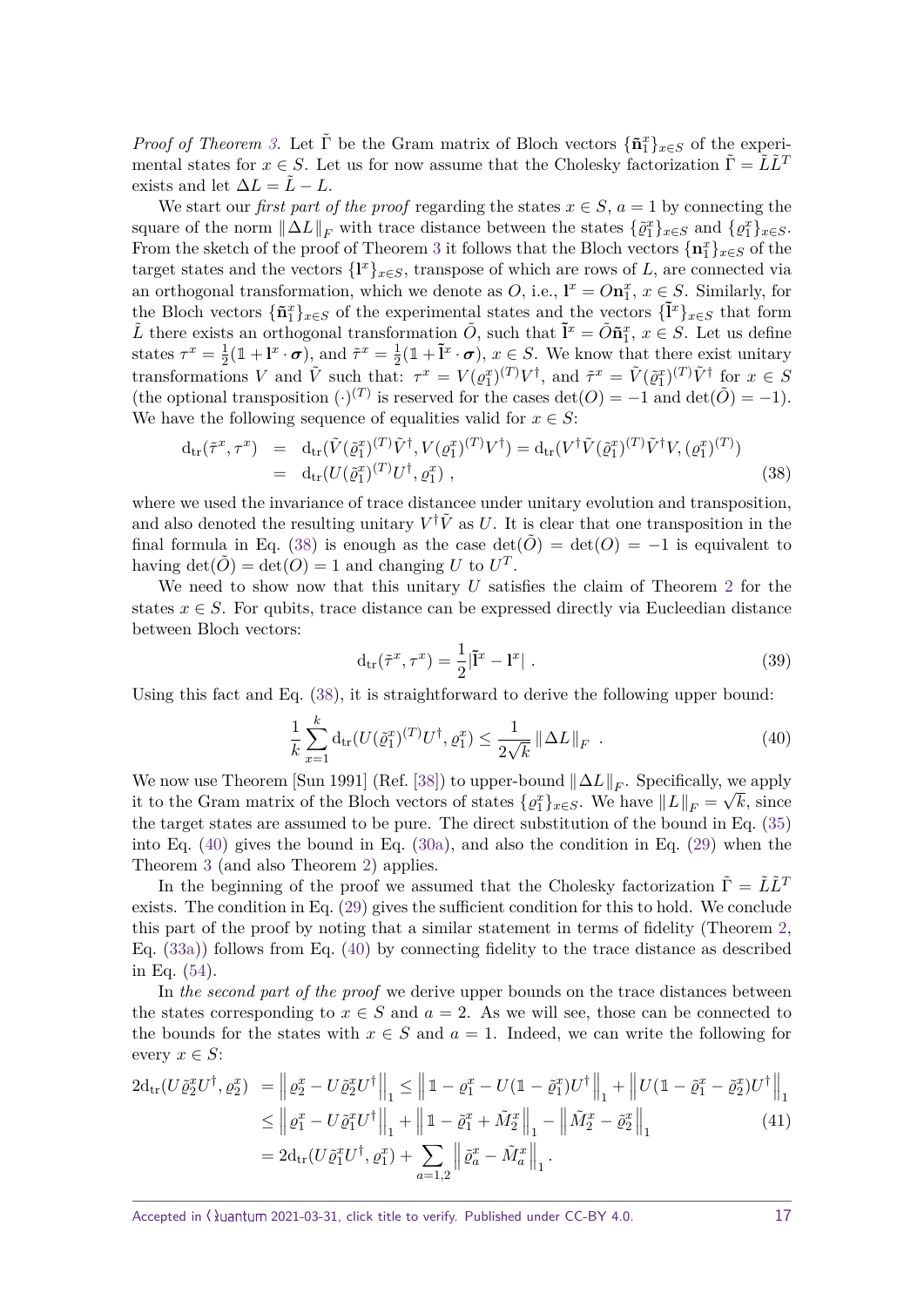Exactly the same reasoning can be applied to upper bound the trace distance  $d_{tr}(U(\tilde{\varrho}_2^x)^TU^\dagger,\varrho_2^x)$ , in which case the transposition will propagate to  $d_{tr}(U(\tilde{\varrho}_1^x)^T U^{\dagger}, \varrho_1^x)$  but would not affect the term  $\sum_{a=1,2}$  $\left|\tilde{\varrho}_a^x - \tilde{M}_a^x\right|$  $\Big|_1$  (as we can take  $(\tilde{M}_a^x)^T$ ).

To finish the calculations we need to upper-bound the second summand in Eq. [\(41\)](#page-16-1). We do it by writing  $\vert$  $\left| \tilde{\varrho}^x_a - \tilde{M}^x_a \right|$  $\left|\frac{1}{1}\leq 2\right|$  $\left|\tilde{\varrho}^x_a - \tilde{M}^x_a\right|$  $\|\leq 2\sqrt{\varepsilon}$ ,  $\forall a, x$ , where the last inequality is proven in Lemma [1](#page-15-0) (see Eq.  $(77)$ ). From here, it is easy to obtain the bound in Eq.  $(30b)$ . The reason why we do not simply apply the same reasoning to the states corresponding to  $a = 2$  and  $x \in S$  as for the states with  $a = 1$  is because we want the isometry U to be the same for all of the states.

In *the third part of the proof* we derive the bounds for the preparations states corresponding to  $x \notin S$  and both  $a = 1, 2$ . We start by reminding ourselves that the set of states  ${φ<sub>1</sub><sup>x</sup>}<sub>x∈S</sub>$  is assumed to be tomographically complete. Is is equivalent to the assumption that the vectors  $\{I^x\}_{x \in S}$ , defined above, are linearly independent and span  $\mathbb{R}^3$  for  $k = 3$ , or the considered subspace for  $k = 2$ . The condition in Eq. [\(29\)](#page-12-3) of the Theorem [3](#page-12-1) (also stated in Eq. [\(34\)](#page-15-4)) ensures that the same holds for the vectors  ${\tilde{\mathbf{l}}^x}_{x \in S}$ . If so, let us expand the Bloch vectors of the states  $\rho_{a'}^{x'}$  $a'$  and  $U\tilde{\varrho}^{x'}_{a'}$  $a'_{a'}U^{\dagger}$ ,  $x' \notin S$  in terms of  $\{I^x\}_{x \in S}$  and  $\{\tilde{I}^x\}_{x \in S}$ respectively. Let us denote the coefficients of these linear expansions as  ${c_x^{a',x'}}_{x \in S}$  and  $\{\tilde{c}_x^{a',x'}\}_{x\in S}$  respectively. These coefficients will, of course, depend on *x*' and *a*' as well as on the choice of the set *S*. However, for simplicity of the derivations we are going omit the subscripts  $x'$  and  $a'$  until we present the final result. We will also assume, without loss of generality, that  $S = \{1, 2, 3\}$  (or  $S = \{1, 2\}$  for  $k = 2$ ).

It is clear that the coefficients  $\{c_x\}_{x \in S}$  and  $\{\tilde{c}_x\}_{x \in S}$  satisfy the following respective systems of linear equations:

$$
\Gamma \mathbf{c} = \mathbf{g}, \quad \tilde{\Gamma} \tilde{\mathbf{c}} = \tilde{\mathbf{g}}, \tag{42}
$$

where  $\mathbf{c} = (c_1, c_2, c_3), \mathbf{g} = (2\text{tr}(\varrho_{a'}^{x'})$  $a'_{a'}e_1^1$ ) - 1, 2tr( $\varrho_{a'}^{x'}$  $a'_{a'} \varrho_1^2$ ) – 1, 2tr( $\varrho_{a'}^{x'}$  $a'_{a'} \varrho_1^3$  – 1) and analogously  $\tilde{\mathbf{c}} = (\tilde{c}_1, \tilde{c}_2, \tilde{c}_3), \mathbf{g} = (2\text{tr}(\tilde{\varrho}_{a'}^{x'})$  $\left( \begin{smallmatrix} x' \ \tilde{\varrho}^1_1 \end{smallmatrix} \right) - 1, 2\mathrm{tr}(\tilde{\varrho}^{x'}_{a'})$  $\tilde{a}^{\prime\prime}$  $\tilde{\varrho}_{1}^{2})-1,$   $2\mathrm{tr}(\tilde{\varrho}_{a^{\prime}}^{x^{\prime}})$  $a'_{a'}\tilde{\varrho}_1^3$  – 1) whenever the cardinality *k* of the set *S* is 3. For  $k = 2$  and  $c, \tilde{c}, g, \tilde{g} \in \mathbb{R}^2$  their definition is analogous. We again omitted the subscripts  $a', x'$  for the vectors **g** and **ğ** for simplicity. The matrices Γ and Γ are still the moment matrices for the states  $x \in S$ ,  $a = 1$ .

In complete analogy to Eq. [\(39\)](#page-16-2) we can write:

$$
d_{\text{tr}}(U(\tilde{\varrho}_{a'}^{x'})^{(T)}U^{\dagger},\varrho_{a'}^{x'}) = \frac{1}{2} \Big| \sum_{x \in S} (\tilde{c}_x \tilde{\mathbf{I}}^x - c_x \mathbf{I}^x) \Big|.
$$
 (43)

We then can upper-bound the latter norm as follows:

<span id="page-17-0"></span>
$$
\left| \sum_{x \in S} (\tilde{c}_x \tilde{\mathbf{i}}^x - c_x \mathbf{i}^x) \right| \le \left| \sum_{x \in S} c_x (\tilde{\mathbf{i}}^x - \mathbf{i}^x) \right| + \left| \sum_{x \in S} (\tilde{c}_x - c_x) \tilde{\mathbf{i}}^x \right| \le |\mathbf{c}| \left| \Delta L \right|_F + \sum_{x \in S} |\tilde{c}_x - c_x| |\tilde{\mathbf{i}}^x|. \tag{44}
$$

In the equation above we used the following relation:

$$
\left| \sum_{x \in S} c_x (\tilde{\mathbf{l}}^x - \mathbf{l}^x) \right| = \sqrt{\sum_{i=1}^3 \left( \sum_{x \in S} c_x (\tilde{l}_i^x - l_i^x) \right)^2} \le \sqrt{\sum_{x' \in S} c_{x'}^2 \sum_{i=1}^3 \sum_{x \in S} (\tilde{l}_i^x - l_i^x)^2} = |\mathbf{c}| \left\| \Delta L \right\|_F (45)
$$

Also, since the norms  $|\tilde{I}^x|$  can be upper-bounded by 1 for all x, the resulting upper bound can be simplified further to be  $|\mathbf{c}| ||\Delta L||_F + \sum_{x \in S} |\tilde{c}_x - c_x|$ .

To estimate the deviation  $|\tilde{c}_x - c_x|$  we apply Theorem [Higham 2002] by taking  $\Delta\Gamma =$  $\Gamma - \Gamma$  and  $\Delta g = \tilde{g} - g$ . The bound on the operator norm  $\|\Delta\Gamma\|$  is given by Lemma [2.](#page-15-1)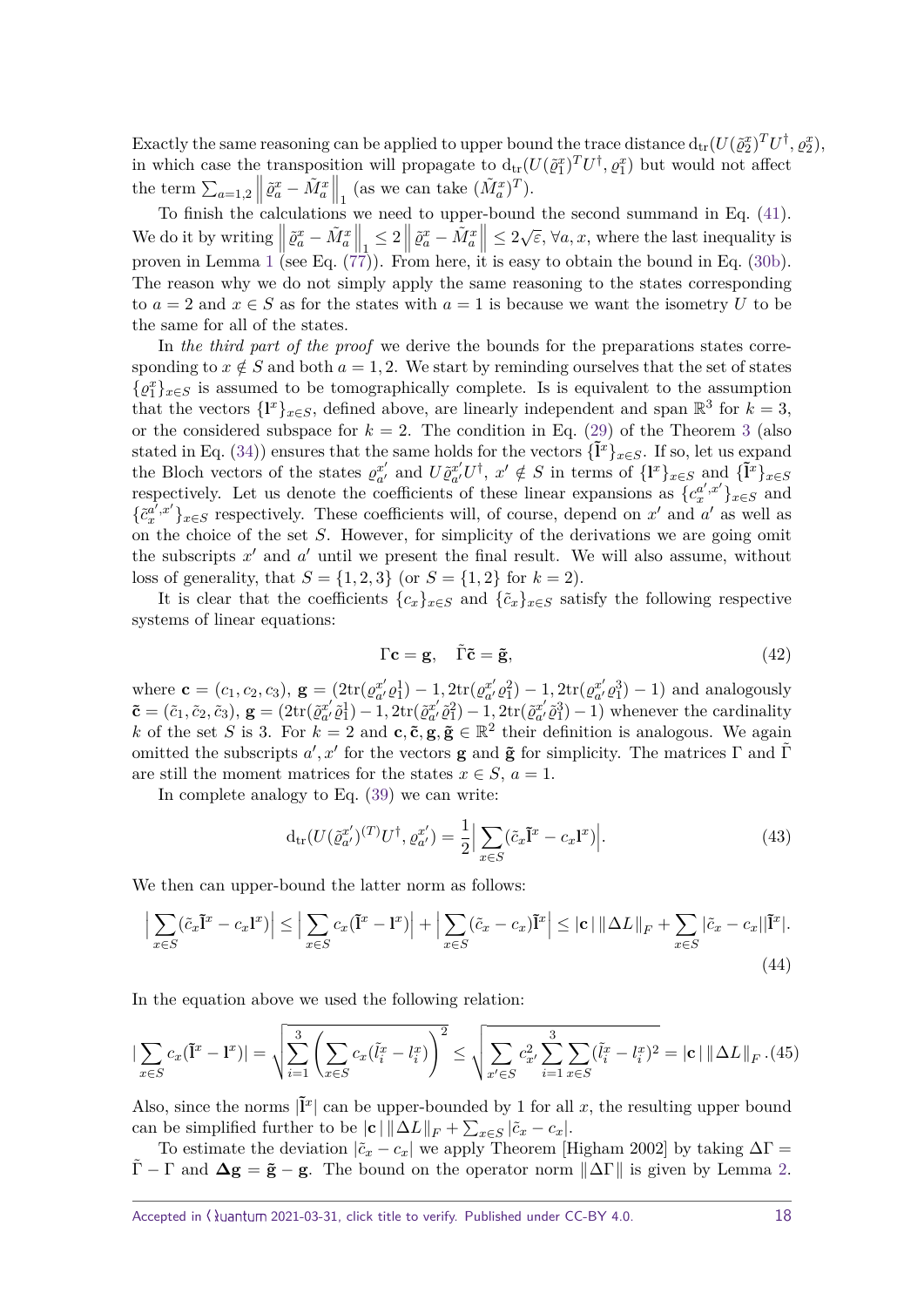At the same time  $|\Delta g| = 2\sqrt{\sum_{x \in S} (\text{tr}(\varrho_{a'}^{x'} \varrho_1^x) - \text{tr}(\tilde{\varrho}_{a'}^{x'} \tilde{\varrho}_1^x))^2} \leq 2$ √  $\sqrt{\varepsilon} + \varepsilon$ . If we take  $\delta' = 2((k-1)\sqrt{\varepsilon} + (k+1)\varepsilon)$ , some matrix *E* with  $||E|| = 1$ , vector **f** such that  $|\mathbf{f}| = \frac{\sqrt{k}}{k-1}$ , we satisfy the conditions of the Theorem [Higham 2002] and get the following bound:

<span id="page-18-0"></span>
$$
|\mathbf{c} - \tilde{\mathbf{c}}| \leq \left(|\mathbf{c}| + \frac{\sqrt{k}}{k-1}\right) \frac{\|\Gamma^{-1}\| \|\Delta \Gamma\|}{1 - \|\Gamma^{-1}\| \|\Delta \Gamma\|},\tag{46}
$$

As the final step we need to connect the bound in Eq. [\(44\)](#page-17-0) with the one in Eq. [\(46\)](#page-18-0) by the relation between 1-norm and the Euclidean norm in  $\mathbb{R}^k$ , which effectively adds a factor of  $\sqrt{k}$  to the bound in Eq. [\(46\)](#page-18-0). Combining everything together we obtain the following:

$$
d_{tr}(U(\tilde{\varrho}_{a'}^{x'})^{(T)}U^{\dagger},\varrho_{a'}^{x'}) \leq \frac{1}{2}|\mathbf{c}|\|\Delta L\|_{F} + \frac{\sqrt{k}}{2}\left(|\mathbf{c}| + \frac{\sqrt{k}}{k-1}\right)\frac{\|\Gamma^{-1}\|\|\Delta\Gamma\|}{1 - \|\Gamma^{-1}\|\|\Delta\Gamma\|},
$$
  

$$
x' \notin S, a' = 1,2.
$$
 (47)

The above bound is given in Eq. [\(30c\)](#page-13-2) in terms of the quantity  $E_{S,k}(\varepsilon)$  (Eq. [\(28\)](#page-12-4)), where The above bound is given in Eq. (30c) in terms of the quantity  $E_{S,k}(\varepsilon)$  (Eq. (28)), where<br>we took  $\|\Delta L_S\|_F = 2\sqrt{k}E_{S,k}(\varepsilon)$  and brought back all the necessary subscripts. Again, using the relation in Eq. [\(55\)](#page-19-1) we can derive bounds on the fidelity between the states  $\varrho_a^x$ and  $\tilde{\varrho}_a^x$  for  $x \notin S$ .

In *the fourth, final, part of the proof* we derive the bounds for the measurements. We do it by connecting the distance between the experimental measurements and the distance between the corresponding states. Indeed, we can write the following:

$$
\left\| U(\tilde{M}_1^y)^{(T)} U^\dagger - M_1^y \right\| \le \left\| U(\tilde{\varrho}_1^y)^{(T)} U^\dagger - \varrho_1^y \right\| + \left\| \tilde{\varrho}_1^y - \tilde{M}_1^y \right\|, \quad \forall y,
$$
\n(48)

where we used the triangle inequality and the invariance of the norm  $\vert$  $\left\| \tilde{\varrho}_1^y - \tilde{M}_1^y \right\|$    under  $\vert \leq \sqrt{\varepsilon}$  (Lemma [1,](#page-15-0) Eq. [\(77\)](#page-23-0)) and unitary transformations. Remembering that |  $\left| \tilde{\varrho}_1^y - \tilde{M}_1^y \right|$  $\begin{array}{c} \begin{array}{c} \begin{array}{c} \end{array} \\ \begin{array}{c} \end{array} \end{array} \end{array}$  $U(\tilde{\varrho}_1^y)$  $\left| \begin{array}{c} y \\ 1 \end{array} \right|$  $= d_{tr}(U(\tilde{\varrho}_1^y))$  $\binom{y}{1}$ <sup>(T)</sup>U<sup>†</sup> –  $\varrho_1^y$  $\binom{y}{1}$ <sup>(T)</sup>U<sup>†</sup>,  $\varrho_1^y$  $\Box$  $_{1}^{y}$ ), we produce the bounds in Eqs. [\(30d,](#page-13-3)[30e\)](#page-13-4).

Finally, we proceed to the proof of Theorem [2,](#page-5-0) which gives a quantitative robustness analysis expressed in terms of average fidelity.

*Proof of Theorem [2.](#page-5-0)* Let us first state a useful identity between Frobenius distance and the fidelity, valid for an arbitrary pure states  $\varrho$  and a Hermitian operator  $X$ :

<span id="page-18-2"></span>
$$
||X - \varrho||_F^2 = 1 + \text{tr}(X^2) - 2\text{tr}(X\varrho).
$$
 (49)

We follow exactly the same steps that were given in the proof of Theorem [3.](#page-12-1) We assume that the reader is familiar with the notation introduced there. First, in order to derive the bound in Eq. [\(33a\)](#page-14-1) we repeat the reasoning preceding Eq. [\(38\)](#page-15-2). Analogously to the trace distance discussed there, we use the invariance of the fidelity under unitary transformations and transposition which gives us for all  $x \in S = [k]$ :

$$
\text{tr}(\tilde{\tau}^x \tau^x) = \text{tr}(U(\tilde{\varrho}_1^x)^{(T)} U^{\dagger} \varrho_1^x) \tag{50}
$$

where  $U = V^{\dagger} \tilde{V}$ . Using the above formula and standard algebra involving Pauli matrices we obtain:

<span id="page-18-1"></span>
$$
\frac{1}{k} \sum_{x=1}^{k} \text{tr}(U(\tilde{\varrho}_{1}^{x})^{(T)}U^{\dagger} \varrho_{1}^{x}) = \frac{1}{2} + \frac{1}{2k} \sum_{x=1}^{k} \mathbf{l}^{x} \cdot \tilde{\mathbf{l}}^{x} . \tag{51}
$$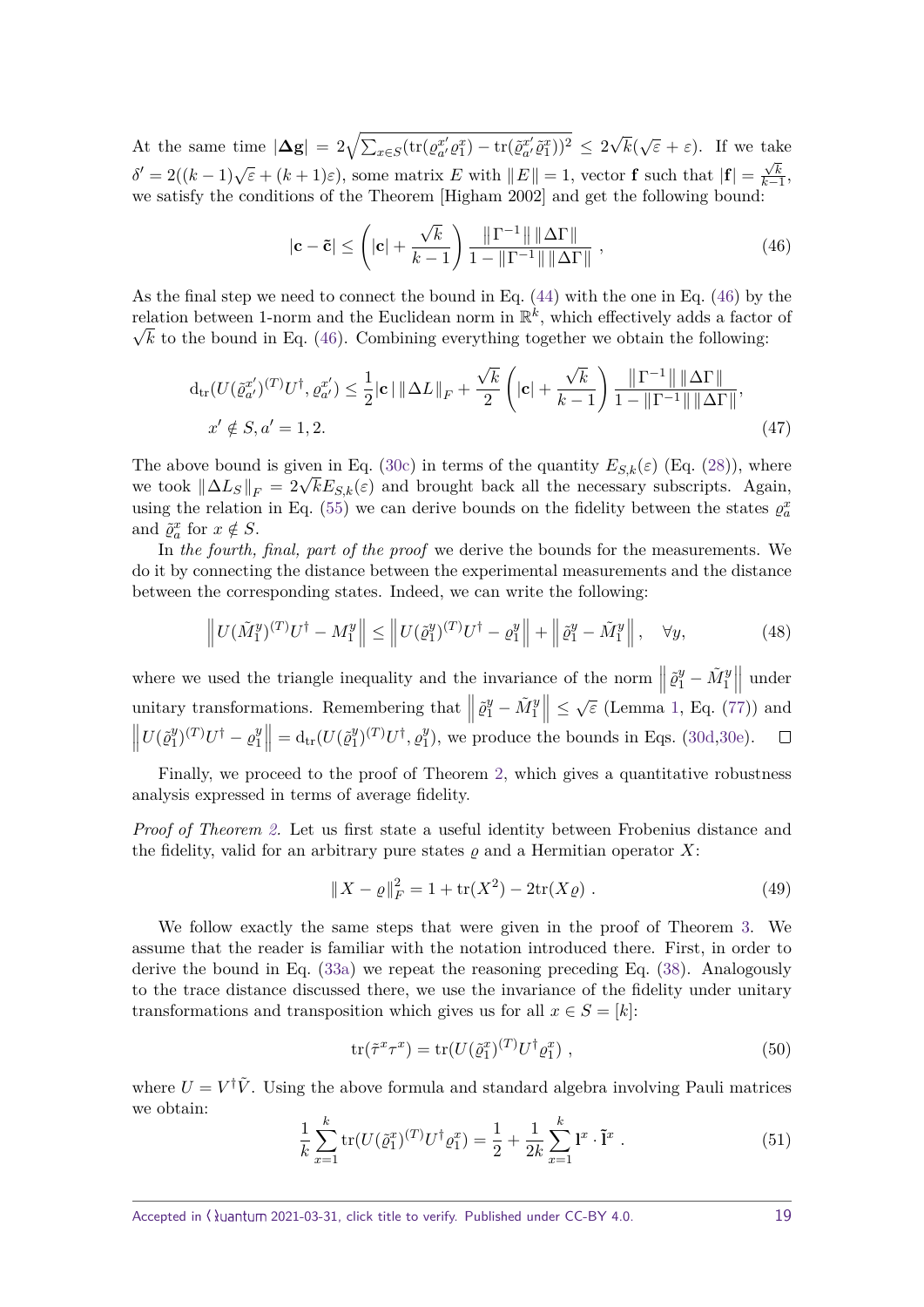On the other hand, we have the following identity:

$$
\|\Delta L\|_{F}^{2} = \sum_{x=1}^{k} |{\bf l}^{x}|^{2} + \sum_{x=1}^{k} |\tilde{\bf l}^{x}|^{2} - 2\sum_{x=1}^{k} {\bf l}^{x} \cdot \tilde{\bf l}^{x} , \qquad (52)
$$

where  $|\cdot|$  is a standard Euclidean norm in  $\mathbb{R}^3$ . Using the identity  $|\tilde{\mathbf{I}}^x|^2 = 2 \text{tr}((\tilde{\varrho}_1^x)^2) - 1$ and the fact that target states are pure (which implies  $|\mathbf{l}^x| = 1$ ) we obtain:

$$
\|\Delta L\|_F^2 = 2\sum_{x=1}^k \text{tr}((\tilde{\varrho}_1^x)^2) - 2\sum_{x=1}^k \mathbf{l}^x \cdot \tilde{\mathbf{l}}^x \,. \tag{53}
$$

Inserting the above into Eq. [\(51\)](#page-18-1) and using the fact that  $\text{tr}(\tilde{\varrho}_1^x)^2 \geq 1 - \frac{2\varepsilon(1-2\varepsilon)}{(1-\varepsilon)^2}$  $\frac{(\varepsilon(1-2\varepsilon))}{(1-\varepsilon)^2}$  (this follows straightforwardly from Lemma [2\)](#page-15-1), we finally obtain:

<span id="page-19-0"></span>
$$
\frac{1}{k} \sum_{x=1}^{k} \text{tr}(U(\tilde{\varrho}_1^{x})^{(T)} U^{\dagger} \varrho_1^{x}) \ge 1 - \frac{\varepsilon (1 - 2\varepsilon)}{(1 - \varepsilon)^2} - \frac{\|\Delta L\|_F^2}{4k} \,. \tag{54}
$$

We complete the proof of Eq. [\(33a\)](#page-14-1) by again employing, exactly as before, Theorem [Sun 1991] (Ref. [\[38\]](#page-27-6)) in order to upper-bound  $\|\Delta L\|_F$ .

Now, to derive Eq. [\(33b\)](#page-14-2), which gives the bounds for the fidelity of states for  $x \in [k]$ and  $a = 2$ , we can use the following inequality which can be derived from Eq. [\(49\)](#page-18-2) and from the relation  $\text{tr}(\tilde{\varrho}_1^x)^2 \geq 1 - \frac{2\varepsilon(1-2\varepsilon)}{(1-\varepsilon)^2}$  $\frac{\varepsilon(1-2\varepsilon)}{(1-\varepsilon)^2}$ :

<span id="page-19-1"></span>
$$
\operatorname{tr}(U(\tilde{\varrho}_a^x)^{(T)}U^\dagger \varrho_a^x) \ge 1 - \frac{\varepsilon (1 - 2\varepsilon)}{(1 - \varepsilon)^2} - (\operatorname{d}_{\operatorname{tr}}(U(\tilde{\varrho}_a^x)^{(T)}U^\dagger, \varrho_a^x))^2. \tag{55}
$$

From Eqs. [\(40,](#page-16-0)[41\)](#page-16-1) it follows that:

$$
\frac{1}{k} \sum_{x=1}^{k} (\mathrm{d}_{\mathrm{tr}}(\tilde{\varrho}_{2}^{x})^{(T)} U^{\dagger}, \varrho_{2}^{x}))^{2} \leq \frac{1}{k} \sum_{x=1}^{k} (\mathrm{d}_{\mathrm{tr}}(\tilde{\varrho}_{1}^{x})^{(T)} U^{\dagger}, \varrho_{1}^{x}) + 2\sqrt{\varepsilon})^{2} \n\leq \frac{\|\Delta L\|_{F}^{2}}{4k} + \frac{2\|\Delta L\|_{F}}{\sqrt{k}} \sqrt{\varepsilon} + 4\varepsilon = \left(\frac{\|\Delta L\|_{F}}{2\sqrt{k}} + 2\sqrt{\varepsilon}\right)^{2},
$$
\n(56)

which gives the desired bound form Eq. [\(33b\)](#page-14-2):

$$
\frac{1}{k} \sum_{x=1}^{k} \text{tr}(U(\tilde{\varrho}_2^x)^{(T)} U^{\dagger} \varrho_2^x) \ge 1 - \frac{\varepsilon (1 - 2\varepsilon)}{(1 - \varepsilon)^2} - \left(\frac{\|\Delta L\|_F}{2\sqrt{k}} + 2\sqrt{\varepsilon}\right)^2. \tag{57}
$$

The proof of the remaining bounds in Eqs. [\(33c](#page-14-0)[,33d](#page-14-3)[,33e\)](#page-14-4) is straightforward and follows directly form the formula in Eq. [\(49\)](#page-18-2). In particular, in order to prove Eq. [\(33c\)](#page-14-0) we set  $X = \tilde{\varrho}_a^x$  and  $\varrho = \varrho_a^x$  in Eq. [\(49\)](#page-18-2), use the inequality  $tr(\tilde{\varrho}_a^x)^2 \geq 1 - \frac{2\varepsilon(1-2\varepsilon)}{(1-\varepsilon)^2}$  $\frac{(\varepsilon(1-2\varepsilon))}{(1-\varepsilon)^2}$  and the relation  $\|\sigma - \varrho\|_F^2 = 2d_{tr}(\varrho, \sigma)^2$ , with latter being true for arbitrary qubits states  $\varrho$  and *σ*. Derivation of Eq. [\(33d\)](#page-14-3) is completely analogous to the one of Eq. [\(33b\)](#page-14-2). Finally, for Eq. [\(33e\)](#page-14-4), the reasoning is again analogous to Eq. [\(33c\)](#page-14-0), where, after setting  $X = \tilde{M}_1^y$  and  $\varrho = \varrho_1^y$ <sup>*y*</sup><sub>1</sub>, it is additionally necessary to use a simple lower bound:  $tr((M_1^y))$  $\binom{y}{1}^2 \geq (1-\varepsilon)^2,$ which follows from the conditions of Theorem [2.](#page-5-0)  $\Box$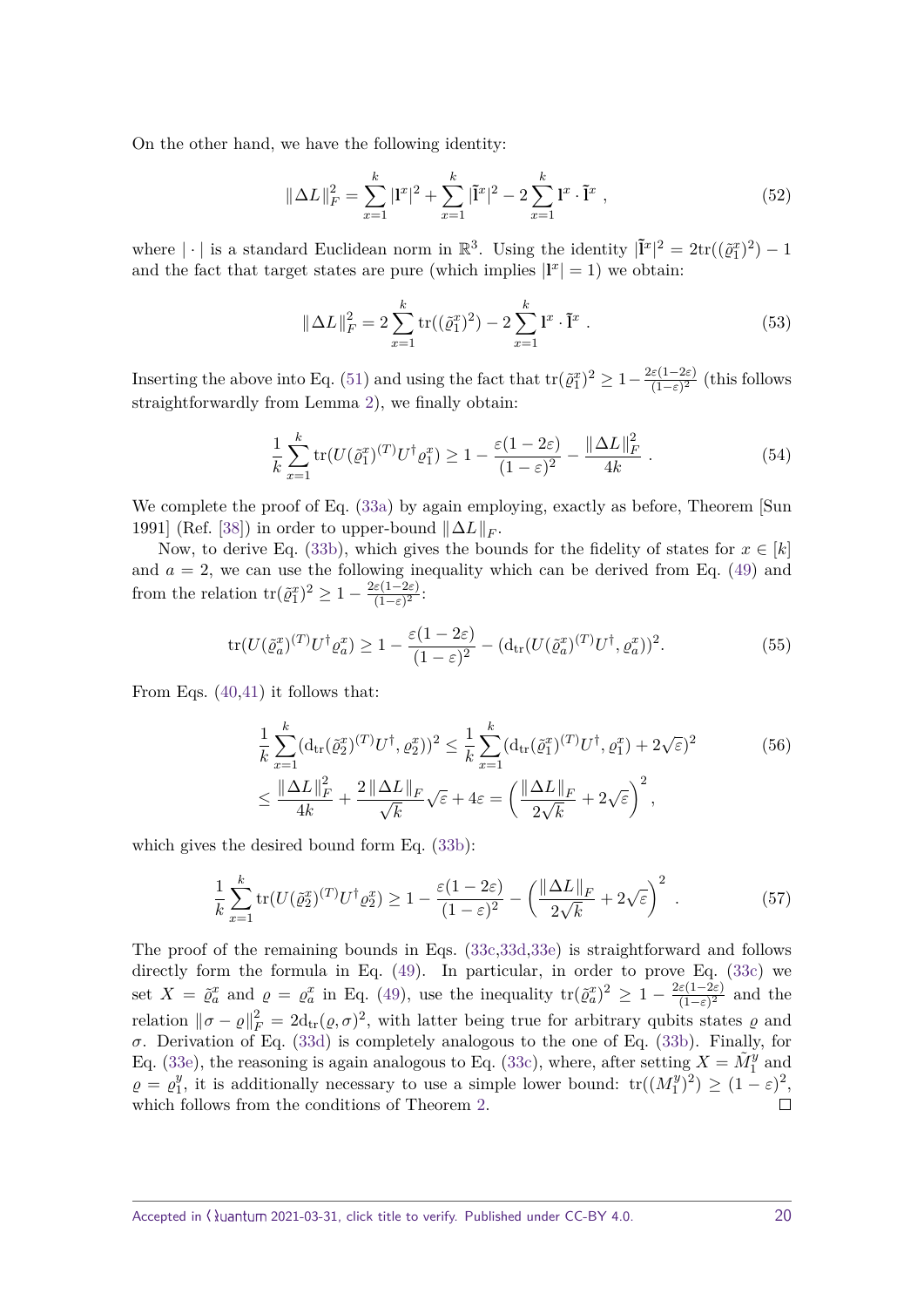#### <span id="page-20-0"></span>C Alternative bounds from Procrustes

<span id="page-20-1"></span>**Lemma 3** (Robust self-testing for qubits from Procrustes)**.** *Consider pure target qubit preparation states*  $\varrho_a^x$  *and target projective measurements*  $\mathbf{M}^y$ *, where*  $a = 1, 2$  *and*  $x, y \in [n]$ *. Assume that*  $\varrho_{a}^{x} = M_{a}^{x}$  *for all a,x and, furthermore, that experimental states*  $\tilde{\varrho}_{a}^{x}$  *and measurements*  $\tilde{M}$ <sup>*y*</sup> *act on Hilbert space of dimension at most <i>d and generate statistics*  $\tilde{p}(b|a,x,y) = \text{tr}(\tilde{\varrho}_a^x \tilde{M}_b^y)$  *such that*  $|\tilde{p}(b|a,x,y) - \text{tr}(\varrho_a^x M_b^y)$  $|b^{(y)}| \leq \varepsilon$ , for all  $a, b, x, y$ .

Let  $\{ \varrho_i \}_{i=1}^m$  be a subset of *m* considered states among  $\varrho_a^x$ . Let L be a matrix whose rows *are the Bloch vectors of states*  $\varrho_i$ ,  $i \in [m]$ , and let  $k \in \{2,3\}$  be its rank  $(m \geq k)$ . Assume, *without loss of generality, that for*  $k = 2$  *the third component of the Bloch vectors is* 0*. In that case, truncate L to the first two columns. Let us define two auxiliary functions:*

$$
P_m(\varepsilon, L) = \begin{cases} \left\| L^{\ddagger} \right\| F_m(\varepsilon) + \min \left[ \frac{\| L^{\ddagger} \| F_m(\varepsilon)}{\sqrt{1 - \| L^{\ddagger} \|^2 F_m(\varepsilon)}}, \sqrt{\sqrt{k} F_m(\varepsilon)} \right], & \text{if } \left\| L^{\ddagger} \right\| \sqrt{F_m(\varepsilon)} < 1\\ \left\| L^{\ddagger} \right\| F_m(\varepsilon) + \sqrt{\sqrt{k} F_m(\varepsilon)} & \text{otherwise,} \end{cases} \tag{58}
$$

*and*

$$
F_m(\varepsilon) = \sqrt{4m(m-1)\varepsilon \left(1 + 2\sqrt{\varepsilon} + \frac{m+3}{m-1}\varepsilon\right)},\tag{59}
$$

*where*  $L^{\ddagger} = (LL^T)^{-1}L^T$ . There exist a unitary matrix U such that:

$$
\frac{1}{m}\sum_{i=1}^{m}\text{tr}(\varrho_{i}U\tilde{\varrho}_{i}U^{\dagger}) \ge 1 - \frac{\varepsilon(1-2\varepsilon)}{(1-\varepsilon)^{2}} - \frac{1}{4m}P_{m}^{2}(\varepsilon, L). \tag{60}
$$

In this section we derive alternative bounds for the fidelity between preparation states that follows from the bounds on the so-called orthogonal Procrustes problem [\[48\]](#page-27-15). The problem itself can be formulated as follows. Given two sets of vectors  $\mathbf{x}_1, \mathbf{x}_2, \ldots, \mathbf{x}_m$  and **y**<sub>1</sub>, **y**<sub>2</sub>, . . . , **y**<sub>*m*</sub> in  $\mathbb{R}^d$  find an orthogonal transformation  $O \in O(d)$  in  $\mathbb{R}^d$  that minimizes  $\sum_{i=1}^{m} |\mathbf{x}_i - O\mathbf{y}_i|$ . This problem has a clear relevance to our task. Indeed, if we take  $\mathbf{x}_i$ to be the Bloch vectors of the target qubit preparation states and  $y_i$  the Bloch vectors of the experimental states, then minimization over  $O(3)$  is the same as the problem of finding a unitary transformation that connects those qubit states. In Ref. [\[39\]](#page-27-7) the bounds on Procrustes problem were derived. We give formulation of Theorem 1 from Ref. [\[39\]](#page-27-7) below, where we change the notation according to our problem.

**Theorem** (Arias-Castro et.al. 2020 - A perturbation bound for Procrustes)**.** *Given two tall matrices L and*  $\tilde{L}$  *of same size with L having full rank, and set*  $\delta^2 = \begin{bmatrix} 1 & 0 \\ 0 & 1 \end{bmatrix}$  $\left\| \tilde{L}\tilde{L}^T - LL^T \right\|$  $\big\|_F.$ *Then we have*

<span id="page-20-2"></span>
$$
\min_{O \in \mathcal{O}(k)} \|L - O\tilde{L}\|_{F} \leq \begin{cases} \|L^{\ddagger}\| \delta^{2} + \min\left[\frac{\|L^{\ddagger}\| \delta^{2}}{\sqrt{1 - \|L^{\ddagger}\|^{2} \delta^{2}}}, k^{\frac{1}{4}}\delta\right], & if \|L^{\ddagger}\| \delta < 1\\ \|L^{\ddagger}\| \delta^{2} + k^{\frac{1}{4}}\delta & otherwise. \end{cases}
$$
(61)

In the formulation of the above theorem  $L^{\ddagger}$  stands for the Moore–Penrose inverse, which can be defined as  $L^{\ddagger} = (LL^T)^{-1}L^T$  for tall matrices of full rank.

*Proof of Lemma [3.](#page-20-1)* . Unitizing the results of the Theorem [Arias-Castro et.al. 2020] is rather straightforward. Let *L* be a matrix which rows are the Bloch vectors of all target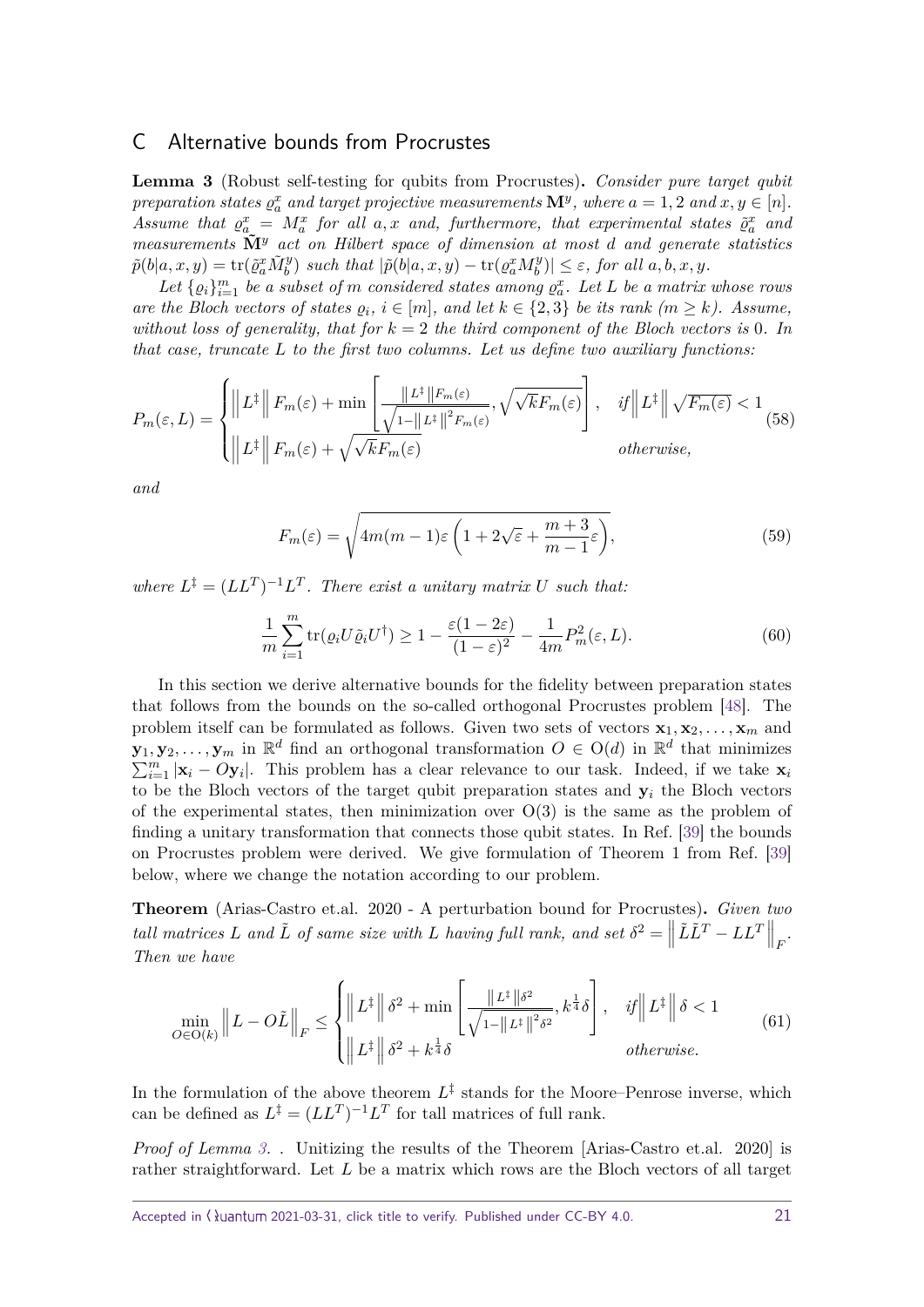preparation states  $\{ \varrho_a^x \}_{a,x}$ . Let  $\tilde{L}$  in turn be the matrix of Bloch vectors of the experimental states  $\{\tilde{\varrho}_a^x\}_{a,x}$ . The matrices  $LL^T$  and  $\tilde{L}\tilde{L}^T$  are then, of course, the full Gram matrices  $\Gamma$ and  $\tilde{\Gamma}$ . By "full" we mean that now we do not select a subset *S* of linearly independent vectors among the Bloch vectors of  $\varrho_a^x$ . Instead,  $\Gamma$  and  $\tilde{\Gamma}$  are formed by all the considered states, which can still be a subset of the 2*n* states  $(x \in [n], a \in [2])$ . We will be using *m* to denote the number of the considered states, and a simple one-indexed set  $\{ \varrho_i \}_i$  to denote the states themselves. Estimating  $\delta^2$  from the formulation of the Theorem [Arias-Castro et.al. 2020] is a direct application of the bound on  $\|\Delta\Gamma\|_F$  from Lemma [2,](#page-15-1) where now instead of *k* one should put the number *m* of the considered preparation states.

As for the left-hand side of Eq. [\(61\)](#page-20-2), we can write the following:

$$
\left\| L - O\tilde{L} \right\|_{F}^{2} = \text{tr}(LL^{T}) + \text{tr}(\tilde{L}\tilde{L}^{T}) - 2\text{tr}(L^{T}O\tilde{L})
$$
  
\n
$$
\geq m + m - m\frac{4\varepsilon(1 - 2\varepsilon)}{(1 - \varepsilon)^{2}} - 4\sum_{i=1}^{m} \text{tr}(\varrho_{i}U\tilde{\varrho}_{i}U^{\dagger}) + 2m
$$
 (62)

where we use the following identity:

$$
\text{tr}(L^T O \tilde{L}) = \sum_{i=1}^m \mathbf{n}_i \cdot O \tilde{\mathbf{n}}_i = 2 \sum_{i=1}^m \text{tr}(\varrho_i U \tilde{\varrho}_i U^{\dagger}) - m,\tag{63}
$$

and  $U$  is the unitary transformation in  $SU(2)$  corresponding to the orthogonal transformation *O* of the Bloch vectors. The bound on the average fidelity between *m* target preparation states and the corresponding experimental states is then simply:

$$
\frac{1}{m}\sum_{i=1}^{m}\text{tr}(\varrho_{i}U\tilde{\varrho}_{i}U^{\dagger}) \ge 1 - \frac{\varepsilon(1-2\varepsilon)}{(1-\varepsilon)^{2}} - \frac{1}{4m}P_{m}^{2}(\varepsilon, L)
$$
\n(64)

where

$$
P_m(\varepsilon, L) = \begin{cases} \left\| L^\ddagger \right\| F_m(\varepsilon) + \min \left[ \frac{\left\| L^\ddagger \right\| F_m(\varepsilon)}{\sqrt{1 - \left\| L^\ddagger \right\|^2 F_m(\varepsilon)}}, \sqrt{\sqrt{k} F_m(\varepsilon)} \right], & \text{if } \left\| L^\ddagger \right\| \sqrt{F_m(\varepsilon)} < 1\\ \left\| L^\ddagger \right\| F_m(\varepsilon) + \sqrt{\sqrt{k} F_m(\varepsilon)} & \text{otherwise,} \end{cases} \tag{65}
$$

and

$$
F_m(\varepsilon) = \sqrt{4m(m-1)\varepsilon \left(1 + 2\sqrt{\varepsilon} + \frac{m+3}{m-1}\varepsilon\right)}.
$$
\n(66)

$$
\Box
$$

#### <span id="page-21-0"></span>D Examples

Below we provide detailed derivations of the results presented in Table [1.](#page-7-0)

The first example concerns  $n = 2, 3$  MUBs in  $d = 2$ . Since for MUBs  $tr(\varrho_a^x \varrho_{a'}^{x'}$  $a^{x'}_a$ ) =  $\frac{1}{2}$ , for  $x \neq x'$ ,  $\forall a, a'$ , it follows that  $\Gamma$  is an identity matrix in  $\mathbb{R}^n$   $(n \in \{2,3\})$ . Hence, in Theorem [2](#page-5-0) (see Appendix [B\)](#page-12-0) we should take  $\|\Gamma_S\| = \left|\frac{\Gamma}{\Gamma} \right\|$  $\left|\Gamma_S^{-1}\right|$  $= ||L_S|| = 1$ , and  $||\Gamma||_F = \sqrt{n}$ . The resulting bound is the average between expressions in Eq. [\(30a\)](#page-13-0) and Eq. [\(30b\)](#page-13-1) with the function  $E_{S,k}(\varepsilon)$  being simply:

$$
E_{S,k}(\varepsilon) = \frac{1}{2\sqrt{2n}} \frac{F_k(\varepsilon)}{\sqrt{1 - O_k(\varepsilon)}}.
$$
\n(67)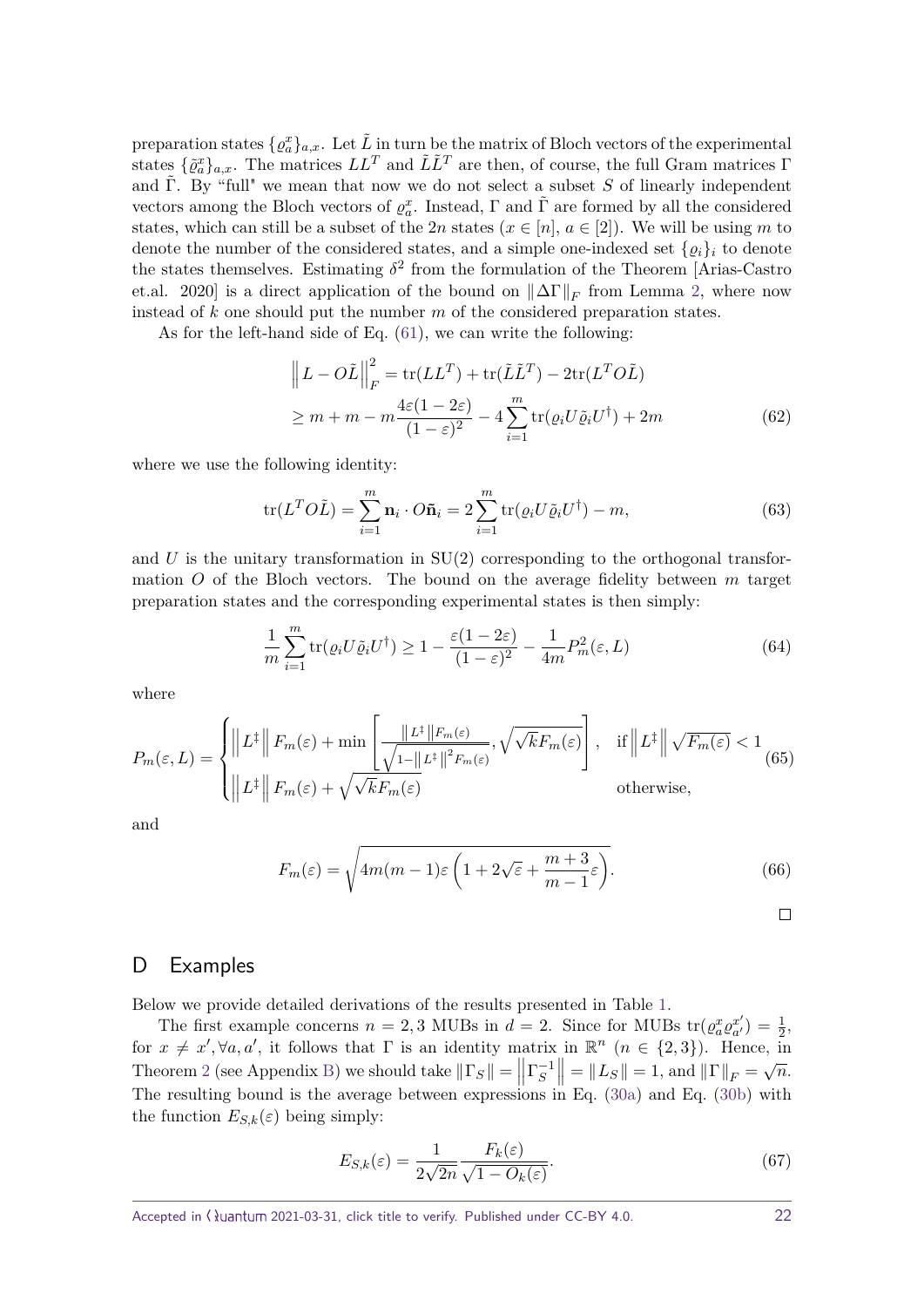The leading linear term is given in Table [1](#page-7-0) for both  $n = 2, 3$ .

The second example is a little less straightforward. From the condition  $tr(\varrho_1^1 \varrho_1^2) = \frac{1+\alpha}{2}$ ,  $\alpha \in (-1,1)$  we obtain that  $\Gamma = (\frac{1}{\alpha} \frac{\alpha}{1})$ , and hence  $\|\Gamma\| = 1 + |\alpha|, \|\Gamma^{-1}\| = \frac{1}{1-1}$  $\frac{1}{1-|\alpha|}$ , and  $\|\Gamma\|_F = \sqrt{2 + 2\alpha^2}$ . The output *L* of the Cholesky factorization is  $L = \begin{pmatrix} 1 & 0 \\ \alpha \sqrt{1 - 2\alpha^2} & 1 \end{pmatrix}$ √  $\frac{1}{\alpha} \frac{0}{\sqrt{1-\alpha^2}}$ , which leads to  $||L|| = \sqrt{1+|a|}$ . This also determines the minimum in Eq. [\(28\)](#page-12-4) to be  $\frac{\sqrt{1+|a|}}{\sqrt{2}}$ . Plugging this values in Eq. [\(28\)](#page-12-4) gives:

$$
E_{\{1,2\},2}(\varepsilon) = \frac{1}{4} \frac{\sqrt{1+|\alpha|} F_k(\varepsilon)}{\sqrt{1-|\alpha| - O_k(\varepsilon)}}.
$$
\n(68)

The final bound is again the average of the bounds in Eq. [\(30a\)](#page-13-0) and Eq. [\(30b\)](#page-13-1). The first order in  $\varepsilon$  for this bound is given in Table [1.](#page-7-0) The applicability of the above bound is determined by the inequality  $1 - |\alpha| - O_2(\varepsilon) \geq 0$ . Importantly, the latter condition gives nonempty region  $\varepsilon \in [0, \varepsilon_0)$  whenever  $|\alpha| > 0$ .

The third example is a trine ensemble of states  $(\varrho_1^1, \varrho_2^2, \varrho_1^3)$ , with  $\varrho_1^x = \frac{1}{2} + \frac{1}{2}$  $\frac{1}{2}n_x \cdot \sigma,$  $x = 1, 2, 3$ , and where  $\mathbf{n}_1 = (1, 0, 0)$ ,  $\mathbf{n}_2 = \left(-\frac{1}{2}\right)$  $\frac{1}{2}$ ,  $\frac{1}{\sqrt{3}}$  $\left(\frac{\sqrt{3}}{2},0\right)$ , and  $\mathbf{n}_3 = \left(-\frac{1}{2}\right)$  $\frac{1}{2}$ , –  $\sqrt{3}$  $\left(\frac{\sqrt{3}}{2},0\right)$ . For this configuration of the preparation states the alternative robustness analysis via Procrustes (see Appendix [C\)](#page-20-0) gives better bounds. Given the vectors  $n_i$ ,  $i = 1, 2, 3$  we can directly compute that  $\vert$  $|L^{\ddagger}|$  $\Big| = \sqrt{\frac{2}{3}}$  $\frac{2}{3}$  $\frac{2}{3}$  $\frac{2}{3}$ . Inserting this value to Lemma 3 produces the results given in Table [1.](#page-7-0)

The fourth example is the tetrahedron, with  $\mathbf{n}_1 = (0, 0, 1), \mathbf{n}_2 = \left(\sqrt{\frac{8}{9}}\right)$  $\frac{8}{9}$ , 0,  $-\frac{1}{3}$  $(\frac{1}{3}), \mathbf{n}_3 =$  $\left(-\sqrt{\frac{2}{9}}\right)$  $\overline{\frac{2}{9}}, \sqrt{\frac{2}{3}}$  $\frac{2}{3}, -\frac{1}{3}$  $\left(\frac{1}{3}\right)$ ,  $\mathbf{n}_4 = \left(-\sqrt{\frac{2}{9}}\right)$  $\sqrt{\frac{2}{3}}, -\sqrt{\frac{2}{3}}$  $\frac{2}{3}, -\frac{1}{3}$  $(\frac{1}{3})$ , and  $\varrho_1^x = \frac{1}{2} + \frac{1}{2}$  $\frac{1}{2}$ **n**<sub>*x*</sub> ·  $\sigma$ , *x* = 1, 2, 3, 4 as before. In this case, we also employ the bounds from Procrustes. For the above configuration of states we have that  $\vert$  $|L^{\ddagger}|$  $\Big| =$ √ 3  $\frac{\sqrt{3}}{2}$ , which leads to the results in Table [1.](#page-7-0)

## <span id="page-22-0"></span>E Proofs of auxiliary results

*Proof of Lemma [1.](#page-15-0)* First of all, we improve the bound on the norm of each of the experimental states. From  $\left\| \tilde{M}_b^y \right\| \geq 1 - \varepsilon$ , for  $d = 2$  it follows immediately that the second (second largest) eigenvalue of each of the effects  $\tilde{M}_{b}^{y}$  cannot exceed  $\varepsilon$ . Hence, we can conclude that  $tr(\tilde{M}_b^y) \leq 1 + \varepsilon, \forall y, b$ .

Secondly, we can improve the bound on the norm of each of the experimental states. For that let us write the spectral decomposition of each experimental state and POVM effect:

$$
\tilde{\varrho}_a^x = \eta(\mathbb{1} - |\psi \rangle \langle \psi|) + (1 - \eta)|\psi \rangle \langle \psi| = \eta \mathbb{1} + (1 - 2\eta)|\psi \rangle \langle \psi|
$$
\n
$$
\tilde{M}_a^x = \lambda_0 |\phi \rangle \langle \phi| + \lambda_1 (\mathbb{1} - |\phi \rangle \langle \phi|),
$$
\n(69)

where we assume that  $\lambda_0 \geq \lambda_1$ . We omitted the indices x, a for  $\eta$ ,  $\lambda_0$ ,  $\lambda_1$  and  $\psi$ ,  $\phi$  for simplicity. We can assume, without loss of generality, that  $\eta \geq \frac{1}{2}$  $\frac{1}{2}$ , and let us also assume for now that  $|\langle \phi | \psi \rangle|^2 \leq \frac{1}{2}$  $\frac{1}{2}$ . From the condition  $\text{tr}(\tilde{\varrho}_a^x \tilde{M}_a^x) \geq 1 - \varepsilon$ , it then follows that:

<span id="page-22-1"></span>
$$
\eta(\lambda_0 + \lambda_1) + (1 - 2\eta)(\lambda_0|\langle \phi | \psi \rangle|^2 + \lambda_1(1 - |\langle \phi | \psi \rangle|^2)) \ge 1 - \varepsilon,
$$
\n(70)

from where we can obtain a lower bound on *η*, namely:

$$
\eta \ge \frac{1}{1 - 2|\langle \phi | \psi \rangle|^2} \left( \frac{1 - \varepsilon - \lambda_1}{\lambda_0 - \lambda_1} - \frac{1}{2} \right) + \frac{1}{2}.\tag{71}
$$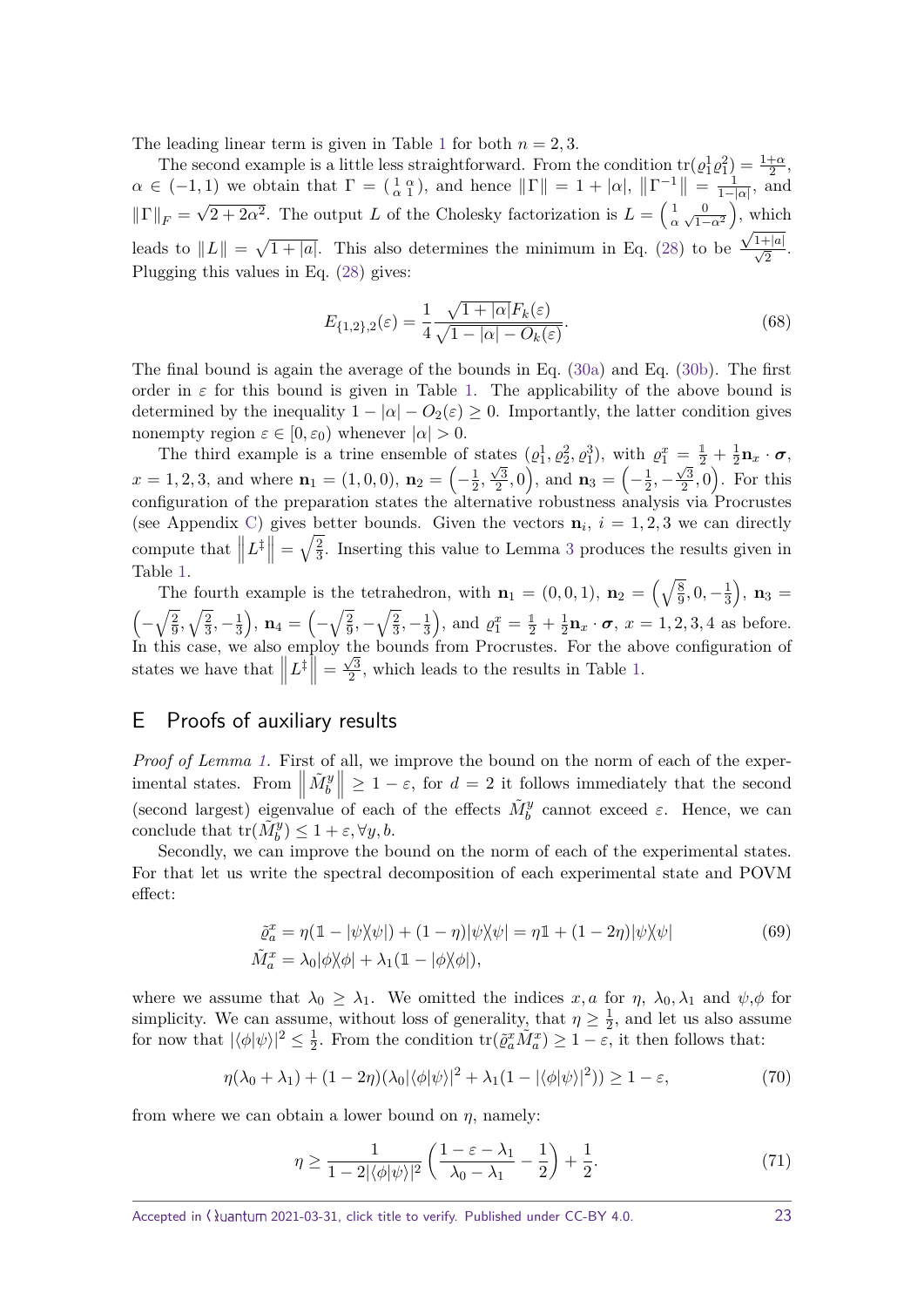The expression on the right-hand side of the above inequality is maximal when  $|\langle \phi | \psi \rangle|^2 = 0$ and  $\lambda_0 = 1$ ,  $\lambda_1 = \varepsilon$ , which returns the bound  $\|\tilde{\varrho}_a^x\| \ge \frac{1-2\varepsilon}{1-\varepsilon}$ .

Now let us return to our assumption  $|\langle \phi | \psi \rangle|^2 \leq \frac{1}{2}$  $\frac{1}{2}$ , for which the above bound is valid. We can upper-bound  $\eta$  by 1 in Eq. [\(70\)](#page-22-1), which returns nontrivial upper bound on  $|\langle \phi | \psi \rangle|^2$ that happens to be  $1 - \frac{1-2\varepsilon}{1-\varepsilon}$  $\frac{1-2\varepsilon}{1-\varepsilon}$ . This function is below  $\frac{1}{2}$  for  $\varepsilon \leq \frac{1}{3}$  $\frac{1}{3}$ , i.e., for  $\varepsilon \leq \frac{1}{3}$  $rac{1}{3}$  our newly-derived bound on  $\|\tilde{\varrho}_a^x\|$  is valid. The region  $\varepsilon \in [0, \frac{1}{3}]$  $\frac{1}{3}$  is significantly larger than the resulting region in which our self-testing argument are valid, so this assumption does not affect our final results.

Let us now try to improve the bounds for the overlaps. In the proof of Theorem [1](#page-3-2) (see Eq. [\(7\)](#page-4-1)) we have already established that:

$$
|\text{tr}(\tilde{\varrho}_a^x \tilde{\varrho}_{a'}^{x'}) - \text{tr}(\varrho_a^x \varrho_{a'}^{x'})| \le \varepsilon + \left\| \tilde{\varrho}_a^x - \tilde{M}_a^x \right\|, \quad \forall x \ne x', \forall a, a'. \tag{72}
$$

Let us now refine the bound on  $\left| \right|$  $\left| \tilde{\varrho}_a^x - \tilde{M}_a^x \right|$ . For simplicity, we present this result below for a pair of operators  $\rho = (1 - \eta) \mathbb{1} + (2\eta - 1) |\psi\rangle\psi|$  and  $M = \lambda_1 \mathbb{1} + (\lambda_0 - \lambda_1) |\phi\rangle\psi|$ , that satisfy the conditions  $tr(\varrho M) \geq 1 - \varepsilon$ , and  $1 - \varepsilon \leq \lambda_0 \leq 1$ ,  $0 \leq \lambda_1 \leq \varepsilon$ . To compute the norm, we look for the eigenvector  $|\xi\rangle$  of the operator  $(\varrho - M)$ , i.e.,  $(\varrho - M)|\xi\rangle = \Lambda |\xi\rangle$ , corresponding to the maximal eigenvalue. We have the following quadratic equation for the eigenvalue  $\Lambda$ :

<span id="page-23-1"></span>
$$
\Lambda^2 - \Lambda(1 - \lambda_0 - \lambda_1) + \eta(1 - \eta) - \lambda_1 + \lambda_0 \lambda_1 - \eta(\lambda_0 - \lambda_1) + (2\eta - 1)(\lambda_0 - \lambda_1)|\langle \phi | \psi \rangle|^2 = 0.
$$
\n(73)

The sum of the roots of this equation is equal to  $1 - \lambda_0 - \lambda_1$ . Since we know that  $|1 - \lambda_0 - \lambda_1| \leq \varepsilon$ , then either both roots are of the same sign, in which case the largest eigenvalue could only be  $\varepsilon$ , or they are of the opposite sign. In the latter case, it is evident that the absolute values of both roots are maximal whenever the free term in Eq. [\(73\)](#page-23-1) is minimal. We then can upper-bound the solutions to Eq. [\(73\)](#page-23-1) by lower-bounding the free term using the condition  $tr(\rho M) \geq 1 - \varepsilon$ . Indeed, from  $tr(\rho M) \geq 1 - \varepsilon$  we infer immediately that:

$$
\operatorname{tr}(\varrho M) = \lambda_0 - \eta(\lambda_0 - \lambda_1) + (2\eta - 1)(\lambda_0 - \lambda_1)|\langle\phi|\psi\rangle|^2 \ge 1 - \varepsilon,\tag{74}
$$

and thus we reduce Eq. [\(73\)](#page-23-1) to:

<span id="page-23-2"></span>
$$
\Lambda^2 - \Lambda(1 - \lambda_0 - \lambda_1) + \eta(1 - \eta) - \lambda_0 - \lambda_1 + \lambda_0\lambda_1 + 1 - \varepsilon = 0.
$$
 (75)

Using the same argument we can set  $\eta = 1$ , because  $\eta(1 - \eta) \geq 0$ . The positive root of Eq.  $(75)$  is equal to:

$$
\Lambda = \frac{1 - \lambda_0 - \lambda_1}{2} + \sqrt{\left(\frac{1 - \lambda_0 - \lambda_1}{2}\right)^2 - (1 - \lambda_0)(1 - \lambda_1) + \varepsilon}.\tag{76}
$$

It is easy to check that the above expression does not have any local maxima w.r.t.  $\lambda_0, \lambda_1$ on the domain  $1 - \varepsilon \leq \lambda_0 \leq 1$ ,  $0 \leq \lambda_1 \leq \varepsilon$ , whenever  $\varepsilon < \frac{1}{2}$ , which we assume to be the case. Thus, we conclude that the maximal value of  $\Lambda$  corresponds to the boundary of the region of  $(\lambda_0, \lambda_1)$ . By considering this boundary we find that this maximal value corresponds to the case of  $\lambda_0 = 1$  and  $\lambda_1 = 0$  which yields  $\Lambda = \sqrt{\epsilon}$ . From the above argument we finally conclude that:

<span id="page-23-0"></span>
$$
\left\| \tilde{\varrho}_a^x - \tilde{M}_a^x \right\| \le \sqrt{\varepsilon}, \quad \forall a,
$$
\n(77)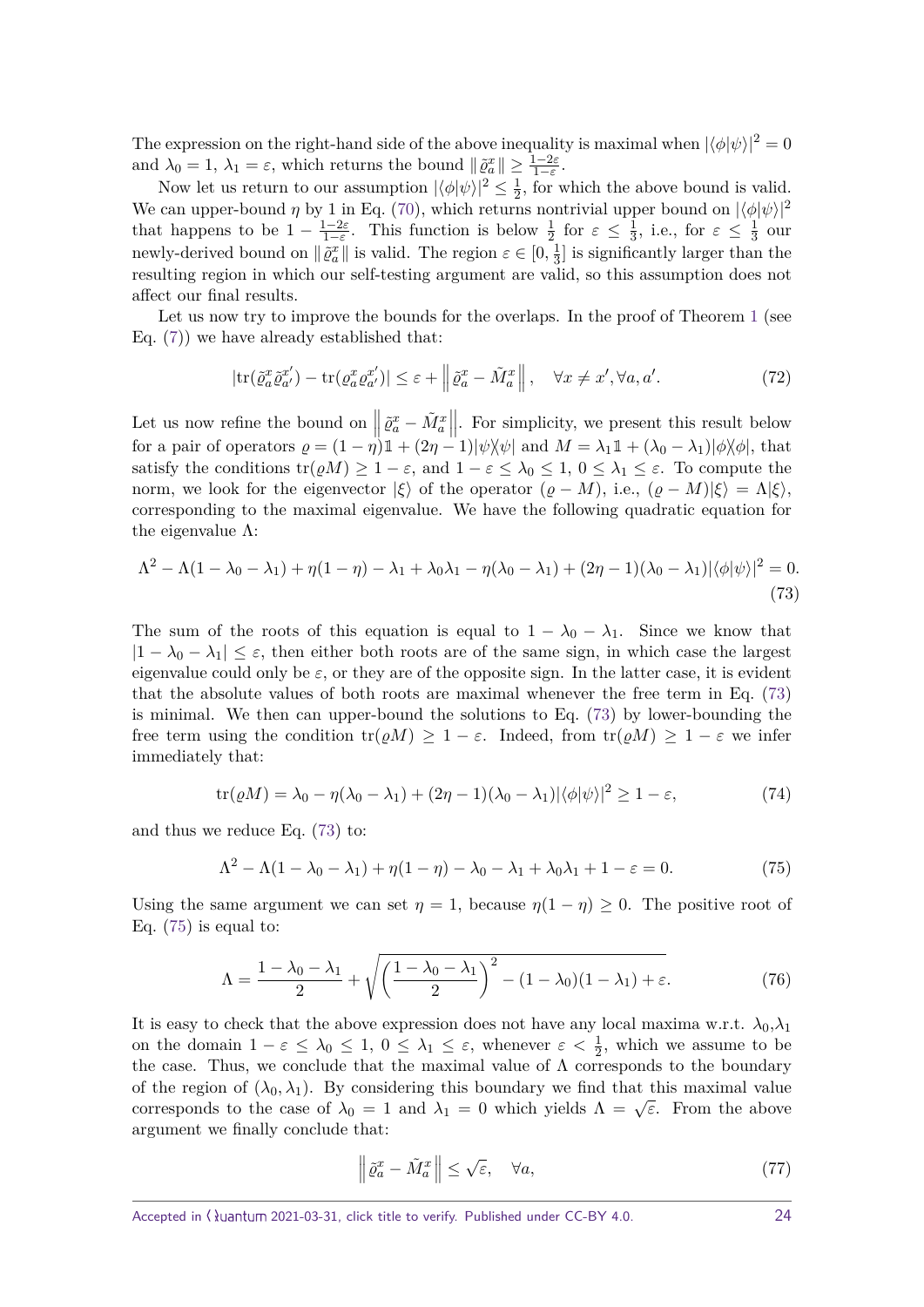which completes the proof for the state overlaps. From Eq. [\(77\)](#page-23-0) and the fact that  $\text{tr}(\tilde{M}^y_b) \leq$  $1 + \varepsilon$ , it is easy to obtain the improved bound on the overlaps between measurement effect.  $\Box$ 

*Proof of Lemma [2.](#page-15-1)* Let us start by deriving the bound on the Frobenius norm  $\|\Delta\Gamma\|_F$ :

$$
\|\Delta\Gamma\|_{F}^{2} = \sum_{x=1}^{k} (|\Gamma_{x,x} - \tilde{\Gamma}_{x,x}|^{2} + \sum_{x'\neq x} |\Gamma_{x,x'} - \tilde{\Gamma}_{x,x'}|^{2})
$$
  
=  $4 \sum_{x=1}^{k} \left( (1 - \text{tr}(\tilde{\varrho}_{1}^{x})^{2})^{2} + \sum_{x'\neq x} |\text{tr}(\varrho_{1}^{x}\varrho_{1}^{x'}) - \text{tr}(\tilde{\varrho}_{1}^{x}\tilde{\varrho}_{1}^{x'})|^{2} \right).$  (78)

We have already established the bound on  $|\text{tr}(\varrho_1^x \varrho_1^{x'} )|$  $\mathbf{r}^{x'}_{1}) - \mathrm{tr}(\tilde{\varrho}_{1}^{x}\tilde{\varrho}_{1}^{x'})$  $\binom{x'}{1}$  in Lemma [1.](#page-15-0) The bound on  $(1 - \text{tr}(\tilde{\varrho}_1^x)^2)^2$  can be obtained from the bound on the norm of each  $\tilde{\varrho}_1^x$ . Namely, from the condition  $\|\tilde{\varrho}_a^x\| \geq \frac{1-2\varepsilon}{1-\varepsilon}$  we can immediately conclude that:

$$
1 - \operatorname{tr}(\tilde{\varrho}_1^x)^2 \le \frac{2\varepsilon (1 - 2\varepsilon)}{(1 - \varepsilon)^2}.
$$
\n(79)

From here, it is easy to get to the final bound on  $\|\Delta\Gamma\|_F^2$ , which reads:

$$
\|\Delta\Gamma\|_F^2 \le 4k(k-1)(\varepsilon + \sqrt{\varepsilon})^2 + \frac{16k\varepsilon^2(1-2\varepsilon)^2}{(1-\varepsilon)^4} \le 4k(k-1)\varepsilon\left(1 + 2\sqrt{\varepsilon} + \frac{k+3}{k-1}\varepsilon\right),\tag{80}
$$

where we made some approximations to simplify the result.

Now, let us derive the bound on  $\|\Delta\Gamma\|$ . In principle, we know that  $\|\Delta\Gamma\| \le \|\Delta\Gamma\|_F$ , but we can derive a better bound based on the fact that the diagonal entries of  $\Delta\Gamma$  are much less than the off-diagonal entries.

First of all, due to the triangle inequality, we can write  $\|\Delta\Gamma\| \leq ||\text{diag}(\Delta\Gamma)|| +$  $\|\text{offdiag}(\Delta\Gamma)\|$ , where we split  $\Delta\Gamma$  on the diagonal and off-diagonal parts. The first term,  $\|\text{diag}(\Delta\Gamma)\|$ , can be easily bounded as follows:

$$
\|\operatorname{diag}(\Delta \Gamma)\| = 2 \max_{x} (1 - \operatorname{tr}(\tilde{\varrho}_1^x)^2) \le \frac{4\varepsilon (1 - 2\varepsilon)}{(1 - \varepsilon)^2} \le 4\varepsilon. \tag{81}
$$

As for the off-diagonal part, we give the proof for two cases  $k = 2$  and  $k = 3$  separately. For  $k = 2$ ,  $\|\text{offdiag}(\Delta \Gamma)\| = 2|\text{tr}(\varrho_1^1 \varrho_1^2) - \text{tr}(\tilde{\varrho}_1^1 \tilde{\varrho}_1^2)| \leq 2\sqrt{\varepsilon} + 2\varepsilon$ , where we used the results of Lemma [1.](#page-15-0) As for  $k = 3$ , we will need some intermediate result, namely the following relation:

<span id="page-24-0"></span>
$$
\|A\| \le \sqrt{\frac{k-1}{k}} \|A\|_F,\tag{82}
$$

where *k* is the size of the matrix *A* with  $tr(A) = 0$ . We give a proof of this below.

Let us assume that  $\{\lambda_i\}_{i=1}^k$  are the eigenvalues of matrix *A*, hence we know that  $\sum_{i=1}^{k} \lambda_i = 0$ . Let  $\lambda_1$  be the largest eigenvalue, i.e., the operator norm of *A*, if  $\lambda_1 \geq 0$ . If we wish to maximize the Frobenius norm of A for fixed  $\lambda_1$ , the following lower-bound has to be satisfied:

$$
||A||_F^2 = \lambda_1^2 + \sum_{i=2}^k \lambda_i^2 \ge \lambda_1^2 + \frac{1}{k-1} \left(\sum_{i=2}^k |\lambda_i|\right)^2 \ge \lambda_1^2 + \frac{1}{k-1} \left(\sum_{i=2}^k \lambda_i\right)^2 = \lambda_1^2 \frac{k}{k-1},\tag{83}
$$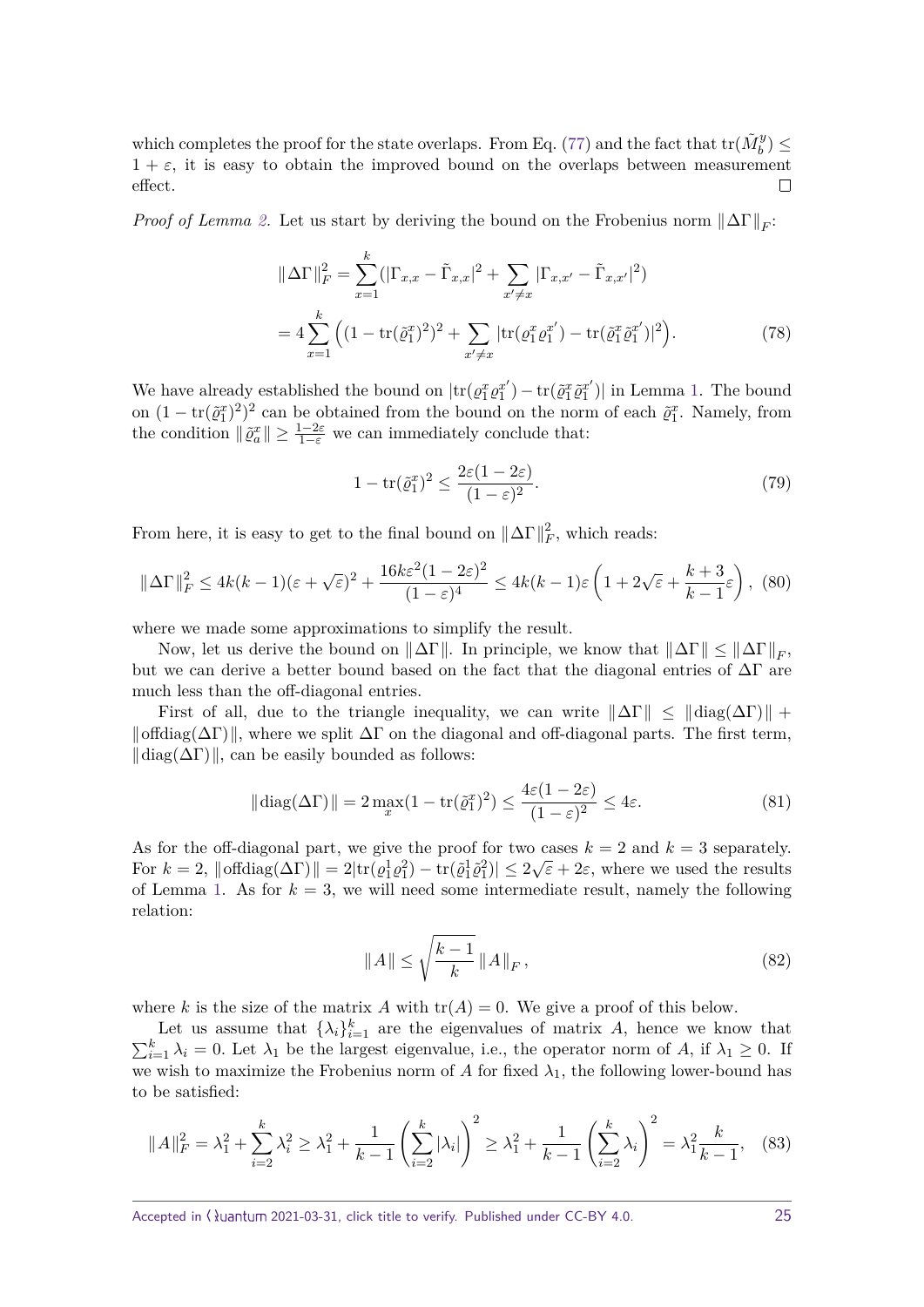which proves the bound in Eq. [\(82\)](#page-24-0). Using the above result, we obtain the following bound:

$$
\|\text{offdiag}(\Delta\Gamma)\| \le \sqrt{\frac{2}{3}} \|\text{offdiag}(\Delta\Gamma)\|_F = 2\sqrt{\frac{2}{3}} \sqrt{\sum_{x \ne x'} |\text{tr}(\varrho_1^x \varrho_1^{x'}) - \text{tr}(\tilde{\varrho}_1^x \tilde{\varrho}_1^{x'})|^2} \le 4(\sqrt{\varepsilon} + \varepsilon),\tag{84}
$$

which completes out proof.

#### References

- <span id="page-25-0"></span>[1] F. Arute, K. Arya, R. Babbush, D. Bacon, J. C. Bardin, R. Barends, R. Biswas, S. Boixo, F. G. S. L. Brandao, D. A. Buell, B. Burkett, Y. Chen, Z. Chen, B. Chiaro, R. Collins, W. Courtney, A. Dunsworth, E. Farhi, B. Foxen, A. Fowler, C. Gidney, M. Giustina, R. Graff, K. Guerin, S. Habegger, M. P. Harrigan, M. J. Hartmann, A. Ho, M. Hoffmann, T. Huang, T. S. Humble, S. V. Isakov, E. Jeffrey, Z. Jiang, D. Kafri, K. Kechedzhi, J. Kelly, P. V. Klimov, S. Knysh, A. Korotkov, F. Kostritsa, D. Land huis, M. Lindmark, E. Lucero, D. Lyakh, S. Mandrà, J. R. Mc-Clean, M. McEwen, A. Megrant, X. Mi, K. Michielsen, M. Mohseni, J. Mutus, O. Naaman, M. Neeley, C. Neill, M. Y. Niu, E. Ostby, A. Petukhov, J. C. Platt, C. Quintana, E. G. Rieffel, P. Roushan, N. C. Rubin, D. Sank, K. J. Satzinger, V. Smelyanskiy, K. J. Sung, M. D. Trevithick, A. Vainsencher, B. Villalonga, T. White, Z. J. Yao, P. Yeh, A. Zalcman, H. Neven, and J. M. Martinis, Quantum supremacy using a programmable superconducting processor, Nature 574[, 505 \(2019\).](http://doi.org/10.1038/s41586-019-1666-5)
- <span id="page-25-1"></span>[2] C. L. Degen, F. Reinhard, and P. Cappellaro, Quantum sensing, [Reviews of Modern](http://doi.org/10.1103/RevModPhys.89.035002) Physics 89[, 035002 \(2017\).](http://doi.org/10.1103/RevModPhys.89.035002)
- <span id="page-25-2"></span>[3] I. M. Georgescu, S. Ashhab, and F. Nori, Quantum simulation, [Reviews of Modern](http://doi.org/10.1103/RevModPhys.86.153) Physics 86[, 153 \(2014\).](http://doi.org/10.1103/RevModPhys.86.153)
- <span id="page-25-3"></span>[4] A. Montanaro, Quantum algorithms: an overview, [npj Quantum Information](http://doi.org/10.1038/npjqi.2015.23) 2, 1 [\(2016\).](http://doi.org/10.1038/npjqi.2015.23)
- <span id="page-25-4"></span>[5] J. Biamonte, P. Wittek, N. Pancotti, P. Rebentrost, N. Wiebe, and S. Lloyd, Quantum machine learning, Nature 549[, 195 \(2017\).](http://doi.org/10.1038/nature23474)
- <span id="page-25-5"></span>[6] V. Dunjko and H. J. Briegel, Machine learning & artificial intelligence in the quantum domain: a review of recent progress, [Reports on Progress in Physics](http://doi.org/10.1088/1361-6633/aab406) 81, 074001 (2018).
- <span id="page-25-6"></span>[7] J. Eisert, D. Hangleiter, N. Walk, I. Roth, D. Markham, R. Parekh, U. Chabaud, and E. Kashefi, Quantum certification and benchmarking, [Nature Reviews Physics](https://doi.org/10.1038/s42254-020-0186-4) 2, 382 [\(2020\).](https://doi.org/10.1038/s42254-020-0186-4)
- <span id="page-25-7"></span>[8] D. Mayers and A. Yao, Self testing quantum apparatus, [arXiv preprint quant](https://arxiv.org/abs/quant-ph/0307205)[ph/0307205](https://arxiv.org/abs/quant-ph/0307205) (2003).
- <span id="page-25-8"></span>[9] I. Šupić and J. Bowles, Self-testing of quantum systems: a review, [Quantum](https://doi.org/10.22331/q-2020-09-30-337) 4, 337 [\(2020\).](https://doi.org/10.22331/q-2020-09-30-337)
- <span id="page-25-9"></span>[10] J. S. Bell, On the Einstein Podolsky Rosen paradox, [Physics Physique Fizika](https://doi.org/10.1103/PhysicsPhysiqueFizika.1.195) 1, 195 [\(1964\).](https://doi.org/10.1103/PhysicsPhysiqueFizika.1.195)
- <span id="page-25-10"></span>[11] S.-L. Chen, C. Budroni, Y.-C. Liang, and Y.-N. Chen, Natural framework for deviceindependent quantification of quantum steerability, measurement incompatibility, and self-testing, *[Physical Review Letters](https://doi.org/10.1103/PhysRevLett.116.240401)* **116**, 240401 (2016).
- [12] A. Coladangelo, K. T. Goh, and V. Scarani, All pure bipartite entangled states can be self-tested, [Nature Communications](https://doi.org/10.1038/ncomms15485) 8, 15485 (2017).
- <span id="page-25-11"></span>[13] J. Bowles, I. Šupić, D. Cavalcanti, and A. Acín, Device-independent entanglement certification of all entangled states, [Physical Review Letters](https://doi.org/10.1103/PhysRevLett.121.180503) 121, 180503 (2018).

Accepted in  $\lambda$ uantum 2021-03-31, click title to verify. Published under CC-BY 4.0. 26

 $\Box$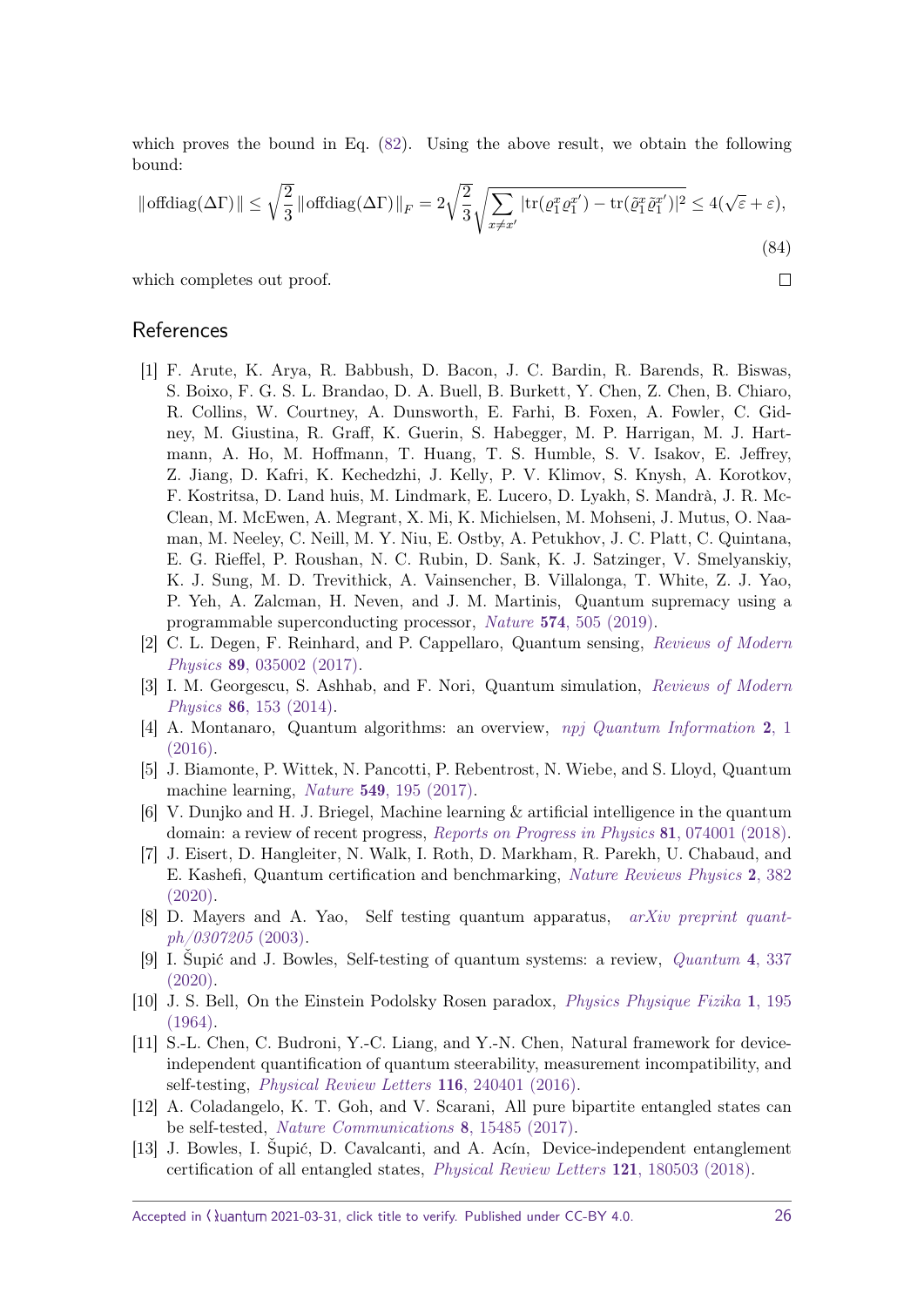- <span id="page-26-0"></span>[14] S. Popescu and D. Rohrlich, Which states violate Bell's inequality maximally? [Physics](https://doi.org/10.1016/0375-9601(92)90819-8) Letters A 169[, 411 \(1992\).](https://doi.org/10.1016/0375-9601(92)90819-8)
- <span id="page-26-1"></span>[15] J. Ahrens, P. Badziąg, M. Pawłowski, M. Żukowski, and M. Bourennane, Experimental tests of classical and quantum dimensionality, [Physical Review Letters](http://doi.org/10.1103/PhysRevLett.112.140401) 112, 140401 [\(2014\).](http://doi.org/10.1103/PhysRevLett.112.140401)
- <span id="page-26-4"></span>[16] J. B. Brask, A. Martin, W. Esposito, R. Houlmann, J. Bowles, H. Zbinden, and N. Brunner, Megahertz-rate semi-device-independent quantum random number generators based on unambiguous state discrimination, [Physical Review Applied](http://doi.org/10.1103/PhysRevApplied.7.054018) 7, 054018 [\(2017\).](http://doi.org/10.1103/PhysRevApplied.7.054018)
- [17] E. A. Aguilar, M. Farkas, D. Martínez, M. Alvarado, J. Cariñe, G. B. Xavier, J. F. Barra, G. Cañas, M. Pawłowski, and G. Lima, Certifying an irreducible 1024 dimensional photonic state using refined dimension witnesses, [Physical Review Letters](http://doi.org/10.1103/PhysRevLett.120.230503) 120[, 230503 \(2018\).](http://doi.org/10.1103/PhysRevLett.120.230503)
- <span id="page-26-2"></span>[18] H. Anwer, S. Muhammad, W. Cherifi, N. Miklin, A. Tavakoli, and M. Bourennane, Experimental characterization of unsharp qubit observables and sequential measurement incompatibility via quantum random access codes, *[Physical Review Letters](http://doi.org/10.1103/PhysRevLett.125.080403)* 125, [080403 \(2020\).](http://doi.org/10.1103/PhysRevLett.125.080403)
- <span id="page-26-3"></span>[19] M. Pawłowski and N. Brunner, Semi-device-independent security of one-way quantum key distribution, [Physical Review A](http://doi.org/10.1103/PhysRevA.84.010302) 84, 010302 (2011).
- <span id="page-26-5"></span>[20] T. Van Himbeeck, E. Woodhead, N. J. Cerf, R. García-Patrón, and S. Pironio, Semidevice-independent framework based on natural physical assumptions, [Quantum](http://doi.org/10.22331/q-2017-11-18-33) 1, [33 \(2017\).](http://doi.org/10.22331/q-2017-11-18-33)
- <span id="page-26-6"></span>[21] R. Chaves, J. B. Brask, and N. Brunner, Device-independent tests of entropy, [Physical](http://doi.org/10.1103/PhysRevLett.115.110501) Review Letters 115[, 110501 \(2015\).](http://doi.org/10.1103/PhysRevLett.115.110501)
- <span id="page-26-7"></span>[22] T. Fritz, Quantum correlations in the temporal Clauser–Horne–Shimony–Holt (CHSH) scenario, [New Journal of Physics](https://doi.org/10.1088/1367-2630/12/8/083055) 12, 083055 (2010).
- <span id="page-26-8"></span>[23] A. Tavakoli, J. Kaniewski, T. Vértesi, D. Rosset, and N. Brunner, Self-testing quantum states and measurements in the prepare-and-measure scenario, [Physical Review A](https://doi.org/10.1103/PhysRevA.98.062307) 98, [062307 \(2018\).](https://doi.org/10.1103/PhysRevA.98.062307)
- <span id="page-26-9"></span>[24] M. Farkas and J. Kaniewski, Self-testing mutually unbiased bases in the prepare-andmeasure scenario, [Physical Review A](https://doi.org/10.1103/PhysRevA.99.032316) 99, 032316 (2019).
- <span id="page-26-10"></span>[25] P. Mironowicz and M. Pawłowski, Experimentally feasible semi-device-independent certification of four-outcome positive-operator-valued measurements, [Physical Review](http://doi.org/10.1103/PhysRevA.100.030301) A 100[, 030301 \(2019\).](http://doi.org/10.1103/PhysRevA.100.030301)
- <span id="page-26-11"></span>[26] A. Tavakoli, M. Smania, T. Vértesi, N. Brunner, and M. Bourennane, Self-testing non-projective quantum measurements, Science Advances 6[, eaaw6664 \(2020\).](https://doi.org/10.1126/sciadv.aaw6664 )
- <span id="page-26-12"></span>[27] A. Tavakoli, D. Rosset, and M.-O. Renou, Enabling computation of correlation bounds for finite-dimensional quantum systems via symmetrization, [Physical Review Letters](http://doi.org/10.1103/PhysRevLett.122.070501) 122[, 070501 \(2019\).](http://doi.org/10.1103/PhysRevLett.122.070501)
- <span id="page-26-13"></span>[28] R. Blume-Kohout, J. K. Gamble, E. Nielsen, K. Rudinger, J. Mizrahi, K. Fortier, and P. Maunz, Demonstration of qubit operations below a rigorous fault tolerance threshold with gate set tomography, [Nature Communications](http://doi.org/10.1038/ncomms14485) 8, 1 (2017).
- <span id="page-26-14"></span>[29] C. H. Bennett and G. Brassard, Quantum cryptography: Public-key distribution and coin tossing, [Theoretical Computer Science](https://doi.org/10.1016/j.tcs.2014.05.025) 560, 7 (2014).
- <span id="page-26-15"></span>[30] C. H. Bennett, Quantum cryptography using any two nonorthogonal states, [Physical](http://doi.org/10.1103/PhysRevLett.68.3121) [Review Letters](http://doi.org/10.1103/PhysRevLett.68.3121) 68, 3121 (1992).
- <span id="page-26-16"></span>[31] E. Woodhead, C. C. W. Lim, and S. Pironio, Semi-device-independent QKD based on BB84 and a CHSH-type estimation, In [Theory of Quantum Computation, Com-](https://doi.org/10.1007/978-3-642-35656-8_9)